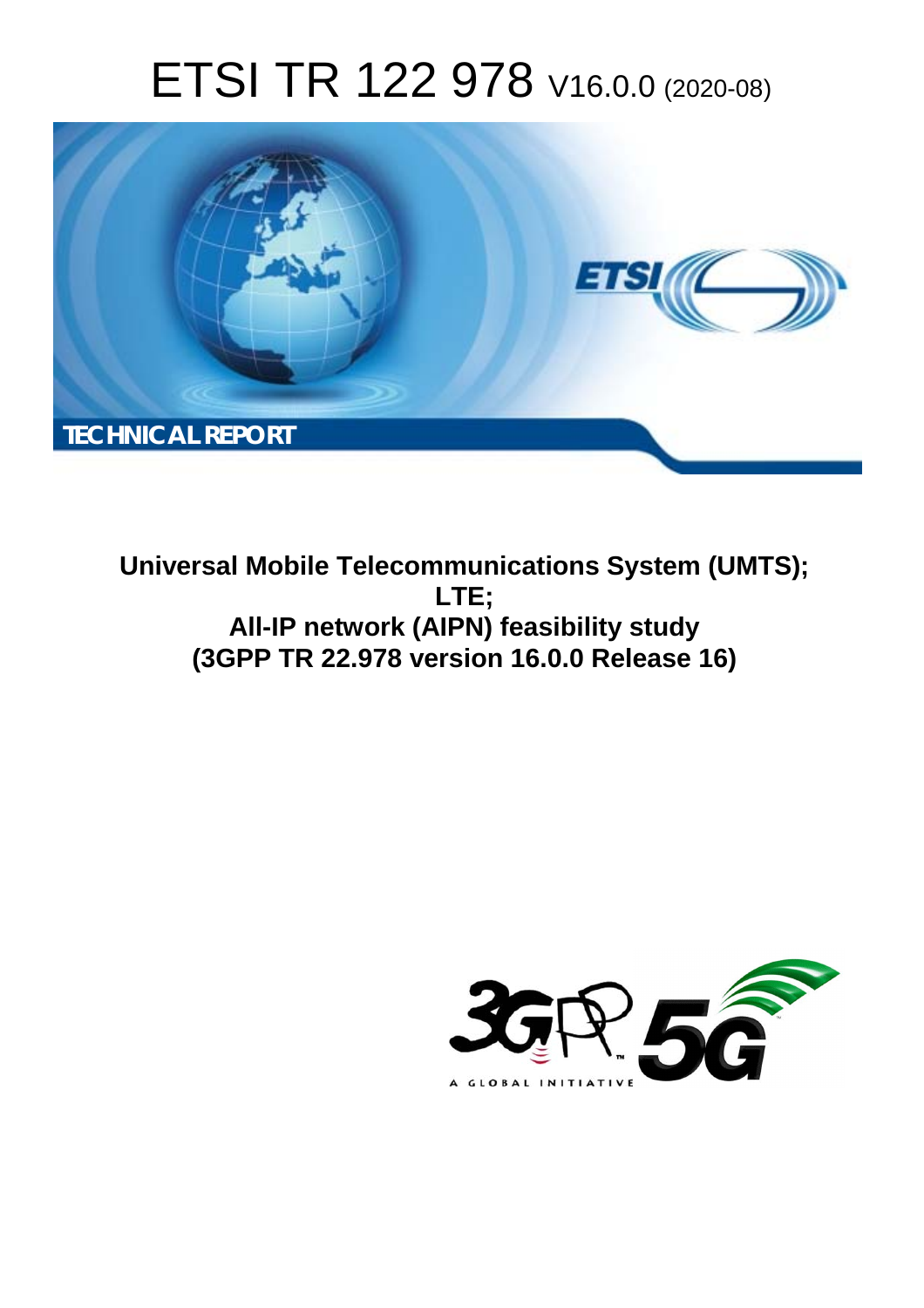Reference RTR/TSGS-0122978vg00

> Keywords LTE,UMTS

#### *ETSI*

#### 650 Route des Lucioles F-06921 Sophia Antipolis Cedex - FRANCE

Tel.: +33 4 92 94 42 00 Fax: +33 4 93 65 47 16

Siret N° 348 623 562 00017 - NAF 742 C Association à but non lucratif enregistrée à la Sous-Préfecture de Grasse (06) N° 7803/88

#### *Important notice*

The present document can be downloaded from: <http://www.etsi.org/standards-search>

The present document may be made available in electronic versions and/or in print. The content of any electronic and/or print versions of the present document shall not be modified without the prior written authorization of ETSI. In case of any existing or perceived difference in contents between such versions and/or in print, the prevailing version of an ETSI deliverable is the one made publicly available in PDF format at [www.etsi.org/deliver](http://www.etsi.org/deliver).

Users of the present document should be aware that the document may be subject to revision or change of status. Information on the current status of this and other ETSI documents is available at <https://portal.etsi.org/TB/ETSIDeliverableStatus.aspx>

If you find errors in the present document, please send your comment to one of the following services: <https://portal.etsi.org/People/CommiteeSupportStaff.aspx>

#### *Copyright Notification*

No part may be reproduced or utilized in any form or by any means, electronic or mechanical, including photocopying and microfilm except as authorized by written permission of ETSI. The content of the PDF version shall not be modified without the written authorization of ETSI. The copyright and the foregoing restriction extend to reproduction in all media.

> © ETSI 2020. All rights reserved.

**DECT™**, **PLUGTESTS™**, **UMTS™** and the ETSI logo are trademarks of ETSI registered for the benefit of its Members. **3GPP™** and **LTE™** are trademarks of ETSI registered for the benefit of its Members and of the 3GPP Organizational Partners. **oneM2M™** logo is a trademark of ETSI registered for the benefit of its Members and of the oneM2M Partners. **GSM®** and the GSM logo are trademarks registered and owned by the GSM Association.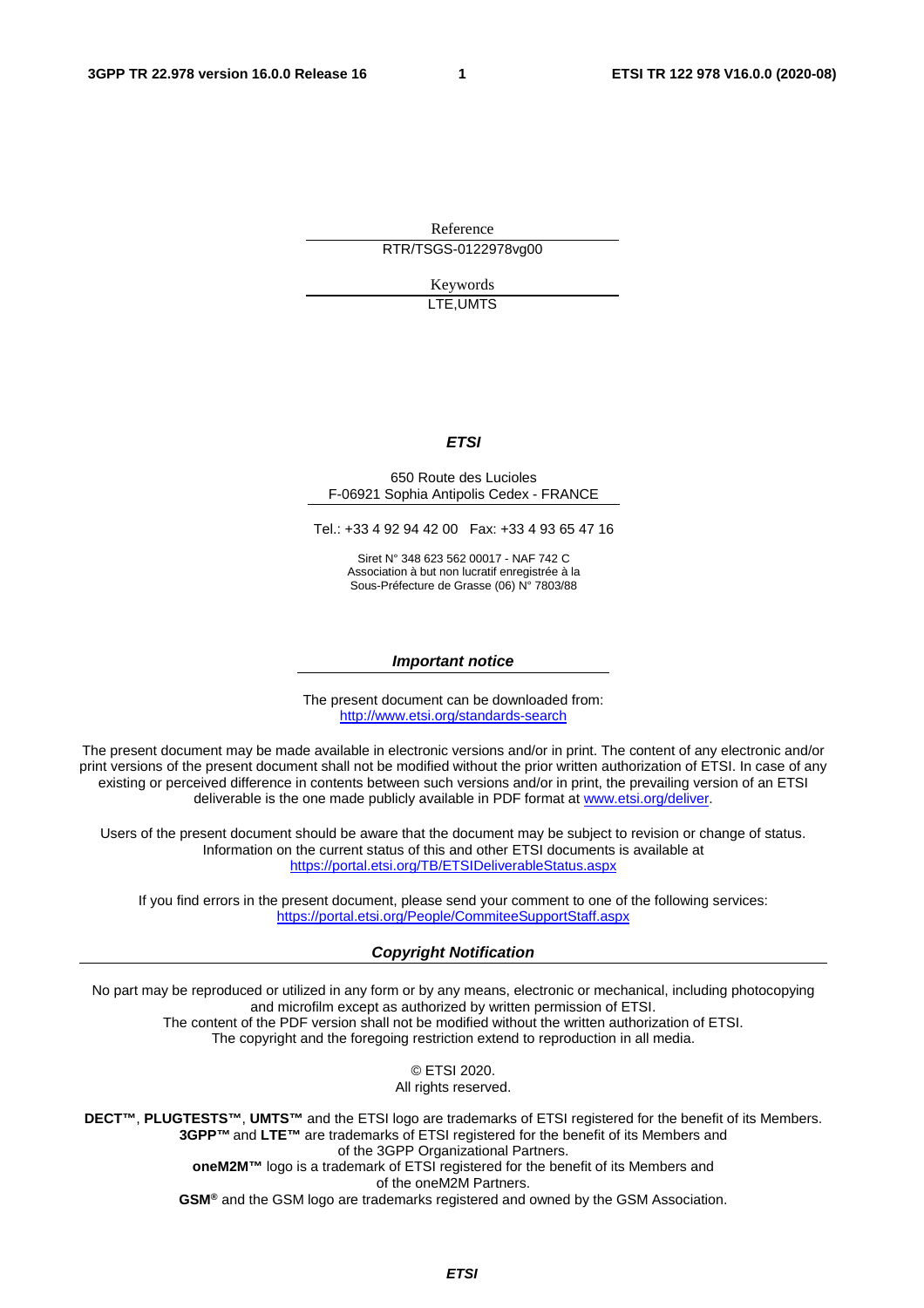# Intellectual Property Rights

#### Essential patents

IPRs essential or potentially essential to normative deliverables may have been declared to ETSI. The information pertaining to these essential IPRs, if any, is publicly available for **ETSI members and non-members**, and can be found in ETSI SR 000 314: *"Intellectual Property Rights (IPRs); Essential, or potentially Essential, IPRs notified to ETSI in respect of ETSI standards"*, which is available from the ETSI Secretariat. Latest updates are available on the ETSI Web server [\(https://ipr.etsi.org/](https://ipr.etsi.org/)).

Pursuant to the ETSI IPR Policy, no investigation, including IPR searches, has been carried out by ETSI. No guarantee can be given as to the existence of other IPRs not referenced in ETSI SR 000 314 (or the updates on the ETSI Web server) which are, or may be, or may become, essential to the present document.

#### **Trademarks**

The present document may include trademarks and/or tradenames which are asserted and/or registered by their owners. ETSI claims no ownership of these except for any which are indicated as being the property of ETSI, and conveys no right to use or reproduce any trademark and/or tradename. Mention of those trademarks in the present document does not constitute an endorsement by ETSI of products, services or organizations associated with those trademarks.

# Legal Notice

This Technical Report (TR) has been produced by ETSI 3rd Generation Partnership Project (3GPP).

The present document may refer to technical specifications or reports using their 3GPP identities. These shall be interpreted as being references to the corresponding ETSI deliverables.

The cross reference between 3GPP and ETSI identities can be found under<http://webapp.etsi.org/key/queryform.asp>.

# Modal verbs terminology

In the present document "**should**", "**should not**", "**may**", "**need not**", "**will**", "**will not**", "**can**" and "**cannot**" are to be interpreted as described in clause 3.2 of the [ETSI Drafting Rules](https://portal.etsi.org/Services/editHelp!/Howtostart/ETSIDraftingRules.aspx) (Verbal forms for the expression of provisions).

"**must**" and "**must not**" are **NOT** allowed in ETSI deliverables except when used in direct citation.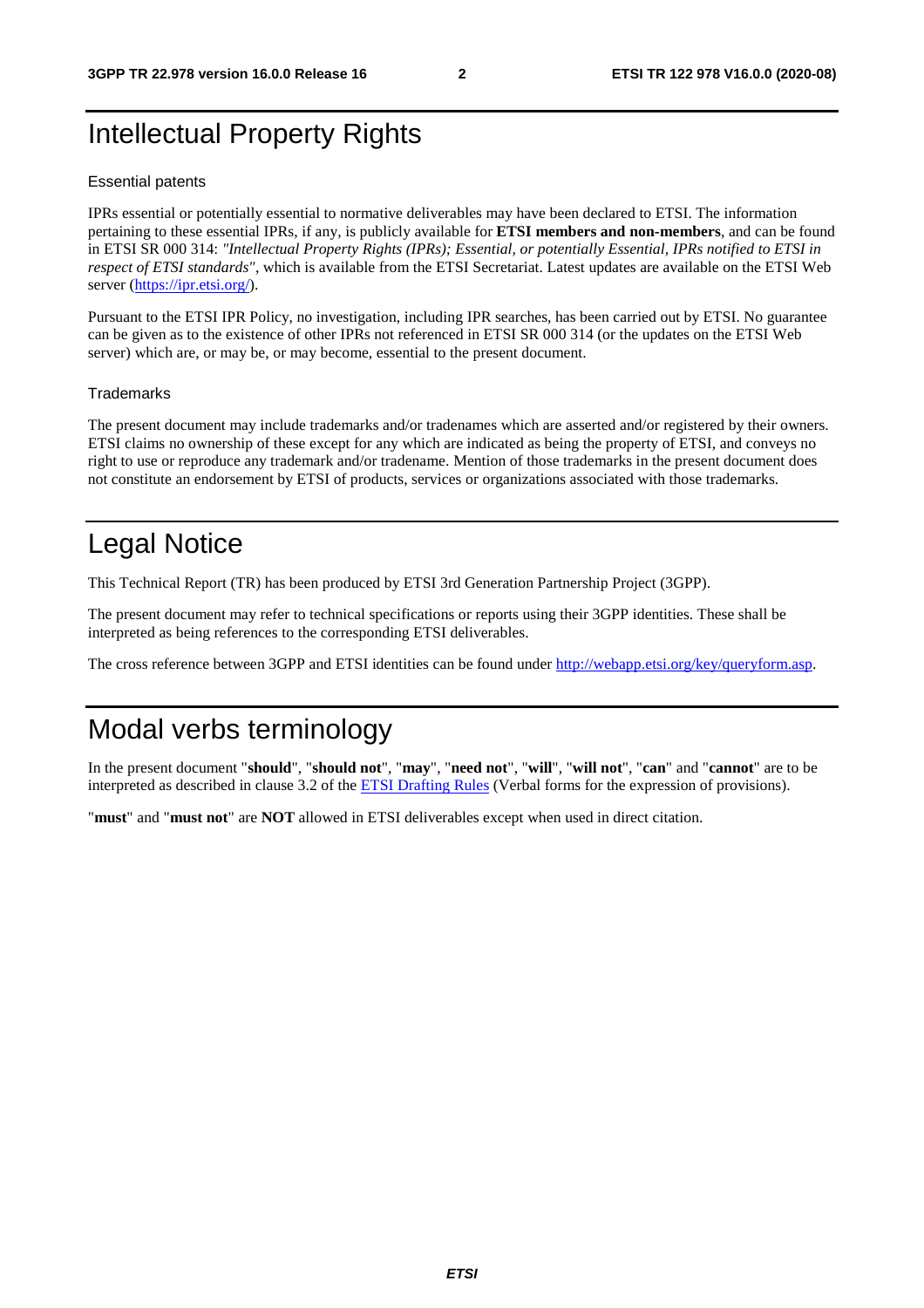$\mathbf{3}$ 

# Contents

| 1                  |                                                                                                |  |  |  |  |  |  |  |
|--------------------|------------------------------------------------------------------------------------------------|--|--|--|--|--|--|--|
| $\overline{2}$     |                                                                                                |  |  |  |  |  |  |  |
| 3<br>3.1<br>3.2    |                                                                                                |  |  |  |  |  |  |  |
| 4<br>4.1           |                                                                                                |  |  |  |  |  |  |  |
| 4.2                |                                                                                                |  |  |  |  |  |  |  |
| 4.2.1<br>4.2.1.1   |                                                                                                |  |  |  |  |  |  |  |
| 4.2.1.2            |                                                                                                |  |  |  |  |  |  |  |
| 4.2.1.3            |                                                                                                |  |  |  |  |  |  |  |
| 4.2.1.4            |                                                                                                |  |  |  |  |  |  |  |
| 4.2.1.5            |                                                                                                |  |  |  |  |  |  |  |
| 4.2.2              |                                                                                                |  |  |  |  |  |  |  |
| 4.2.2.1<br>4.2.2.2 | Desire of AIPN operators to encompass various access systems that are not specified by 3GPP12  |  |  |  |  |  |  |  |
| 4.2.2.3            |                                                                                                |  |  |  |  |  |  |  |
| 4.2.2.4            | Need for increased system efficiency leading to substantial cost reduction in terms of both    |  |  |  |  |  |  |  |
| 4.2.2.5            | Trend of the industry to align along the structure: access / transport / control / services14  |  |  |  |  |  |  |  |
| 4.2.2.6            |                                                                                                |  |  |  |  |  |  |  |
| 4.2.3              |                                                                                                |  |  |  |  |  |  |  |
| 4.2.3.1            |                                                                                                |  |  |  |  |  |  |  |
| 4.2.3.2            |                                                                                                |  |  |  |  |  |  |  |
| 4.2.3.3            |                                                                                                |  |  |  |  |  |  |  |
| 4.2.3.4            | Dawning of new, radio based services (e.g. Personal Networks, RFIDs, multi-hop access          |  |  |  |  |  |  |  |
| 4.2.3.5            |                                                                                                |  |  |  |  |  |  |  |
| 4.2.3.6            |                                                                                                |  |  |  |  |  |  |  |
| 4.2.3.7            |                                                                                                |  |  |  |  |  |  |  |
| 4.2.3.8            |                                                                                                |  |  |  |  |  |  |  |
| 4.3                |                                                                                                |  |  |  |  |  |  |  |
| 4.3.1              |                                                                                                |  |  |  |  |  |  |  |
| 4.3.2<br>4.3.3     |                                                                                                |  |  |  |  |  |  |  |
|                    |                                                                                                |  |  |  |  |  |  |  |
| 5                  |                                                                                                |  |  |  |  |  |  |  |
| 5.1<br>5.1.1       |                                                                                                |  |  |  |  |  |  |  |
| 5.1.1.1            |                                                                                                |  |  |  |  |  |  |  |
| 5.1.1.2            |                                                                                                |  |  |  |  |  |  |  |
| 5.1.1.3            | Take advantage of convergence of telecommunications and IT industries towards IP technology 21 |  |  |  |  |  |  |  |
| 5.1.1.4            |                                                                                                |  |  |  |  |  |  |  |
| 5.1.1.5            |                                                                                                |  |  |  |  |  |  |  |
| 5.1.1.6            |                                                                                                |  |  |  |  |  |  |  |
| 5.1.1.7<br>5.1.1.8 |                                                                                                |  |  |  |  |  |  |  |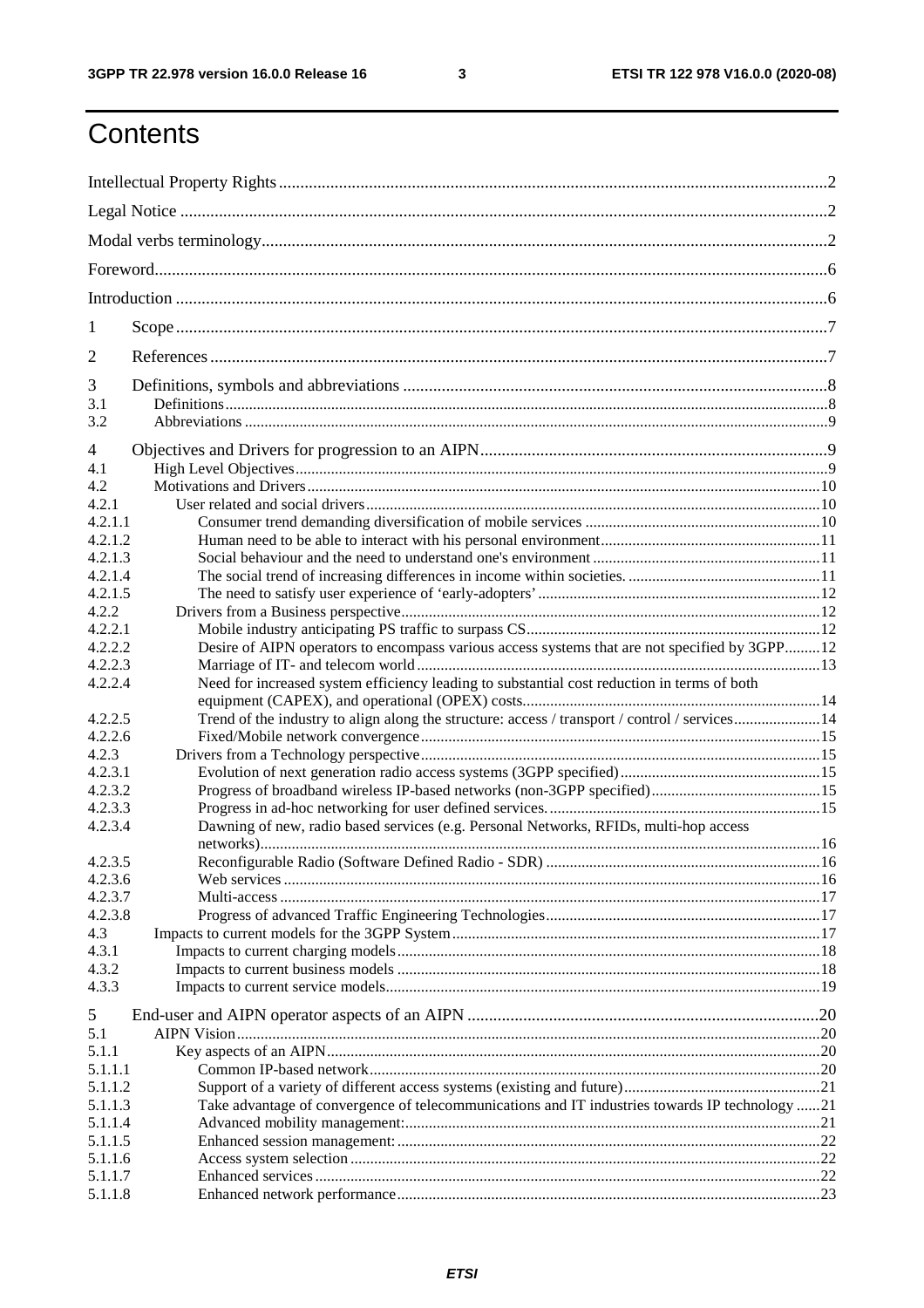| 5.1.1.9          |                                                                                                      |  |
|------------------|------------------------------------------------------------------------------------------------------|--|
| 5.1.1.10         |                                                                                                      |  |
| 5.1.1.11         | Maintenance and improvement of the level of security and privacy functionality23                     |  |
| 5.1.1.12         |                                                                                                      |  |
| 5.1.1.13         |                                                                                                      |  |
| 5.1.1.14         |                                                                                                      |  |
| 5.1.1.15         |                                                                                                      |  |
| 5.1.2<br>5.1.2.1 |                                                                                                      |  |
| 5.1.2.2          |                                                                                                      |  |
| 5.1.2.3          |                                                                                                      |  |
| 5.2              |                                                                                                      |  |
| 5.2.1            |                                                                                                      |  |
| 5.2.1.1          |                                                                                                      |  |
| 5.2.1.2          |                                                                                                      |  |
| 5.2.1.3          |                                                                                                      |  |
| 5.2.1.4          |                                                                                                      |  |
| 5.2.1.5          |                                                                                                      |  |
| 5.2.1.6          |                                                                                                      |  |
| 5.2.2            |                                                                                                      |  |
| 5.2.2.1          |                                                                                                      |  |
| 5.2.2.2          |                                                                                                      |  |
| 5.3              |                                                                                                      |  |
| 5.4              |                                                                                                      |  |
| 5.4.1            |                                                                                                      |  |
| 5.4.1.1          |                                                                                                      |  |
| 5.4.1.2          |                                                                                                      |  |
| 5.4.2            |                                                                                                      |  |
| 6                |                                                                                                      |  |
| 6.1              |                                                                                                      |  |
| 6.2              |                                                                                                      |  |
| 6.2.1            |                                                                                                      |  |
| 6.2.1.1          |                                                                                                      |  |
| 6.2.2            |                                                                                                      |  |
| 6.2.2.1          |                                                                                                      |  |
| 6.2.3            |                                                                                                      |  |
| 6.2.3.1          |                                                                                                      |  |
| 6.2.3.2          |                                                                                                      |  |
| 6.2.3.3          |                                                                                                      |  |
| 6.2.4            |                                                                                                      |  |
| 6.2.5            |                                                                                                      |  |
| 6.2.5.1          |                                                                                                      |  |
| 6.2.5.2          |                                                                                                      |  |
| 6.2.6            |                                                                                                      |  |
| 6.2.7            | Personal Network, Personal Area Network (PAN), Ad-hoc Network and Moving Network Support 36          |  |
| 7                |                                                                                                      |  |
| 7.1              |                                                                                                      |  |
| 7.1.1            |                                                                                                      |  |
| 7.1.2            |                                                                                                      |  |
| 7.2              |                                                                                                      |  |
|                  |                                                                                                      |  |
| Annex A:         |                                                                                                      |  |
|                  |                                                                                                      |  |
| <b>Annex B:</b>  |                                                                                                      |  |
| B.1<br>B.2       |                                                                                                      |  |
| B.3              | Facilitate integration of networks with different administrative domains (e.g. handle negotiation of |  |
|                  |                                                                                                      |  |
|                  |                                                                                                      |  |
|                  |                                                                                                      |  |
| C.1              |                                                                                                      |  |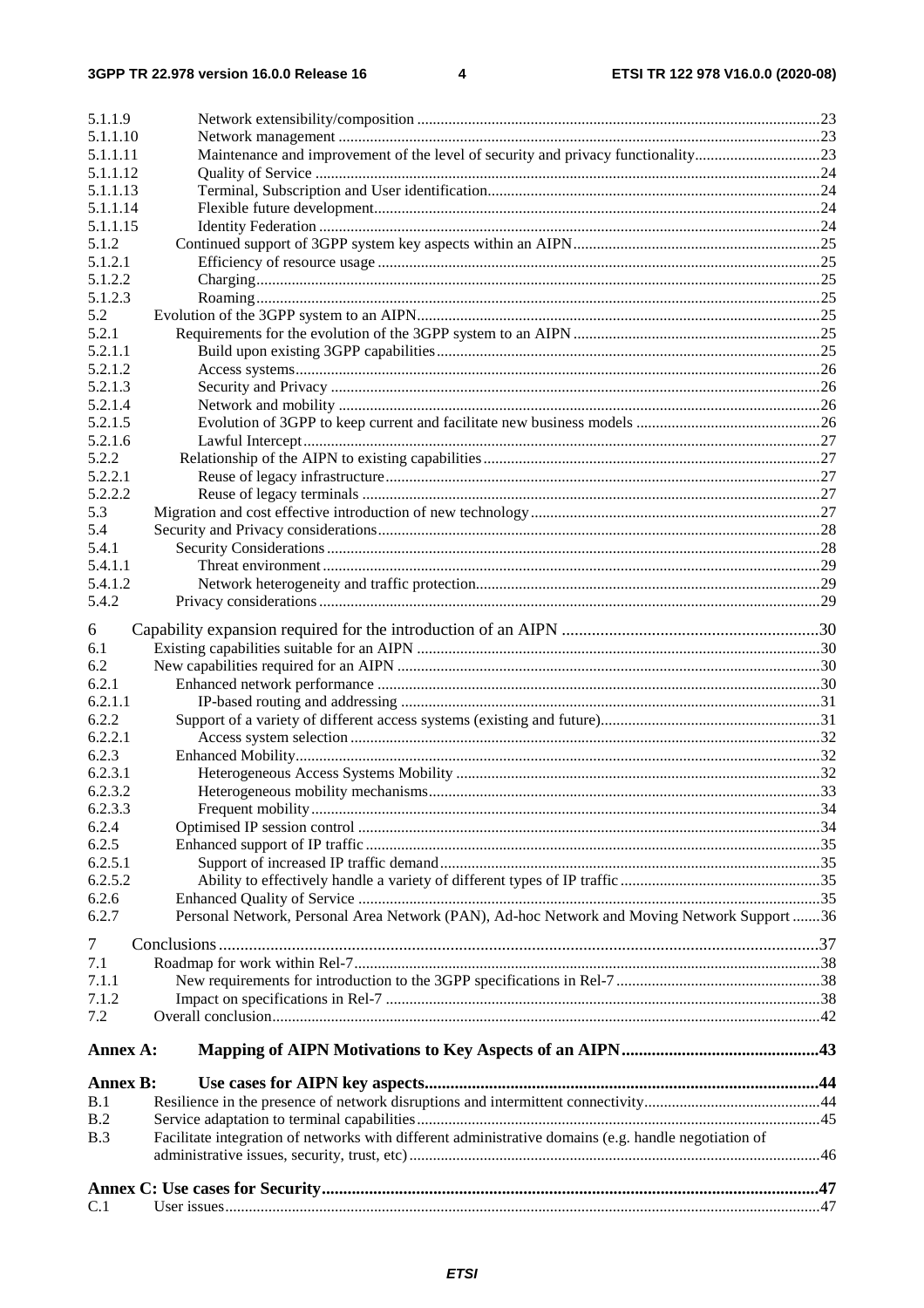| C.1.1           | Ensure privacy and authenticity so that the user can trust the information he is receiving. This should<br>cover private user to private user communications as well as private user to service provider |  |
|-----------------|----------------------------------------------------------------------------------------------------------------------------------------------------------------------------------------------------------|--|
|                 |                                                                                                                                                                                                          |  |
| C.1.2           | Multiple user identities: Users should be able to have multiple identities from different providers,                                                                                                     |  |
|                 | with the relationship between identities hidden to particular providers (thus supporting privacy)48                                                                                                      |  |
| C.2             |                                                                                                                                                                                                          |  |
| C.2.1           |                                                                                                                                                                                                          |  |
| <b>Annex D:</b> |                                                                                                                                                                                                          |  |
| D.1             |                                                                                                                                                                                                          |  |
| D.2             |                                                                                                                                                                                                          |  |
| D.3             |                                                                                                                                                                                                          |  |
| D.4             |                                                                                                                                                                                                          |  |
| <b>Annex E:</b> | Use cases for Personal Network (PN), Personal Area Network (PAN), Ad-hoc                                                                                                                                 |  |
|                 |                                                                                                                                                                                                          |  |
| E.1             |                                                                                                                                                                                                          |  |
| E.1.1           |                                                                                                                                                                                                          |  |
| E.2             |                                                                                                                                                                                                          |  |
| E.2.1           |                                                                                                                                                                                                          |  |
| E.2.1.1         |                                                                                                                                                                                                          |  |
| E.2.1.2         | Use case 2b: Relationship between Personal Network and Personal Area Network55                                                                                                                           |  |
| E.2.3           |                                                                                                                                                                                                          |  |
| E.3             |                                                                                                                                                                                                          |  |
| E.3.1           |                                                                                                                                                                                                          |  |
| E.3.2           |                                                                                                                                                                                                          |  |
| E.3.3           |                                                                                                                                                                                                          |  |
| E.3.4           |                                                                                                                                                                                                          |  |
| E.4             |                                                                                                                                                                                                          |  |
| E.4.1           |                                                                                                                                                                                                          |  |
| E.4.2           |                                                                                                                                                                                                          |  |
| E.4.3           |                                                                                                                                                                                                          |  |
| E.4.4           |                                                                                                                                                                                                          |  |
|                 | <b>Annex F (Informative):</b>                                                                                                                                                                            |  |
| F.1             |                                                                                                                                                                                                          |  |
| F <sub>.2</sub> |                                                                                                                                                                                                          |  |
| <b>Annex G:</b> |                                                                                                                                                                                                          |  |
|                 |                                                                                                                                                                                                          |  |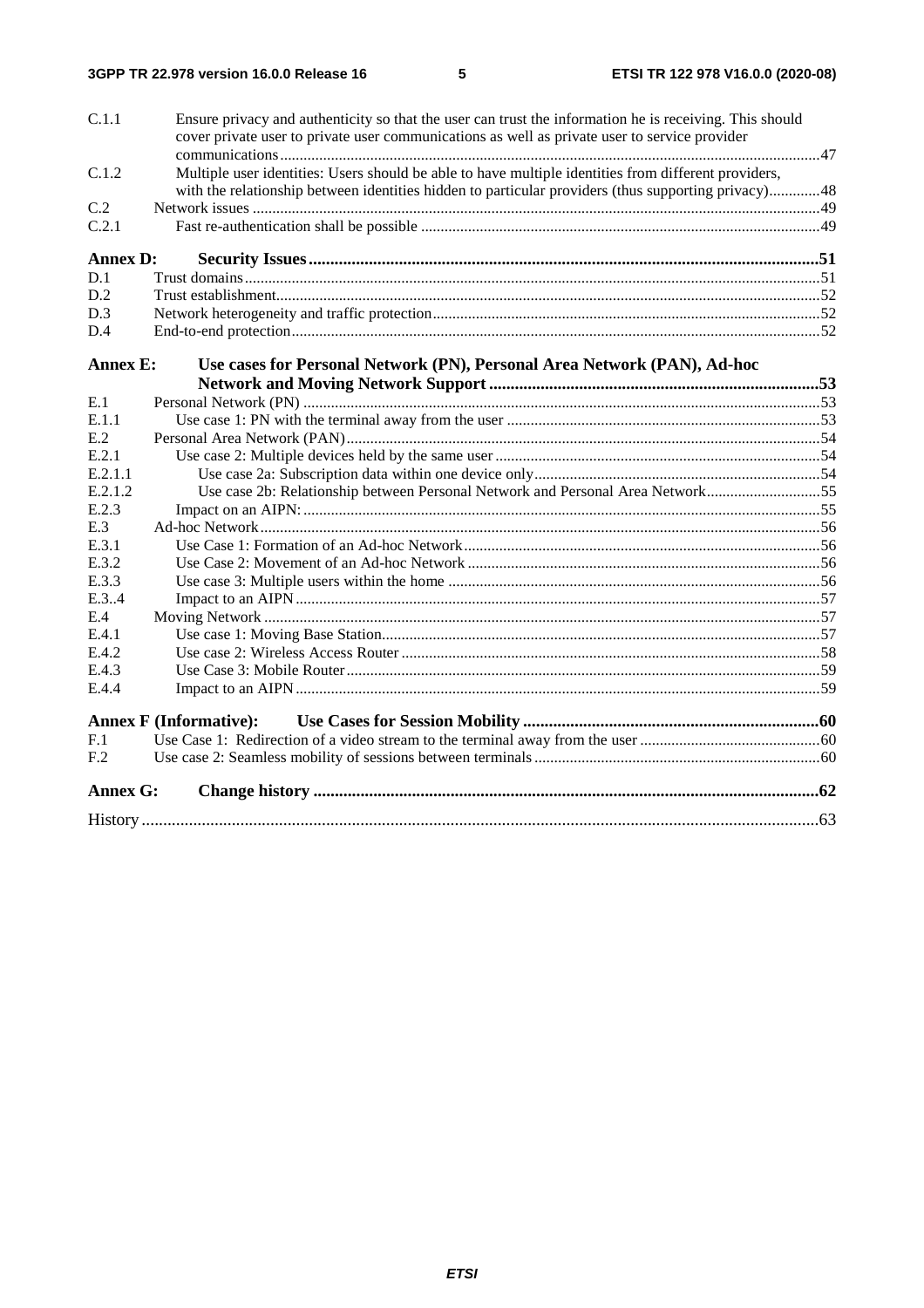# Foreword

This Technical Report has been produced by the 3rd Generation Partnership Project (3GPP).

The contents of the present document are subject to continuing work within the TSG and may change following formal TSG approval. Should the TSG modify the contents of the present document, it will be re-released by the TSG with an identifying change of release date and an increase in version number as follows:

Version x.y.z

where:

- x the first digit:
	- 1 presented to TSG for information;
	- 2 presented to TSG for approval;
	- 3 or greater indicates TSG approved document under change control.
- y the second digit is incremented for all changes of substance, i.e. technical enhancements, corrections, updates, etc.
- z the third digit is incremented when editorial only changes have been incorporated in the document.

# Introduction

The 3GPP system currently supports GERAN and UTRAN based Access Networks in conjunction with Circuit-Switched and Packet-Switched Core Network domains and IP Multimedia CN subsystem. The All-IP concept was initially introduced within 3GPP in Rel-4 with the standardisation of the MSC Server - MGW split core network architecture for the CS domain and extended from Rel-5 by the standardisation of the IP Multimedia CN sub-system. WLAN as an alternative access system to access services of the mobile core network is recognized from Rel-6 onwards.

In order for the 3GPP system to cope with the rapid growth in IP data traffic, the packet-switched technology utilised within 3G mobile networks requires further enhancement. A continued evolution and optimisation of the system concept is also necessary in order to maintain a competitive edge in terms of both performance and cost. It is anticipated that the progression towards an All-IP Network (AIPN) may enable leverage of information technology (IT) hardware and software with general-purpose, and mobile network specific software that should provide cost reduction (CAPEX and OPEX) for infrastructure equipment and applications of 3GPP based mobile networks. Moreover, it is important to ensure compliance with Internet protocols within future developments of the 3GPP system.

Additionally, the following aspects identified within TR 21.902 "Evolution of 3GPP System" [2] are considered relevant to the long-term evolution of the 3GPP system:

- *A seamless integrated network comprising a variety of networking access systems connected to a common IP based network supported by a centralised mobility manager*
- *A similarity of services and applications across the different systems is beneficial to users*
- *3GPP should focus on the inter-working between 3GPP Mobile Networks and other Networks considering mobility, high security, charging and QoS management*

Taking the above into consideration it is necessary to further define the All-IP Network (AIPN) concept, explore user, business and technological drivers and evaluate the feasibility of evolving the 3GPP system towards an All-IP Network (AIPN). Furthermore, aspects of the 3GPP system requiring enhancement need to be identified and developed in accordance with this common vision.

This report discusses the concept of an "All-IP" network. In the context of this report the term "All-IP" does not just refer to the transport protocol used within the 3GPP network. 3GPP Release 5 and Release 6 network can already be implemented just using IP transport and could in that sense be said to be "All-IP". In this report the term "All-IP" refers to the general concept of a network based on IP and associated technologies which provide an enhanced, integrated service set independent as far as possible to the access system used.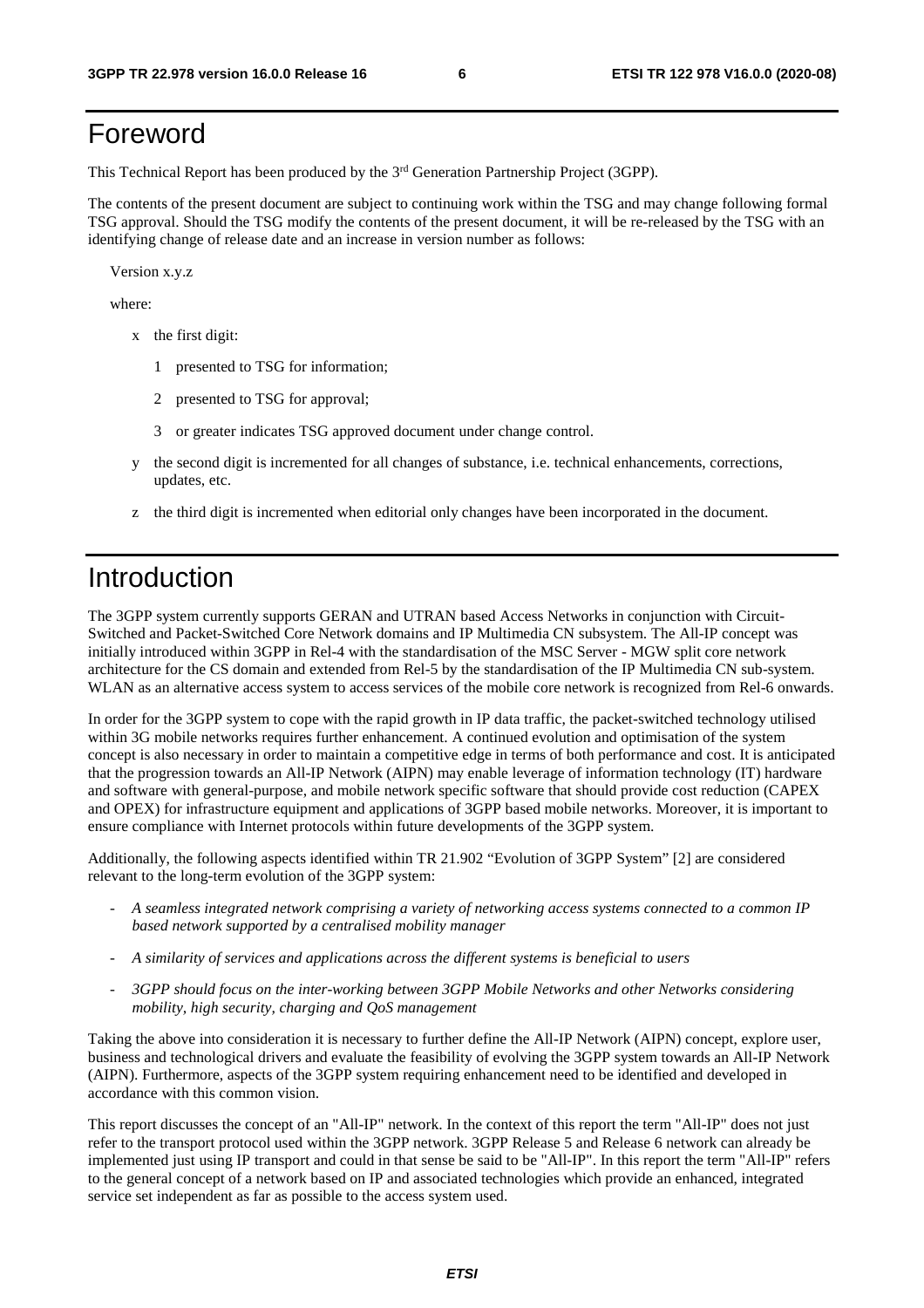# 1 Scope

The present document studies the feasibility of the progression of the 3GPP system to an AIPN. More specifically, this document:

a) Identifies and describes the objectives and user, business and technological drivers for progression of the 3GPP system to an AIPN:

- i) Investigates the High Level Objectives
- ii) Investigates Motivations and Drivers
- iii) Investigates impacts upon current models (e.g. business/charging/service models)
- b) Defines and develops the end-user and AIPN operator aspects of an AIPN:
	- i) Produces an AIPN vision, taking into account the special requirements for the mobile community e.g. carrier grade, optimisation for the radio environment, recognizing support of multiple access system scenarios.
	- ii) Investigates needs and requirements associated with the evolution of the 3GPP System to an AIPN.
	- iii) Investigates requirements associated with the reuse of legacy infrastructure and support of legacy terminals
	- iv) Investigates migration and cost effective introduction of new technology.
- c) Identifies the capability expansion required to introduce the AIPN concept into the 3GPP system (migration and co-existence)
- d) Evaluates whether an AIPN should be standardised within 3GPP, and in the case of a positive conclusion identifies the subsequent steps to be taken to achieve this by defining the scope, target, and roadmap for work to be undertaken within Rel-7 and future 3GPP releases.

# 2 References

The following documents contain provisions which, through reference in this text, constitute provisions of the present document.

- References are either specific (identified by date of publication, edition number, version number, etc.) or non-specific.
- For a specific reference, subsequent revisions do not apply.
- For a non-specific reference, the latest version applies. In the case of a reference to a 3GPP document (including a GSM document), a non-specific reference implicitly refers to the latest version of that document *in the same Release as the present document*.
- [1] 3GPP TR 21.905: "Vocabulary for 3GPP Specifications".
- [2] 3GPP TR 21.902: "Evolution of 3GPP system".
- [3] 3GPP TS 22.234: "Requirements on 3GPP system to Wireless Local Area Network (WLAN) interworking".
- [4] 3GPP TS 22.101: "Service aspects; Service principles".
- [5] 3GPP TS 22.105: "Services and service capabilities".
- [6] 3GPP TS 22.228: "Service requirements for the Internet Protocol (IP) multimedia core network subsystem; Stage 1".
- [7] 3GPP TS 23.125: "Overall high level functionality and architecture impacts of flow based charging"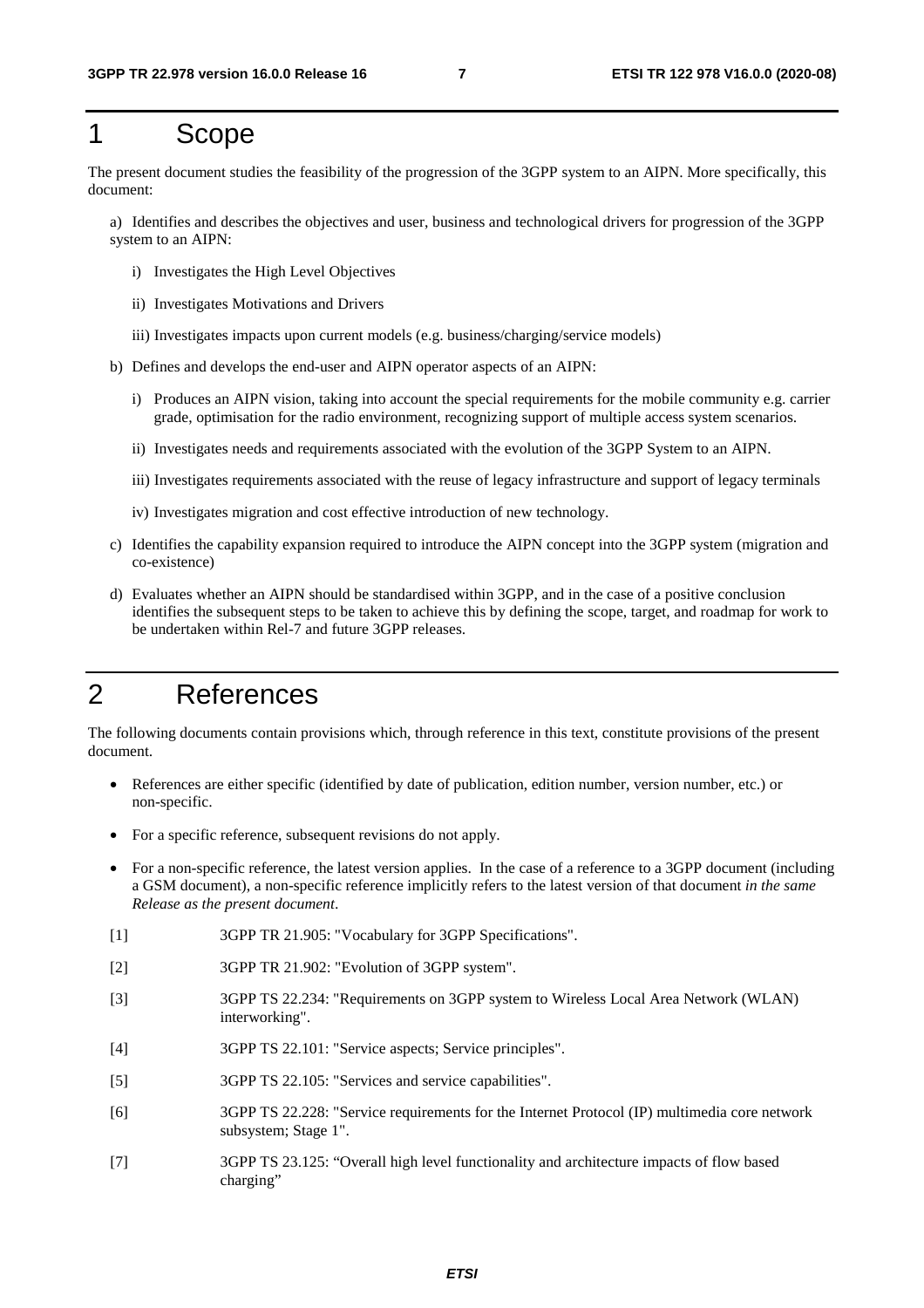# 3 Definitions, symbols and abbreviations

### 3.1 Definitions

For the purposes of the present document, the following terms and definitions apply.

**All-IP Network** (**AIPN):** A collection of entities that provide a set of capabilities for the provision of IP services to users based on IP technology where various access systems can be connected. The AIPN provides a set of common capabilities (including mobility, security, service provisioning, charging and QoS) which enable the provision of services to users and connectivity to other external networks. An AIPN requires one or more connected access systems to allow users to access the AIPN.

**Access system:** An entity or collection of entities that provides the user the capability to connect to the AIPN.

**AIPN operator:** An operator of an AIPN. It is assumed that the AIPN operator will also be a network/PLMN operator as defined within [1].

**Integrated Service:** A service, which is perceived by user as a single service, composed by a combination of different independent services.

**IP service:** A service using an IP bearer provided by an IP service provider. For IP services data traffic is routed according to the IP addresses of the sender and receiver(s).

**IP service provider:** A service provider that provides IP services. This may or may not be a network operator e.g. the operator of an IMS would be an IP service provider according to this definition.

**IP service subscriber:** A subscriber to an IP service provider that uses IP services.

**Seamless:** A user experience that is unaffected by changes in the mechanisms used to provide services to a user.

Note: The determination of whether something satisfies the requirement for being seamless or not is dependent on the user's (e.g., human end-user, protocol, application, etc.) perception of the service being received and not necessarily the technology used to provide the service.

**Seamless service:** Services provided across access systems and terminal capabilities. Provisioning of this service is continued between and within access systems and between terminals with minimal degradation in the service as seen by the user.

**Seamless session:** A session that is maintained during a change in access system, with no perceivable interruption from a user perspective, while adapting to the capabilities of each access system.

**End-user mobility:** The ability for the subscriber to communicate using the device or devices of his/her choice

**Terminal mobility:** The ability for the same UE to communicate whilst changing its point of attachment to the network. This includes both handovers within the same access system, and handover from one access system to another.

**Session mobility:** The ability for a communication session to be moved from one device to another under the control of the user.

**Ad-hoc Network:** A dynamically organized network of mobile terminals that are able to communicate with each other via some means (e.g. using IEEE 802.15 or WLAN in ad-hoc mode). An Ad-hoc Network may contain terminals that are capable of connection to a variety of access systems. In the context of AIPN, it is assumed that every terminal in the Ad-hoc Network is under the control of a separate user, each able to independently access the AIPN. The Ad-hoc Network routes their consolidated traffic towards the AIPN, to an access system through one or more terminals in the Ad-hoc Network. The Ad-hoc Network may change the terminal carrying the consolidated traffic dynamically according to rules set up by the users. The Ad-hoc Network may move throughout the geographic coverage area. (For further details see use cases in Annex E)

**Moving Network:** A group of user devices (terminals) that move together, e.g. as part of a vehicular network. The user devices (terminals) are interconnected in a way that their consolidated traffic towards the AIPN is routed through a well-defined system (gateway). The elements of the consolidated traffic may originate from PAN and Ad-hoc Networks within a Moving Network. (For further details see use cases in Annex E)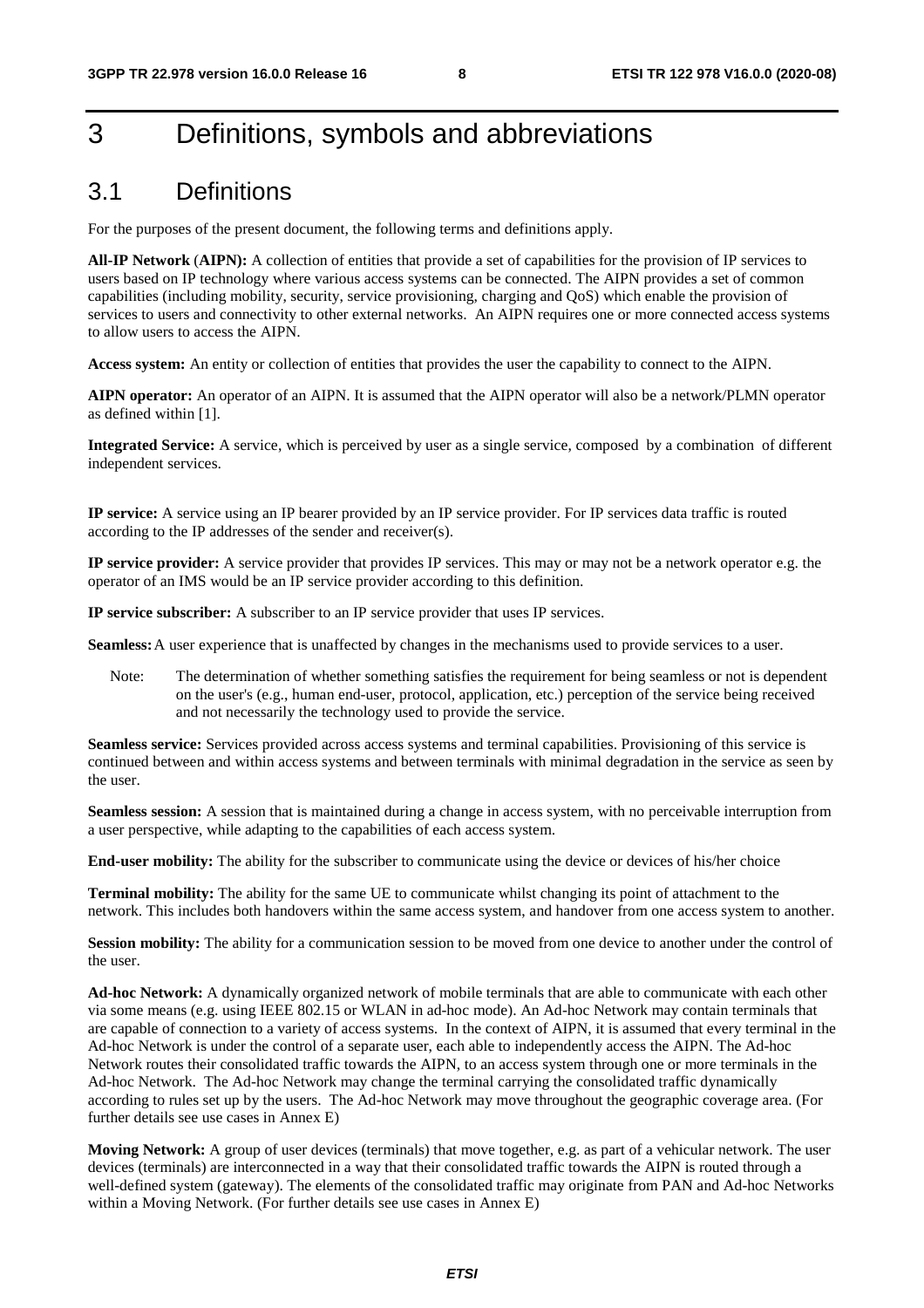**Personal Network:** In the context of an AIPN, a Personal Network (PN) consists of more than one device (terminal or server provided by the AIPN operator) under the control of one user providing access to the AIPN. These devices are interconnected by the AIPN such that the user perceives a continuous secure connection regardless of their relative locations. The user controls the PN using facilities provided by the AIPN. (For further details see use cases in Annex E)

**Personal Area Network:** In the context of an AIPN, a Personal Area Network (PAN) consists of more than one device (terminal) controlled by, and physically close to, the same user (person). All the devices within a PAN use the same USIM. These devices are connected together using internal PAN means. The user obtains services from the AIPN using his multiple devices which all access the users USIM through the PAN to gain access to the AIPN. The user controls the PAN directly. (For further details see use cases in Annex E)

For further definitions see [1].

### 3.2 Abbreviations

For the purposes of the present document, the following abbreviations apply:

| AAA          | Authentication, Authorisation and Accounting |
|--------------|----------------------------------------------|
| <b>AIPN</b>  | All-IP Network                               |
| <b>CAPEX</b> | CAPital EXpenditure                          |
| <b>OPEX</b>  | <b>OPerational Expenditures</b>              |
| <b>SSO</b>   | Single Sign-On                               |
| <b>HSDPA</b> | <b>High Speed Downlink Packet Access</b>     |
| <b>HSUPA</b> | <b>High Speed Uplink Packet Access</b>       |
| GAA          | General Authentication Architecture          |
| <b>GBA</b>   | General Bootstrapping Architecture           |
| <b>MR</b>    | Mobile Router                                |
| <b>PAN</b>   | Personal Area Network                        |
| <b>PN</b>    | Personal Network                             |
| <b>SC</b>    | <b>Session Control</b>                       |
|              |                                              |

For further abbreviations see [1].

# 4 Objectives and Drivers for progression to an AIPN

The high level objectives of the move to an AIPN and the drivers that are forcing this change are elaborated in the following sub-clauses.

# 4.1 High Level Objectives

The following are the high level objectives that the introduction of an AIPN should fulfil:

- **Universal seamless access** an AIPN should allow users to connect to services from a variety of device-types and access systems. This should come about through the use of common protocols, addressing schemes and mobility management mechanisms. The users may not need to know the access system used. Access systems may be selected and changed according to service needs and availability.
- **Improved User Experience**  an AIPN should provide users with better quality. This should include rapid network selection, rapid call or session set-up times, low voice-call delay and fast data transmission.
- **Reduction of cost** an AIPN should deliver a cost reduction in both the CAPEX and the OPEX for AIPN operators in relation to the cost of existing networks.
- **Flexibility of deployment** AIPN operators should be able to build and dimension their network according to the needs of their users. The AIPN design should be scaleable and should not preclude the option to use and inter-work with 3GPP defined Circuit Switched domains and legacy handsets as appropriate. Also, the AIPN design should provide an evolution path from previous releases of the 3GPP system. This will ensure that AIPN operators can introduce an AIPN and continue to make best use of existing network elements.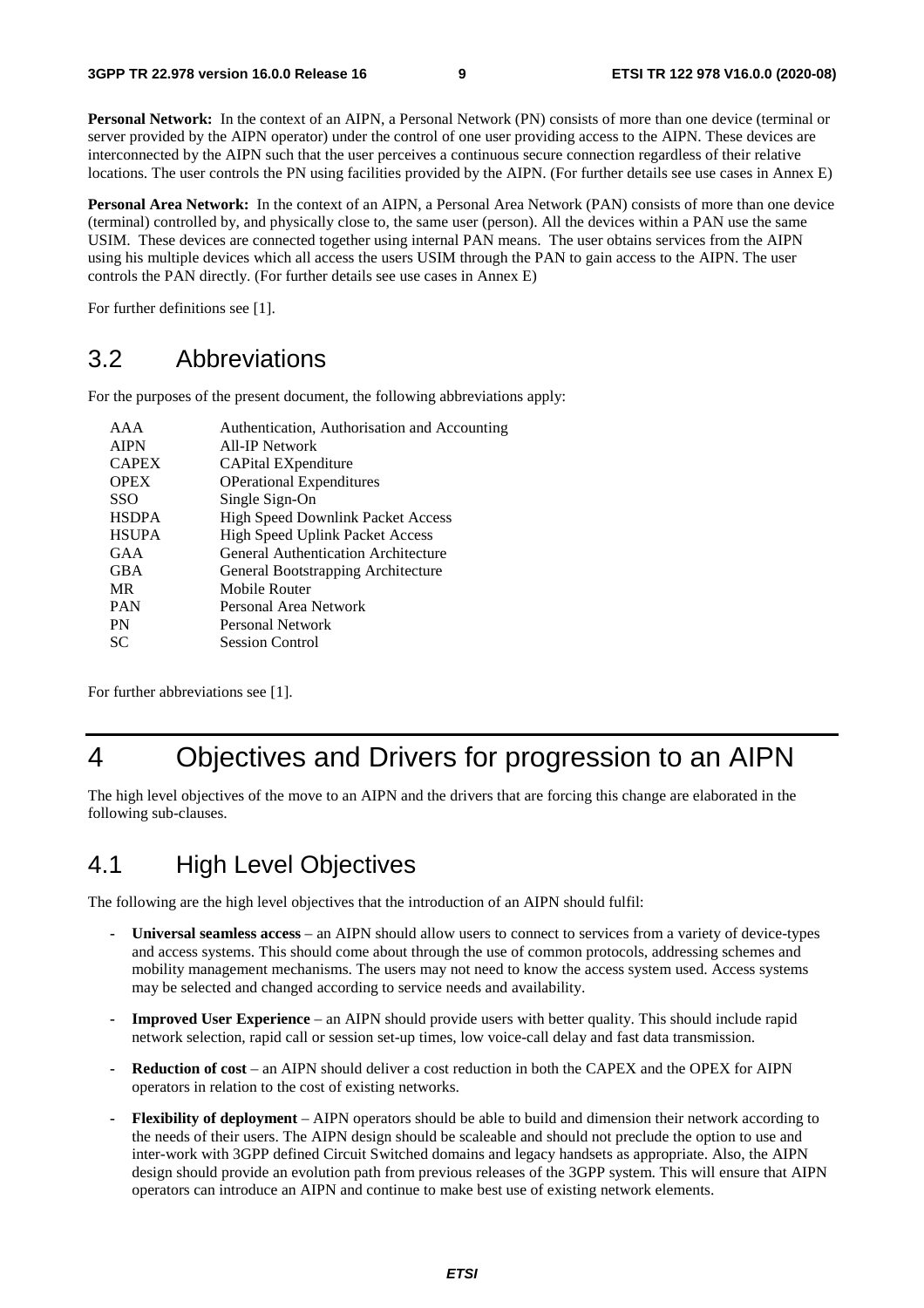# 4.2 Motivations and Drivers

The current feasibility study aims at clarifying the notion of an "All-IP Network" (AIPN) within the context of 3GPP and to define requirements for an AIPN within 3GPP. There seems to be a common understanding in the mobile communications industry that the technical and commercial evolution of this industry sector points towards an AIPN. The term "All-IP Network"(AIPN), however, is not (yet) clearly defined and – depending on one's view of the future – can mean many different aspects of anticipated communication systems that are based on IP.

It should be noted that the 3GPP system standardised up to and including Rel-6 already provides the basis for introduction of an AIPN in 3GPP. Building on the foundations provided in previous 3GPP releases it is possible to leverage and build upon existing capabilities to evolve the 3GPP system towards an AIPN.

In order to justify the development and evolution of the 3GPP system it is essential to have an understanding of the motivations for evolving the 3GPP system in a particular direction.

In doing so it seems worthwhile to collect and list trends and drivers of the mobile telecommunications industry that now or in the future can be expected to have significant impact on the industry. This is provided in the following subclauses. An assessment of these trends and drivers with respect to the evolution of IP-based network and access systems, terminals and service provisioning will make it easier to create a vision of what an AIPN will look like.

### 4.2.1 User related and social drivers

#### 4.2.1.1 Consumer trend demanding diversification of mobile services

#### **Diversification as service specialisation:**

As the market for mobile services grows there is an increased need to be able to offer diversified and flexible services to satisfy the varied needs of users. As the service market becomes more diversified services will become more specialised in order to satisfy the specific needs of users. With this there is a need for AIPN operators to be able to offer flexible services quickly without a large amount of capital expenditure.

#### **Diversification in terms of usage patterns:**

In addition to the current pattern of mainly server-to-person services there will be a diversification of mobile services to include person-to-person, person-to-server, server-to-server service scenarios with a variety of different subdivisions and combinations. Users will also desire the ability to be able to integrate the various services to which they subscribe. In the future mobile networks will need to be able to provide these varied and integrated service environments and enable this to be achieved in a flexible and efficient manner.

#### **Diversification in terms of service quality:**

Different services will have different user expectations placed upon them e.g. in terms of service quality. The demands for the same service may also differ according to specific user of that service at a given time.

#### **Diversification regarding access to services:**

With the increase in the diversity of the access systems available, as well as the increase in the number of terminals that a single user possesses it will be desirable to have the ability to use services seamlessly across different access systems and different terminals. Users will also desire the ability to use services `anywhere` at `anytime`. This leads to the conclusion that the provision of `seamless` and `ubiquitous` services will gain great prominence within future mobile services.

#### **Deductions**

- An AIPN would provide the ability to offer enhanced and flexible mobile services, quickly and cost effectively. An AIPN can also support the diversification of mobile network services, support service integration and would enable the provision of seamless and ubiquitous services across a variety of different access systems and terminals.
- IP technology that enables advanced service control (e.g. QoS/session control) is already used within 3GPP and elsewhere and could be further utilised and enhanced within and between mobile networks in order to enhance service provision.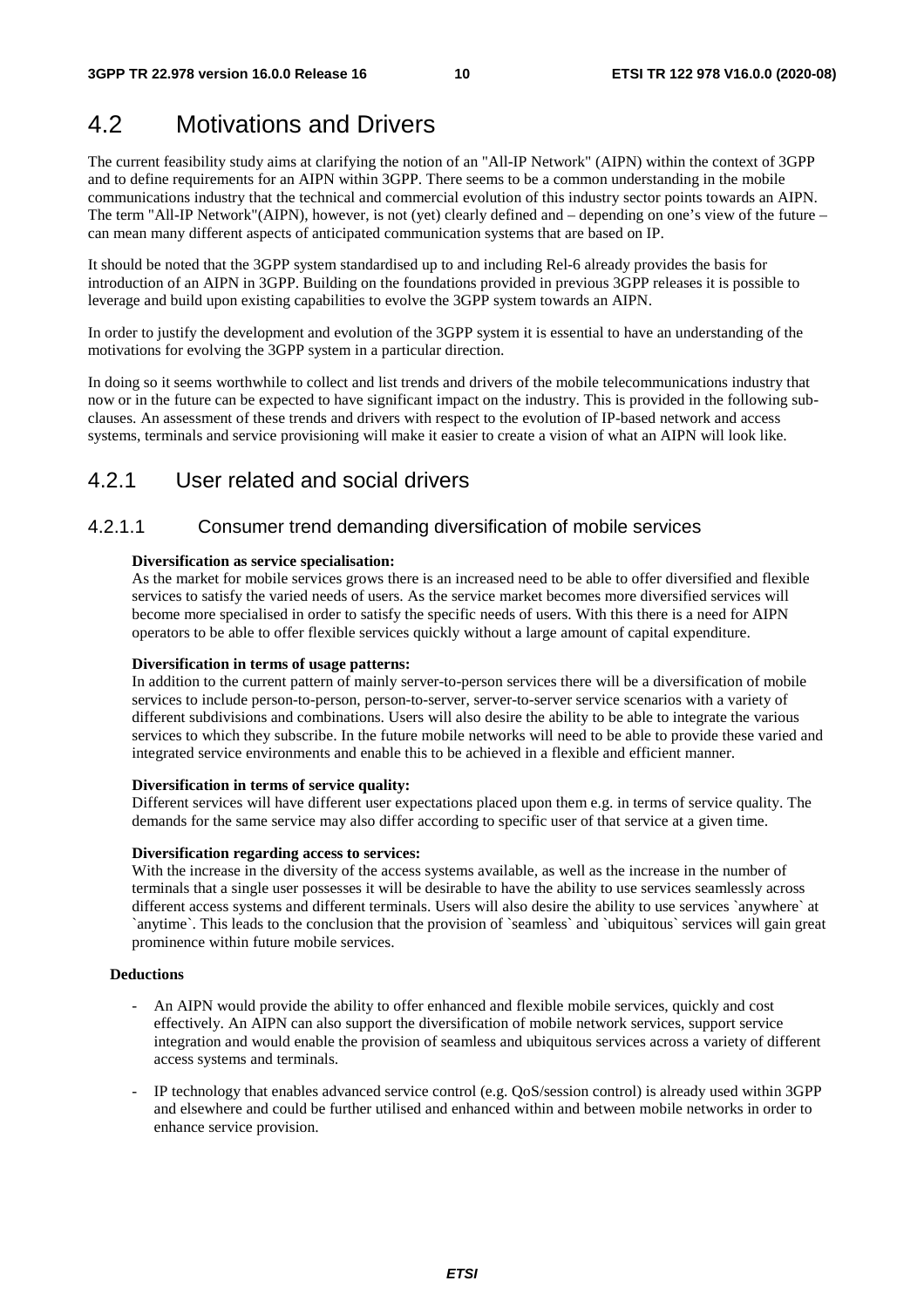#### 4.2.1.2 Human need to be able to interact with his personal environment

The mobile subscriber base has grown from a small number of high-end users to the mainstream in which the number of mobile phone subscribers exceeds 70% of the population in some countries. However, in the future mobile subscribers will not be limited to just human beings and the association with mobile devices will spread to other living things, such as pets, as well as machinery and household electronics. It can be foreseen that in the future there will be a ubiquitous mobile communication environment in which very many objects within a particular area may be associated with a mobile terminal and hence require the ability to connect to a mobile network. This will result in a substantial increase in the number of users and terminals that need to be accommodated by mobile networks. However, in this scenario a large number of terminals will be data-only and hence not require the ability for traditional speech communication from person-to-person. Due to the limited amount of available MSISDN numbering capacity it would be desirable to be able to accommodate new users and terminals without the need to associate an MSISDN with each terminal.

#### **Deductions**

An AIPN would enable the accommodation of a vast number of users and terminals.

#### 4.2.1.3 Social behaviour and the need to understand one's environment

Futurologists have identified some basic human behaviour patterns that have become increasingly important in modern societies. Two of them have been named "cocooning" and "clanning". "Cocooning" describes a behaviour in which an individual tries to isolate itself for a while from the surrounding society. It essentially expresses the wish for privacy with respect to permanent over-stimulation. "Clanning" describes the opposite phenomenon. It is the need of an individual to become integrated into a "clan", a group of similar minded people. This is mainly observed with young people and is a well known finding in group dynamics.

A third social factor that becomes strongly apparent is the need for the individual to better understand their environment. While an ever growing data stream permanently pours over the individual it becomes increasingly difficult to filter out the relevant information content. This results in disorientation, the difficulty of self-organisation and the feeling of uneasiness about one's environment. Also, the capability to quickly filter out important information from that which is unimportant is a competitive advantage of the individual.

A fourth social factor is that individuals spend their days and nights in many different roles (e.g. family person (me@personal.net), worker (me@company.com), sports club official (official@sportsclub.com)). Depending on their roles, time of day, and location, they may wish to be reachable via these different publicly known user IDs on certain specific systems or devices. By arrangement with the AIPN operator for terminating calls to the Public ID, the recipient of calls directed towards a Public Identity may change on a temporary basis (e.g. a sports club official is temporarily unavailable and wishes calls to that Public Identity to be answered by an alternate individual).

#### **Deductions**

- An AIPN will need to provide means that respect and ensure a user's need for privacy.
- The basic human wish to become integrated within social groups could be a good basis for services in an AIPN. Good examples are chat-rooms and the like.
- An All-IP system that offers services which allow an individual to gain a better orientation within their environment (geographic, social, business) will provide significant added value to its users.
- An AIPN system should offer the users the ability to be reachable by several different publicly known IDs in a flexible manner.

#### 4.2.1.4 The social trend of increasing differences in income within societies.

As a result of economic liberalism and globalisation societies in the western world undergo slow but significant changes. An important aspect of these changes is that differences in individual income increase. Any industry needs to take this kind of social trend into account when formulating their business strategies.

This implies that the market split into an (expensive) high end market and an (inexpensive) low end market will become even more pronounced than today.

#### **Deductions**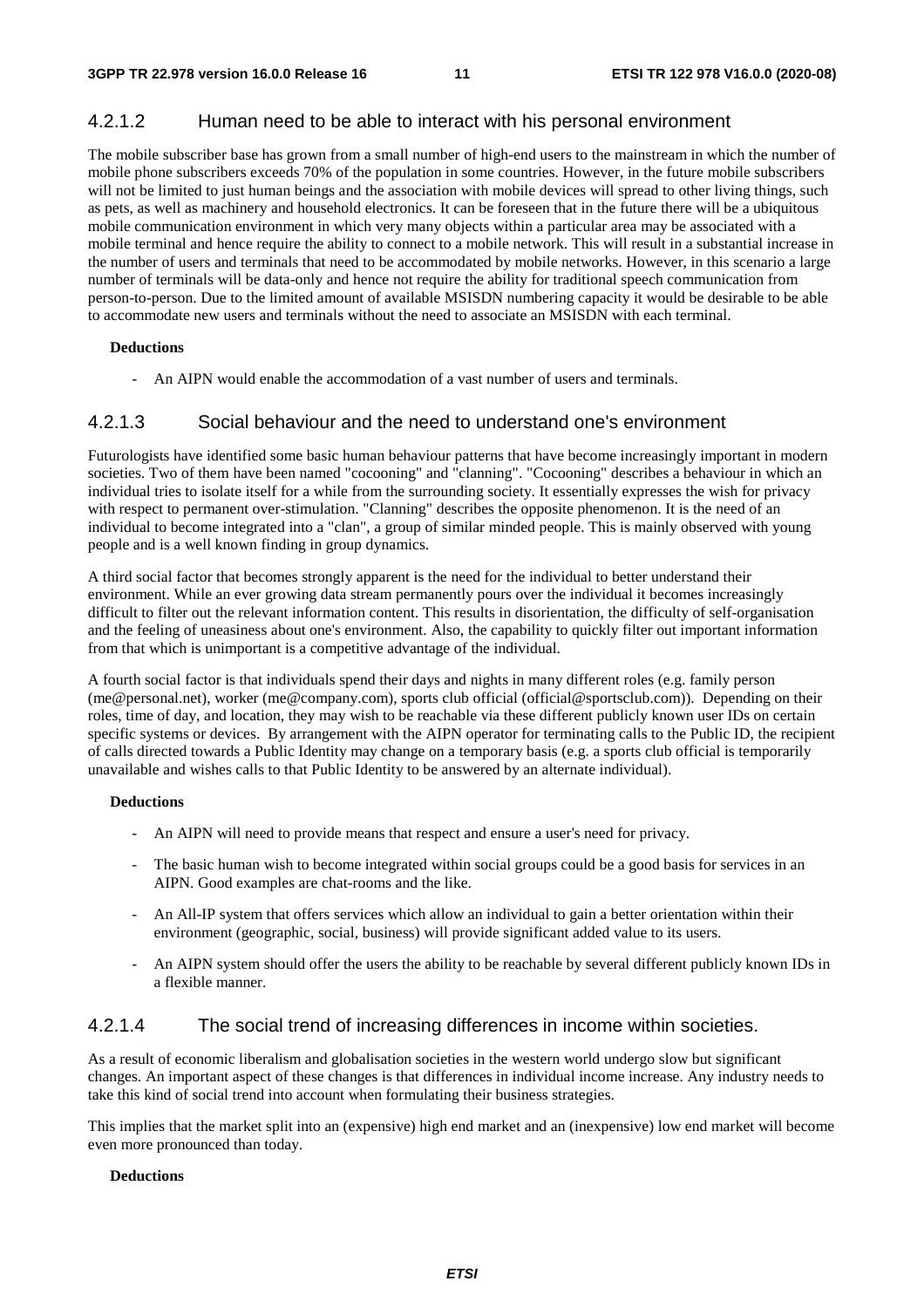- An AIPN will need to provide at the same time very cheap low-end services and high priced high-end services for different customer types. For the same kind of service (e.g. voice) the respective QoS may be the differentiating criterion.
- Quality of Service needs to be regarded as a chargeable feature.

#### 4.2.1.5 The need to satisfy user experience of 'early-adopters'

The adoption of new technology is heavily dependent upon the experience of this technology, through the services that are delivered over it, by its users as well as the general public that comprise the potential market for this new technology. Therefore, it is important that new technologies clearly demonstrate advantages over those that are already prevalent. The perception of users toward a new technology at its early phase of introduction is mainly determined by the experience of initial users, sometimes termed 'early-adopters', when using this new technology. In terms of mobile telecommunications, in addition to the general ability to utilise more advanced functionalities and feature-rich services using a mobile phone, factors such as perceived communication delay, communication quality, connection set-up time and data transmission speed are highly visible to users experiencing new technology. Hence, factors that demonstrate the basic performance of the new system play an important role in demonstrating the benefits of new technology compared to those already available. Consideration of these factors clearly indicates that it is essential for future developments of the 3GPP system to clearly demonstrate to users the benefits of the enhanced capabilities compared to those already available.

#### **Deductions**

- An AIPN shall not degrade user experience. Additionally, it would be desirable for an AIPN to demonstrate to users improvements in basic system performance compared to the pre-existent capabilities of the 3GPP system.
- Factors such as perceived communication delay, communication quality and connection set-up time are important considerations for users when experiencing an AIPN as a new technology.

### 4.2.2 Drivers from a Business perspective

#### 4.2.2.1 Mobile industry anticipating PS traffic to surpass CS

In the future it is thought that the amount of non-voice traffic, i.e. IP traffic within the PS domain, carried by mobile networks will equal and then surpass that of traditional CS voice traffic. Therefore, in the future mobile networks will need to be able to handle substantially increased volumes of IP traffic in a cost effective manner.

Additionally, in the future it is very likely that the there will be a variety of different traffic patterns for IP traffic including user-to-user and user-to-multicast, that needs to be optimally routed within mobile networks.

#### **Deductions**

- An AIPN will need to handle substantially increased volumes of IP traffic in a cost effective manner,.
- An AIPN will need to support optimised transport for user-to-user and user-to-multicast traffic.

#### 4.2.2.2 Desire of AIPN operators to encompass various access systems that are not specified by 3GPP

Although 3GPP is primarily concerned with the UTRAN and GERAN-based access systems other access systems can be utilised by the 3GPP system and used to provide mobile services. This has been recognised from 3GPP Rel-6 with the standardisation of 3GPP-WLAN Inter-working [3]. In the future network operators will desire the ability to provide services to their subscribers optimised to the user's environment using a variety of diversified access systems. Although the access system utilised at a particular time within this environment may vary, it is likely that the services provided will have significant commonalities. Hence, in order to realise a multiple access system environment in an efficient and cost effective manner it is desirable that the replication of network functionality be minimised. This clearly indicates that there is a need for a common network to be able to accommodate a variety of access systems.

When accommodating various access systems it is desirable that this is achieved with a minimum impact upon the access systems themselves. It is assumed that most new access systems that are developed will incorporate IP technology and be optimised to carry IP traffic. Hence, in order to maintain a high level of compatibility it is necessary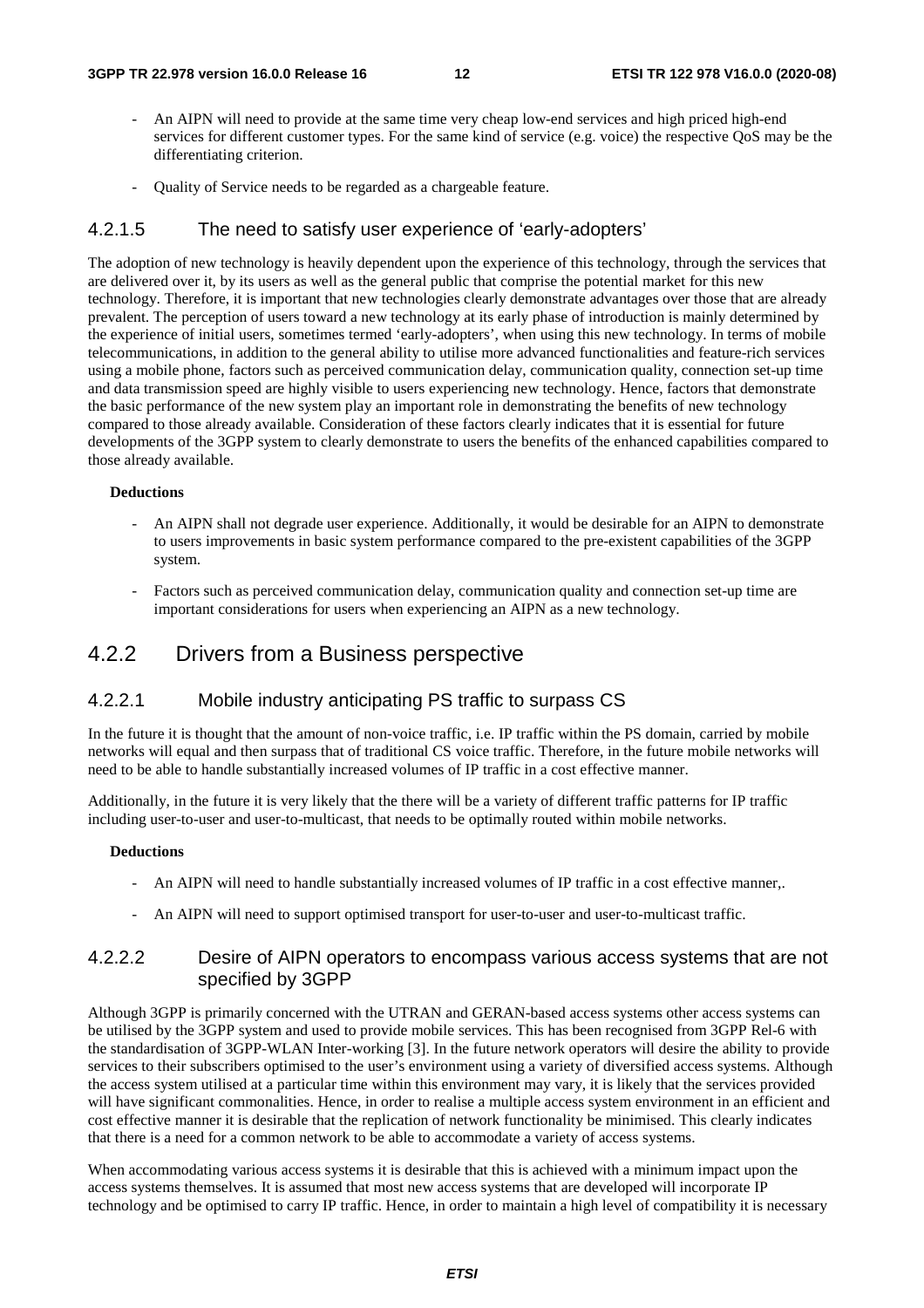for the network accommodating these access systems to also be based upon IP technology and be optimised to carry IP traffic.

Based on the reasoning presented above it can be concluded that in order to design a future proof system that is able to efficiently accommodate a variety of different access systems it is necessary that the 3GPP system be designed as a common network that is based upon IP technology and optimised to carry IP traffic.

Furthermore, the development of new access systems will not necessarily be in line with the development of the network, therefore there is a need to be able to develop different areas of the network independently, e.g. develop the network independently to the development of the access systems.

In addition, it is desirable that a common IP network supports a centralised and common network control to enable the AIPN operator to control how the AIPN is accessed and how the resources of the AIPN are used whilst accommodating these access systems. This will enable the AIPN operator to be the focus for the provision of mobile services and ensure that the user's expectations regarding the quality of the services provided by the AIPN are fulfilled. Additionally, the provision of control over the usage of the AIPN at a common point within the AIPN will enable the AIPN operator to protect and leverage their investment in AIPN infrastructure as much as possible.

#### **Deductions**

- An AIPN would provide the ability to incorporate a variety of different access systems with a minimum impact upon the non 3GPP specified access systems to be accommodated.
- Using IP as the basis for a common network enables prevalent and low cost IP technology to be utilised. This allows the network to be deployed cost-effectively with the ability to provide common services using a common IP bearer throughout all the diversified access system environments.
- An AIPN should support a centralised and common network control to enable the AIPN operator to control how the AIPN is accessed and how the resources of the AIPN are used whilst accommodating a variety of different access systems.

#### 4.2.2.3 Marriage of IT- and telecom world

#### The influence of broadband Internet

With the emergence of broadband internet services there has been a rapid increase in the number of subscribers to IP services in recent years. Most notable is the growth in the number of subscribers to IP telephony services. This is expected to grow further and at an increasing pace as the broadband internet services of ISPs become more prevalent. This presents 2 points of major interest.

Competition with broadband Internet

The first is the need for network operators deploying the 3GPP system to offer competing services and so match this emerging trend.

Inter-working with broadband Internet

The second is that as the number of IP service providers and hence IP service subscribers become more prevalent the need to interwork with these IP service providers will emerge in order to offer services between 3GPP subscribers and IP service subscribers of other networks. This must include easy mechanisms for roaming and settlement operations, so end-users can leverage the benefits of each network without incurring the high overhead of setting up separate subscriptions with each service provider.

#### Service creation with the support of the IT industry

While in 2G systems the IT world played only a minor role - everything was standardised by GSM. 3GPP - and even more so OMA - allowed more diversity by defining service enablers (e.g. "Presence") instead of standardized services, enabling the IT world to create services that can rely on these capabilities.

The main reason to do so was speed of service introduction. The IT industry is capable to provide IP-based services based on defacto standards in a much shorter time than it can be done by standardisation. Also, the mechanisms of the market - adopting these services according to market need and user acceptance - are more effective.

#### **Deductions**

- An AIPN would enable AIPN operators to offer IP-based services and provide appropriate inter-working methods with IP service providers.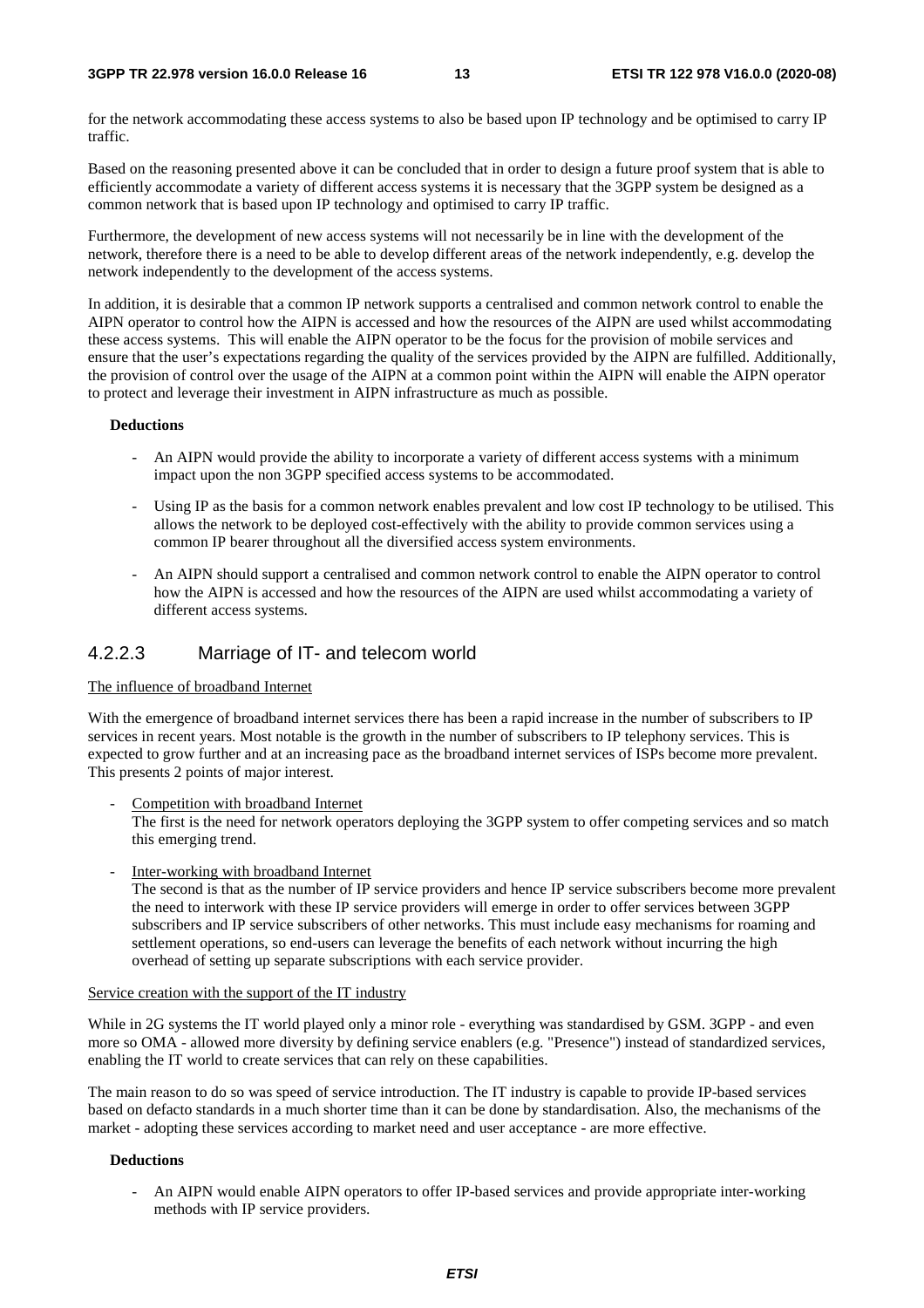- The AIPN should be able to support applications designed based on the capabilities of the AIPN without the need for explicit standardisation of the applications themselves.
- Note: The standardisation of AIPN capabilities should allow non-standardised applications to be created whilst maintaining interoperability. However, care should be taken within the standardisation of AIPN capabilities to ensure that interoperability is maintained.

#### 4.2.2.4 Need for increased system efficiency leading to substantial cost reduction in terms of both equipment (CAPEX), and operational (OPEX) costs.

In the future it is foreseen that there will be increasing pressure to decrease the investment costs for mobile network equipment and the cost per bit for traffic carried by mobile networks. The reasons for this are twofold. Firstly, the increase in IP traffic carried by mobile networks will lead to a general need to further decrease the cost of handling this traffic both in terms of equipment and transmission costs. Secondly, in the future there will be increased competition for AIPN operators not only from mobile network operators using different radio access systems, but also from IP service providers providing broadband IP services using access and transmission technologies other than those of traditional mobile network operators, e.g. ISPs providing services using xDSL, Cable and/or WLAN without 3GPP inter-working. The business and charging models, e.g. flat-rate charging, deployed by these IP service providers are not those common to traditional network operators implementing the 3GPP system and will probably not be applied by AIPN operators. However, they do encourage heavy usage of IP services and as such AIPN operators need to be able to deploy a cost effective network for IP services in order to compete in the wider market place.

The cost of general-purpose equipment targeted for a wide-ranging general market is in general much less than that of specialised technology whose market is limited by specific criteria. An AIPN would enable the use of general-purpose IP technology with some modifications to tailor functionalities to the needs of network operators to provide mobile services. The ability to undertake large-scale deployment of general-purpose IP technology provided by an AIPN is foreseen to enable significant improvements in system efficiency and overall reduction in the equipment (CAPEX) and operational (OPEX) costs for future mobile networks designed to handle a large amount of IP traffic.

#### **CAPEX point of view:**

- The adoption of a common network system enables capital investment to be made independent to the number of access systems supported. Also, when a new access is added, the equipment costs are suppressed to a necessary minimum.
- Over capacity can be avoided by sharing the system, and the equipment costs are reduced (including redundant equipment costs).
- The development and the equipment costs of mass produced general-purpose devices are generally lower compared to dedicated devices.

#### **OPEX point of view**

- The variety of maintained devices can be reduced by introducing a common system, hence maintenance costs are reduced.
	- The training costs of maintenance engineers are reduced.
	- Due to the availability of general purpose platforms the cost of replacement hardware can be suppressed.

#### **Deductions**

- The AIPN should be designed to enable AIPN operators to take advantage of the increased efficiency and OPEX/CAPEX reductions offered by IP technology.

### 4.2.2.5 Trend of the industry to align along the structure: access / transport / control / services

There seems to be a tendency in the industry for mobile telecommunication to adopt a horizontal structure into business units, which are mainly concerned with access, transport, control and services. This reflects the view of parts of the industry that these areas can be viewed as - more or less - economically independent fields. This view applies to AIPN operators as well as to manufacturers.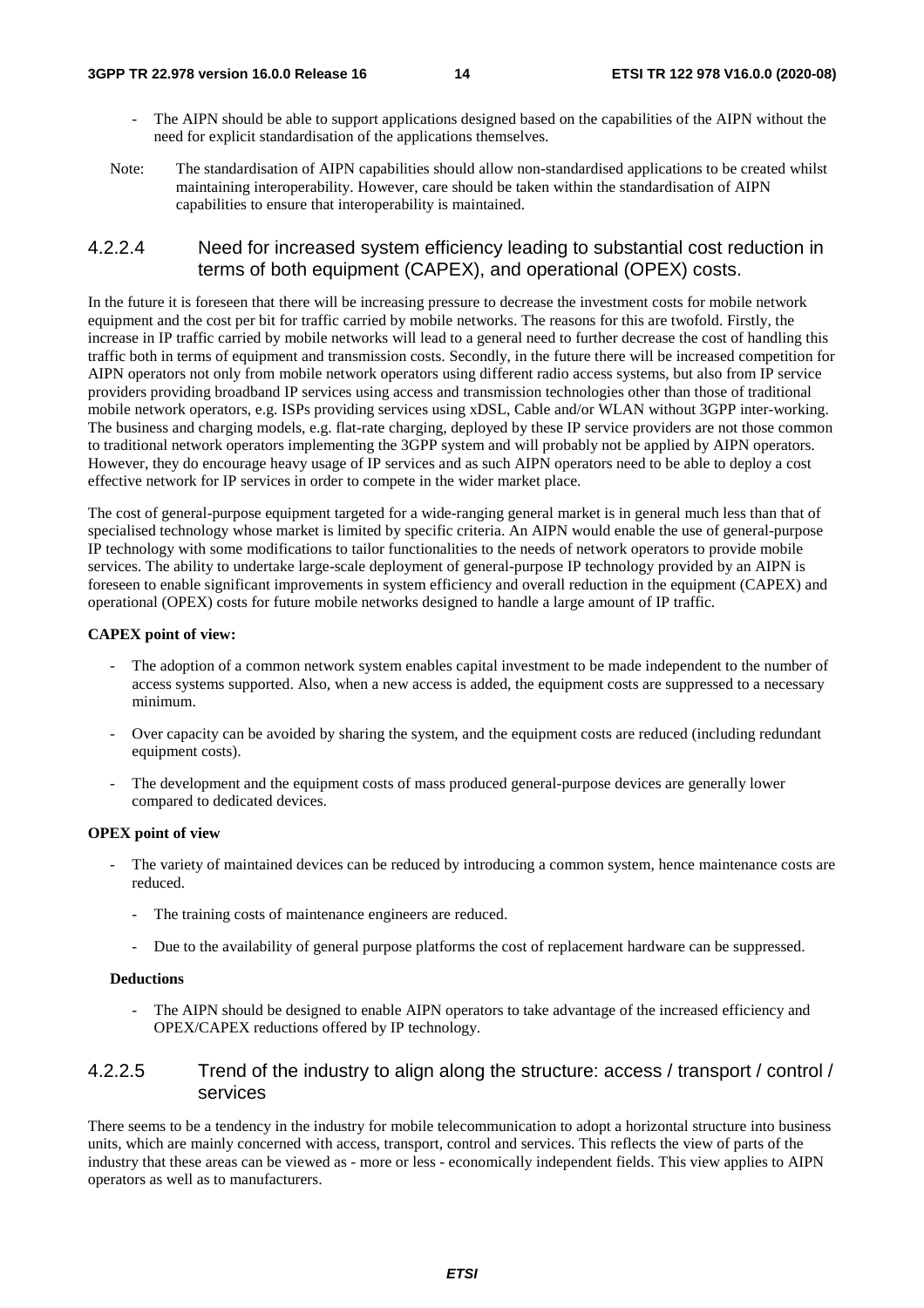#### **Deductions**

An AIPN should provide an architectural structure that allows a decomposition of the added value according to access, transport, control and services. In particular charging capabilities will need to take this into account.

### 4.2.2.6 Fixed/Mobile network convergence

Some service providers are enabling fixed/mobile converged services for their subscribers. This is being driven by a number of factors, including (but not limited to) company mergers/demergers, the maturity of available VoIP solutions and the proliferation of service bundling (e.g. mixture of voice, video, data and mobility services) by service providers to reduce churn and increase ARPU. An AIPN should ensure that AIPN operators wanting to provide fixed/mobile converged services can do so within the IMS framework.

#### **Deductions:**

- An AIPN needs to take into account Fixed/Mobile network convergence issues.
- An AIPN should ensure that new/enhanced services follow the IMS framework, so the service will be applicable to fixed/mobile converged networks.

### 4.2.3 Drivers from a Technology perspective

### 4.2.3.1 Evolution of next generation radio access systems (3GPP specified)

Similar to the transition from 2G (GSM) to 3G (UMTS) it is expected that future radio access systems will allow for a significant higher data rate of user traffic than today. However, there is a trade-off between data rate and user mobility. In other words, a user, who is moving at a high speed, cannot expect the same high data rate as a user that is standing still. In addition it may be envisaged that radio access systems can be optimised to particular user requirements (e.g. in terms of data rate, mobility, QoS) such that multiple different radio access systems could be used by the same network operator simultaneously, even within the same geographical area.

#### **Deductions**

- An AIPN shall take into account the capability of next generation radio access systems to provide significantly higher data rates to the user
- An AIPN shall allow for multiple radio access systems, optimised to particular user requirements.

### 4.2.3.2 Progress of broadband wireless IP-based networks (non-3GPP specified)

Recently IP-based wireless technology has received a strong technological and economical boost. This has been fostered by industry alliances as well as standards development organizations (e.g. Bluetooth, IEEE 802.11x, 802.16x, 802.20x). Partially these technologies have already found their use in commercially available off-the-shelf products (WLAN cards, access points), which provide relatively high data rates at low prices. These technologies are currently evolving towards higher – broadband – data rates and/or support of continuous mobility in wide service areas. Currently there are competing standards at different stages of their hype cycles in this field. These systems generally provide only part of the functionality of full-blown mobile networks (e.g. they do not allow sophisticated charging models). However, the need to provide 3GPP inter-working with these technologies / networks has been shown already for 3GPP Rel-6 with the work item for 3GPP - WLAN inter-working.

#### **Deductions**

An AIPN shall be able to provide means to ease inter-working with a multitude of broadband wireless IPbased networks.

#### 4.2.3.3 Progress in ad-hoc networking for user defined services.

Ad-hoc Networks denote particular kinds of networks that may establish themselves automatically - "ad-hoc" - (i.e. without explicit administration) between mobile terminals. From today's perspective, generally all the activity concerning development in the field of Ad-hoc Networks (radio spectra, terminal communication and mechanisms to create Ad-hoc Networks) is happening outside 3GPP. However, AIPN operators may benefit from letting Ad-hoc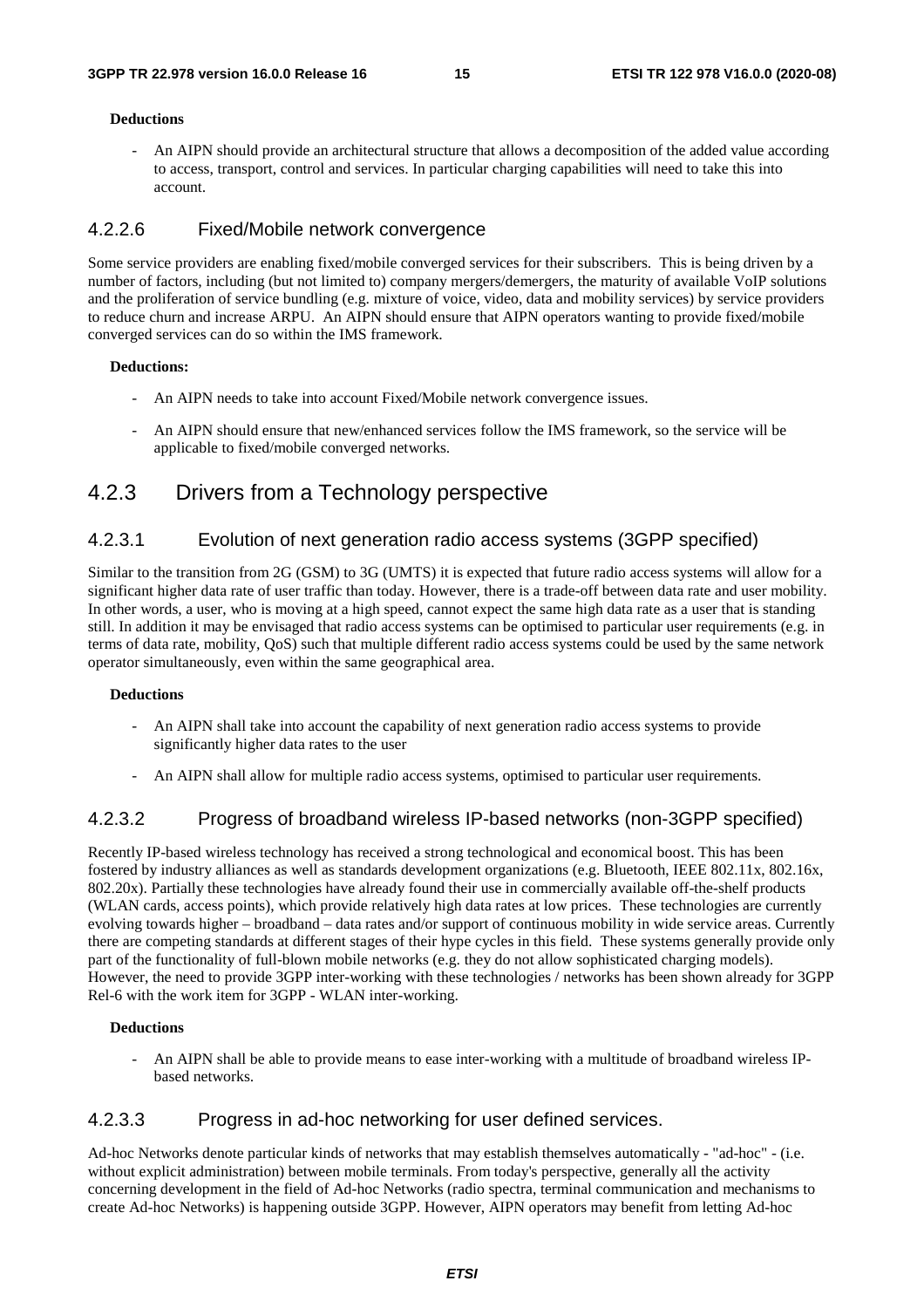Networks interact with the AIPN, thereby creating traffic in the AIPN; e.g. there could be Ad-hoc Network access to public networks via AIPN by at least one of the Ad-hoc Network members serving as a kind of wireless connectivity gateway.

Examples for such Ad-hoc Networks could be Personal Networks, as described later in the present document, or CBtype radio communications amongst listeners to a pop concert. In the case of Personal Networks an AIPN may provide connectivity to a server in an AIPN operator's network, in the pop concert example an AIPN may provide the capability for remote listeners to join.

Technically, an Ad-hoc Network is defined as a self-organizing and self-managing network of autonomous mobile terminals *without any infrastructure support*. In fact, it is this property which essentially characterizes Ad-hoc Networks, and as a consequence, no centralized radio resource management for ad-hoc networking necessarily exist.

Important aspects of Ad-hoc Networks which may impact an AIPN are:

- Identification, addressing and routing: If an Ad-hoc Network interacts with the AIPN, the AIPN may need to know about identities of individual members of the Ad-hoc Network (not only the "connectivity gateway"), be able to address them and route traffic to them.
- Authentication, security: in an Ad-hoc Network neither SIM resp. USIM/ISIM based identification and authentication nor ciphering on the air interface derived from authentication parameters can be assumed. In the case of at least one Ad-hoc Network member serving as a wireless connectivity gateway to the AIPN it should be ensured that this node can not compromise AIPN security.

#### **Deductions**

- Appropriate mechanisms for identification, authentication, addressing, ciphering and charging of members of an Ad-hoc Network inter-working with an AIPN have to be established.

#### 4.2.3.4 Dawning of new, radio based services (e.g. Personal Networks, RFIDs, multihop access networks)

Currently there is a lot of activity (research projects) on new services that are utilizing different kinds of IP-based radio networks. Examples of such services could be:

- Personal (portable) Networks, that allow inter-working of different personal sensors/terminals
- RFIDs, that allow goods, to which a RFID is attached, to broadcast information about themselves,
- Multi-hop access networks, that allows a user's terminal to act as a radio relay station for another user

Many of these new services are capable to create revenue for an AIPN operator if they can easily inter-work with (or be integrated into) an AIPN

#### **Deductions**

- An AIPN would benefit from a capability to facilitate inter-working with (or integration of) these new radio based services.

#### 4.2.3.5 Reconfigurable Radio (Software Defined Radio - SDR)

Reconfigurable radio interfaces allow terminals to adapt/optimise its radio properties to the currently available radio network. This could allow an increase of spectrum efficiency. However, the network would need to support such a functionality of the terminal.

#### **Deductions**

- An AIPN would benefit from a support of reconfigurable radio interfaces in the terminal.

#### 4.2.3.6 Web services

While not being specific to mobile networks Web Services are becoming increasingly important as a standardised interface to provide IP-based services. There is a general trend towards Web services within the industry. For example, in OMA a working group is dedicated to the evolution of web services in mobile networks and in many respects they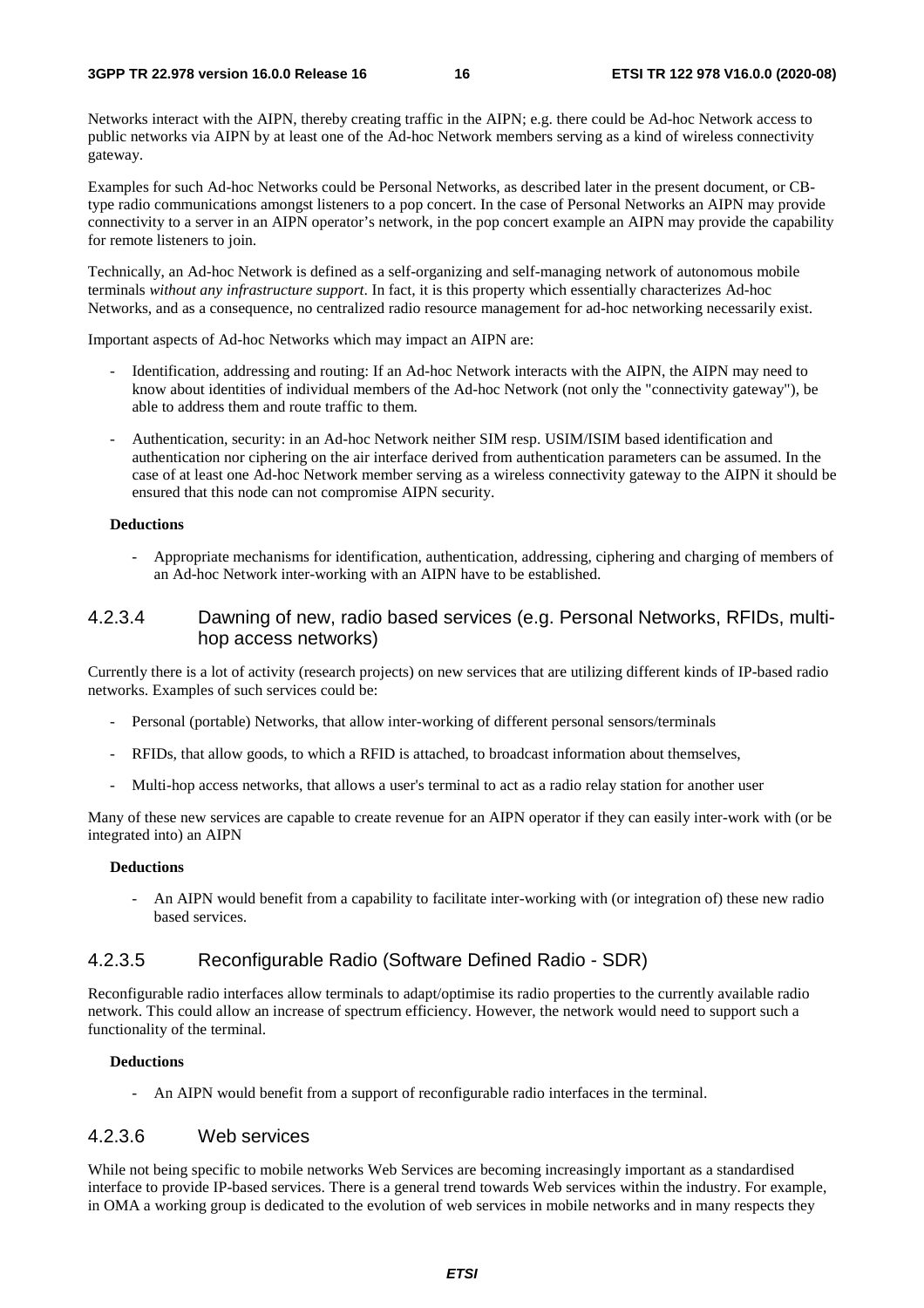are seen as a replacement (rather than an addition) of traditional service enabler interfaces such as CAMEL and the CORBA version of OSA/PARLAY.

#### **Deductions**

- An AIPN will need to support Web Service interfaces for service provisioning.

#### 4.2.3.7 Multi-access

The introduction of multiple access systems within the same coverage area raises new AIPN operator and user requirements; the user may wish to influence the selection of the access system for use based on such aspects as supported QoS, mobility, pricing, coverage, etc. and the AIPN operator may wish to influence the access system selection by setting policies. Optionally, a user may even wish to use simultaneous multi-access as well.

Note that the selection of the access system must be easy for the end-user, e.g. it could be based on some preferences and the actual process can be partly or completely hidden.

It is expected that users using multiple access systems will require an appropriate service continuity experience as they switch from one access system to another. This means that their sessions remain in operation, with minimal interruption. In addition, the services provided should be made access aware (e.g. choose video quality based on the available bandwidth).

#### **Deductions**

- An AIPN shall make use of the multiple access systems by providing support for appropriate handover between access systems, reachability over multiple access systems, access system-aware services, and optionally simultaneous multi-access.
- An AIPN shall provide support for access system selection based on combinations of AIPN operator policies, user preferences and access system conditions.

#### 4.2.3.8 Progress of advanced Traffic Engineering Technologies

As the number of users accessing multimedia and data services from 3G networks will continue to increase, huge amounts of IP traffic are expected to be handled by AIPN operators. Due to the increase of the IP traffic, network bottlenecks may also appear in an AIPN operator's IP backbone, therefore, new challenges will be faced by the AIPN to provide guaranteed QoS to end-users for different types of services (real-time, non real-time) and also ensure that the transport network resource is used efficiently. This would enable e.g. over-provisioning in IP transport network to be avoided in order to save CAPEX for AIPN operators.

Traffic engineering technologies, e.g. MPLS, advanced QoS routing algorithms, and dynamical load balancing among network entities are potential solutions to achieve this within an AIPN.

#### **Deductions**

- An AIPN will need to be able to guarantee QoS for different types of services (real-time, non real-time) and ensure efficient use of network resources. Traffic engineering technologies within the IP transport network may provide appropriate methods to achieve this within an AIPN.

# 4.3 Impacts to current models for the 3GPP System

The introduction of an AIPN will impact the current models upon which the design of the 3GPP system has been based. However, there is a legacy of success within the models that have been utilised up to now. Therefore, it is necessary that some consistency is maintained between the past and future aspects of the 3GPP system with the addition of the ability to adapt to the future environment in which system enhancements will be introduced.

Whilst there is a need to maintain current models, future enhancements in the 3GPP system, specifically the introduction of an AIPN should also enable introduction of new models and the creation of new opportunities for development of new functionalities and the provision of new services.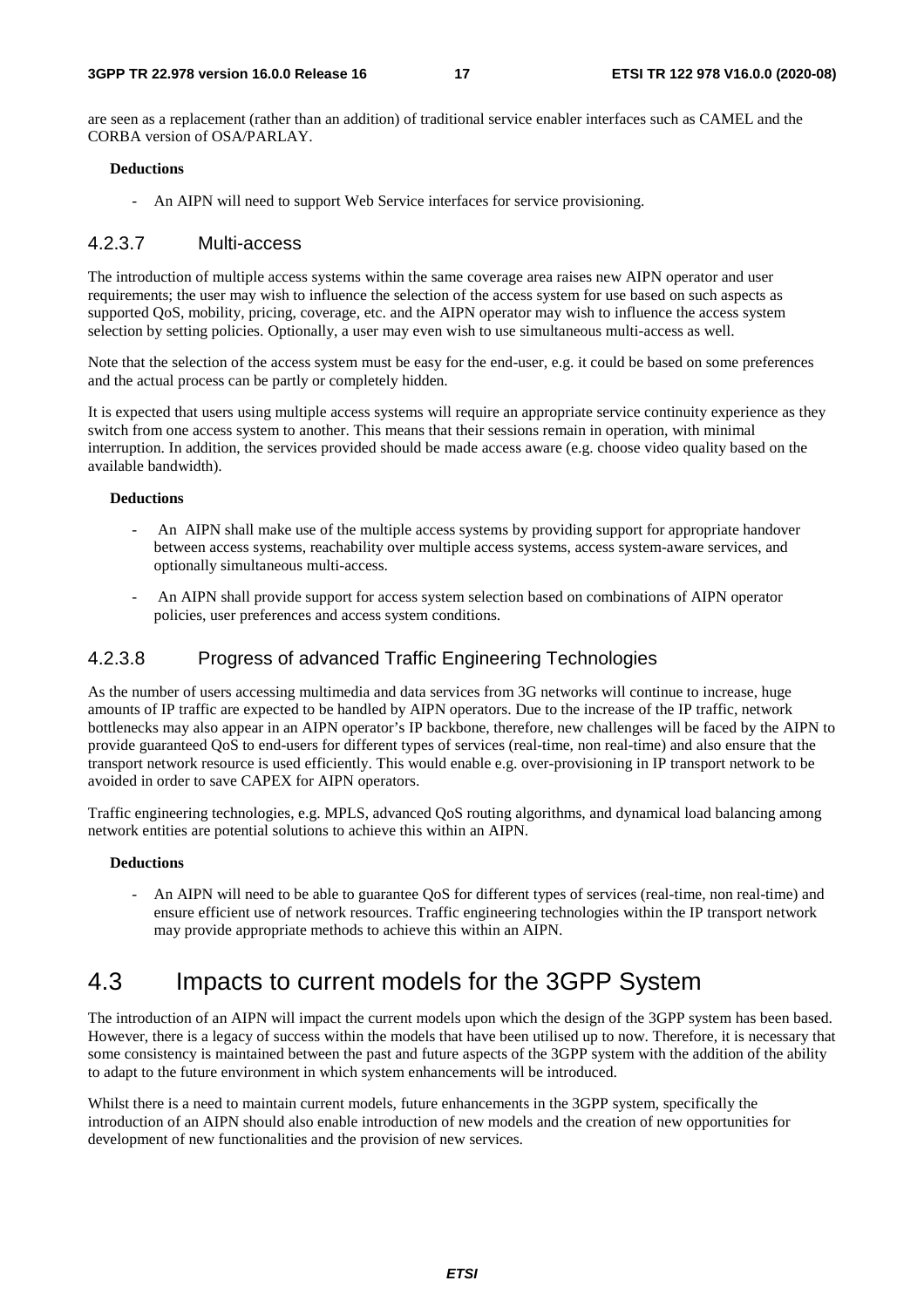# 4.3.1 Impacts to current charging models

Users are aware and understand the current charging models such as flow based charging and event based charging where a user pays for each time he/she uses a specific service, hence the possibility to provide these with an AIPN should be maintained. However, as the environment in which the 3GPP system is utilised adapts an AIPN should also provide the capabilities for and provide the necessary improvements in efficiency and cost reduction to enable new charging models to be introduced.

An AIPN should be flexible enough to support the different pricing models that are needed. Many Internet users expect that services such as email, news and search engines are free of charge and that they should pay only for the access via a flat rate pricing model. Other users will instead have to pay an additional amount according to the "calling party pays" principle. Therefore AIPN operators will need to use sophisticated pricing models, including event based charging. AIPNs should support those models. What pricing model to utilize at a given time is dependant on the circumstance of the AIPN operator e.g. based on different strategies such as Cost Leadership or Differentiation. An AIPN needs to support a cost effective charging system in order to be able to quickly launch new services but yet be as flexible such that an AIPN operator can use price models such as:

- Charge extra for guaranteeing a QoS
- Charge extra for "Calling Party Pays"
- Charge for the transport
- Charge for the event
- Additional charge (positive or negative) for the simultaneous use (combination) of services
- Adjust the price for different reasons e.g. to reward certain users, enable subscription bands (e.g. gold, silver, bronze)
- Charge for the content

Further the charging system for an AIPN shall contribute to minimizing the credit risks for the AIPN operator. The charging system in an AIPN shall in a cost efficient manner support various access systems with minimal impact on the terminal from a charging point of view. Further the AIPN shall from a control and charging point of view support different type of services e.g. RealTime and Bursty traffic such as PoC. Both real-time and none real-time schemes must be supported by an AIPN

In a multi-access system environment the current charging and policy control architecture needs to be enhanced in order to allow for the business models defined in 4.3.2 e.g.

- The service provider having a relationship with the AIPN operator provides rating information and minimal QoS he assessed (as well as other content related polices) that apply for different access systems a service should have.
- For seamless handover between access systems in a multi-access system environment the subscription class/credit availability may allow service continuity or may not allow it. Hence based on subscription class different redirection points are applied e.g. for top up or to initiate a subscription such that credit are given for a service in a new access system.

There is a need to support flexible charging models between operators so that it is possible to charge roaming subscribers according to the different charging models identified above.

# 4.3.2 Impacts to current business models

The current business model for network operators and manufacturers implementing the 3GPP system is comprised of a value chain of users to network operators to equipment manufacturers. This current business model is the foundation for the success of the 3GPP community. Hence, the essence of this model should be maintained. This includes the need to maintain the focus upon network operator considerations and the need to maintain the core "mobile" aspects of the system. This requires maintenance of factors such as the provision of network operator control at a common point within the network and the ability to utilise the wireless interface as efficiently as possible.

With the cost reductions provided by an AIPN there will be greater freedom for AIPN operators to apply varied business models within various environments.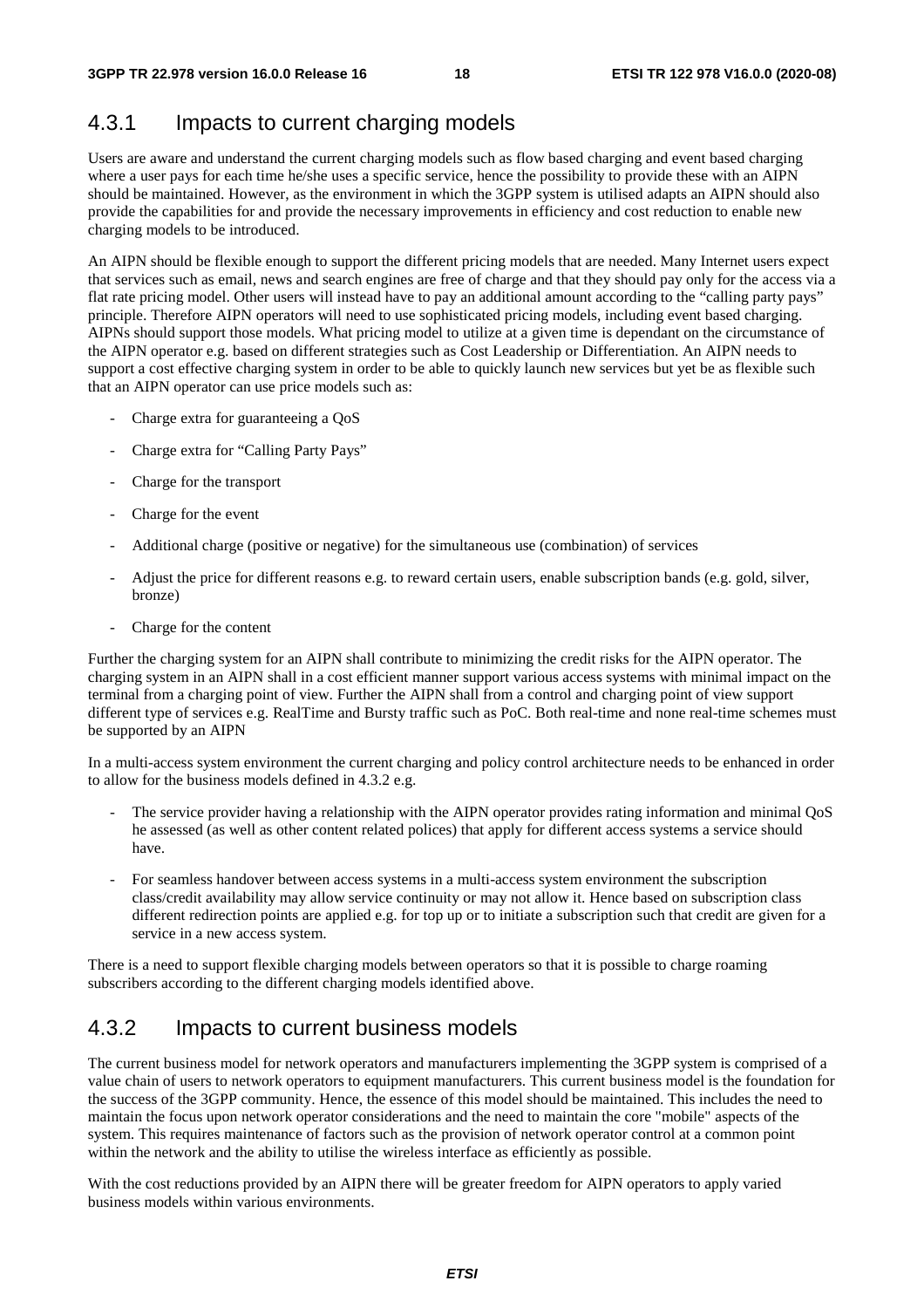#### **Support for business models with distinct AIPN/access/service separation**

More than today an AIPN will need to support business models that allow operation of AIPN, access systems and services by the different stakeholders. Often, a network operator will be the only stakeholder operating all three, AIPN, access systems and services, or these stakeholders will be individual business parts of a single network operator company, e.g. one company branch operating the AIPN, another one the access systems, while a third branch is concerned with end-user services, irrespective of the connectivity.

However, it should also not be precluded, that individual companies are able to operate AIPN, access systems and services in cooperation, but separately. An example of such a situation could be an AIPN operator, who has a business agreement with the operator of a particular access system (e.g. WLAN or shared UTRAN-based access system)) and allowing a third party service provider to offer services to their own customers.

It is understood, that the user is "owned" by the AIPN operator in the sense that the AIPN operator controls access of the user to the public network and has the prime commercial relationship with the user.

Therefore, an AIPN will need to follow architectural principles that facilitate operation of AIPN, access system and services by separate stakeholders. However this should not preclude the capability to efficiently operate all three domains by a single stakeholder, i.e. a network operator.

### 4.3.3 Impacts to current service models

#### **Impact on models for development and provisioning of services**

Even if the 3GPP system already allows the flexibility of IP based services through the PS domain today, the introduction of AIPN may bring the model for the development and provisioning of services one step further. The current model for the introduction of new services into 3GPP systems, often comprising standardisation of capabilities within 3GPP, followed by development by vendors and deployment by network operators, is rather cumbersome and has difficulties in quickly responding to changing market trends. Whilst also maintaining the traditional aspects of the 3GPP service model, it should be important to leverage new possibilities for service provisioning which may be enabled by the introduction of an AIPN. There is a potential demand for an extremely wide variety of mobile services. To meet this demand new models for service provisioning are essential.

Historical side note: An interesting comparison is the evolution of software applications within the computer industry. Only two decades ago software applications were limited in variety and cost was high. The emergence of a few de facto standards for software application environment propelled an unparalleled explosion of all foreseeable and unforeseen kinds of software applications. The economy of scale has also made it possible for them to be provided at a much lower cost level.

#### **Outlook on potential new models for development and provisioning of services**

The introduction of AIPN can similarly be an enabling factor for developing new models for easier, more flexible and more cost efficient introduction of mobile services. Today there exist several good examples where simplified service models have brought forward a wide variety of mobile services. But to meet the potential demand of mobile services, models must continue to be developed that allow services to be jointly provided by multiple stakeholders. Most likely the broadest range of mobile services will be possible when responsibility for service provisioning is opened for third party service providers e.g. via web services. Using policy and control frameworks, applying flow based charging concepts, establishing the IMS framework, and providing different sorts of open interfaces, will be important tools for AIPN operators to control how third party providers can provide their services. Changed business models must go hand in hand with this to give all parties incentive to put efforts into it. As in the software application domain, it is by releasing the innovative force of a larger group of creative people and companies that we can meet the demand for mobile services in the coming decades.

#### **New usage- and traffic patterns for mobile services**

Different service models also need to exist for different categories of mobile services. Person-to-content, person-toperson, and machine-to-machine type of services should for example require different service models to enable faster, more flexible and more cost efficient service provisioning.

The work within 3GPP will allow an evolution of the 3GPP system to enable these more advanced service models and to keep AIPN operators in control at their selected level.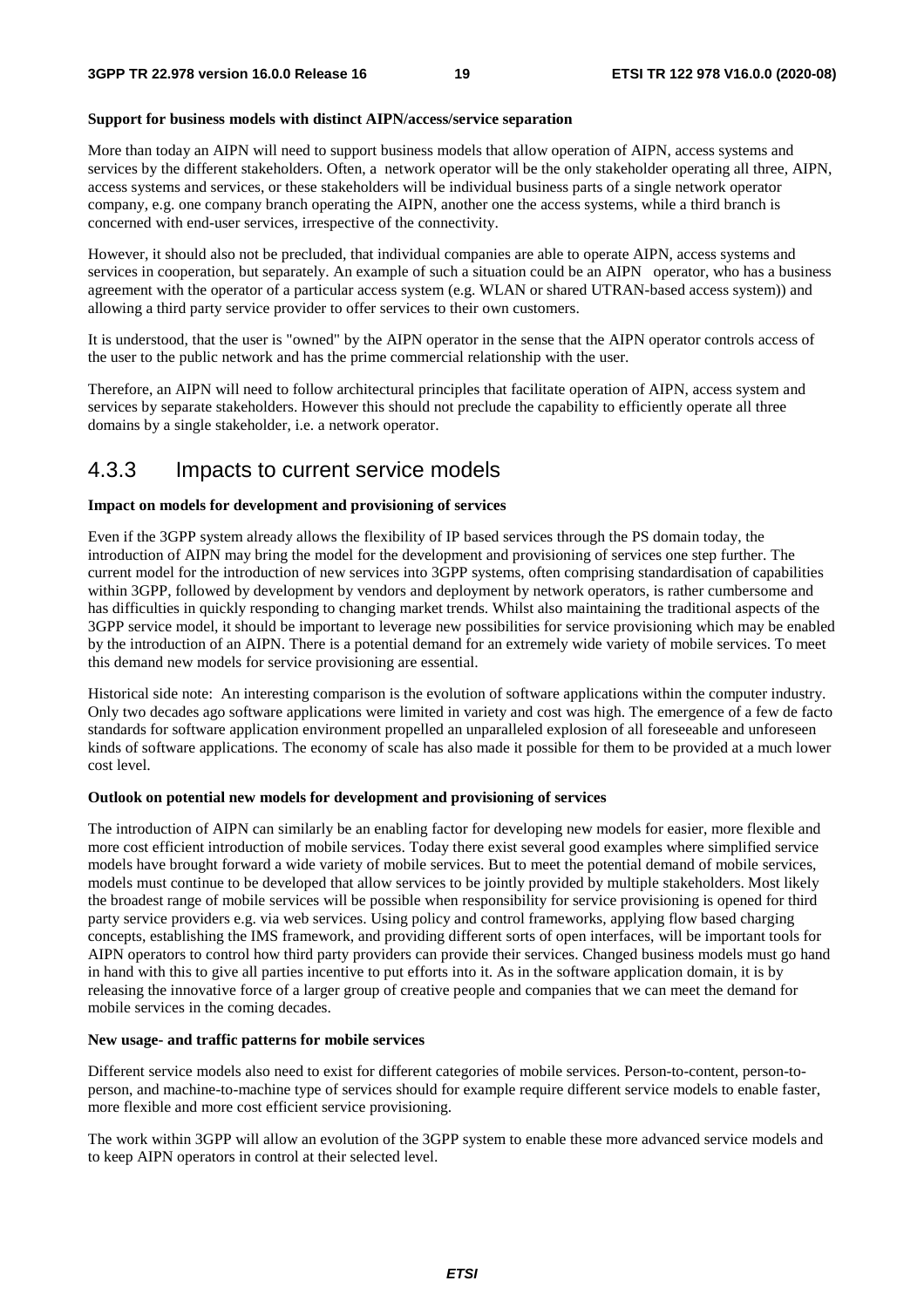# 5 End-user and AIPN operator aspects of an AIPN

# 5.1 AIPN Vision

An AIPN would enable the convergence of access systems and services onto a common network. In this emerging area users will demand more from their services and interaction with their technologies. Instead of the islands of capabilities that currently exist it is desirable to bring these capabilities under one umbrella whilst offering session continuity across multiple access systems. This seamless offering will be characterised by the provision of an effective management of mobility that consists of offering users a telecommunication service, continuously and transparently when the user's terminal moves between various access systems or various services, whatever type of communication and wherever communication has been initiated. One of the key enablers within an AIPN will be the seamless mobility across terminals and access systems supported by a mobility manager that unobtrusively manages these interactions.

Delivering an AIPN will address these needs, extend the reach of 3G technologies and maintain a relationship with the user in each context. Multiple connected devices will enjoy interactivity, adopting principles including single sign on, seamless mobility, context sensing and the unobtrusive device management.

### 5.1.1 Key aspects of an AIPN

The following are the key aspects of an AIPN:

### 5.1.1.1 Common IP-based network

- IP-based network control
	- Non-access system specific mobility control equivalent to that provided by cellular networks *i.e.* mobility control within the AIPN under the control of the AIPN operator, across the same and different access systems, that is not dependent upon specific access or transport technologies or IP version.
	- IP-based routing and addressing
- IP transport
- Communication quality, i.e. OoS, equivalent to or greater than already provided
- Inter-working with IP networks
- Inter-working with legacy networks
- Functionality at the edge of the network to support different access systems, legacy equipment.

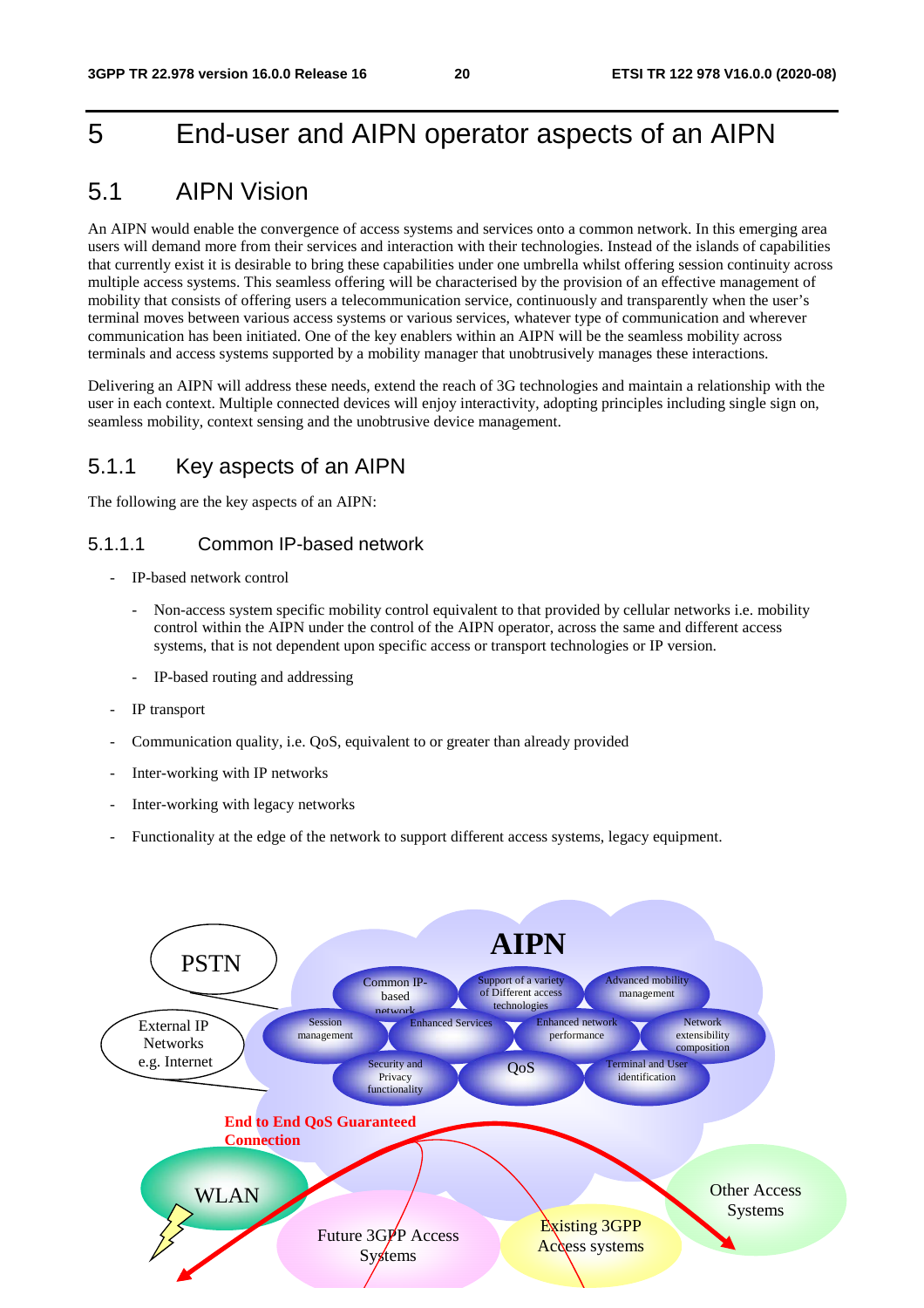

**Figure 1: Visual representation of the key aspects of an AIPN** 

#### 5.1.1.2 Support of a variety of different access systems (existing and future)

Service provision across different access systems

#### 5.1.1.3 Take advantage of convergence of telecommunications and IT industries towards IP technology

- An AIPN should aim to provide common capabilities independent to the type of service being provided (i.e. independent of whether it is a "traditional" telecomm service or a "traditional" data service).
- Convergence with IP technology should be considered within the AIPN system design from the perspective of the system as a whole (i.e. network and mobile terminals) to ensure that complexity is avoided within specific elements e.g. avoidance of complexity in mobile terminals due to a misalignment between technology convergence in the network and mobile terminals.

#### 5.1.1.4 Advanced mobility management:

- Mobility across access systems.
	- Support fast handover and/or lossless handover across different access systems
	- Provision of Seamless services and handover across different access systems.
	- Support the capability to apply handover mechanisms based on quality of service requirements of applications and capabilities of the access systems involved.
- Multiple dimensions of mobility

The AIPN shall support several dimensions to provide mobility:

- An end-user shall be able to use different devices ("end-user mobility").
- The terminal shall be able to communicate while moving. This includes both handover from one radio cell to another in the same access system, or switching from one access system to another in a multi-access system environment. ("terminal mobility").
- The user may be able to move some or all of his active communication sessions from one of his devices to another. ("session mobility") E.g., a user may wish to move a video streaming session from the handset to a car mounted TV screen.

Note that certain aspects of services may change as a result of mobility, but they must remain useful to the end-user.

To address these needs, advanced naming and addressing schemes are necessary that provide reachability for a given user or particular session.

#### Recommended requirements:

- An AIPN shall incorporate naming and addressing schemes that address a given user or session.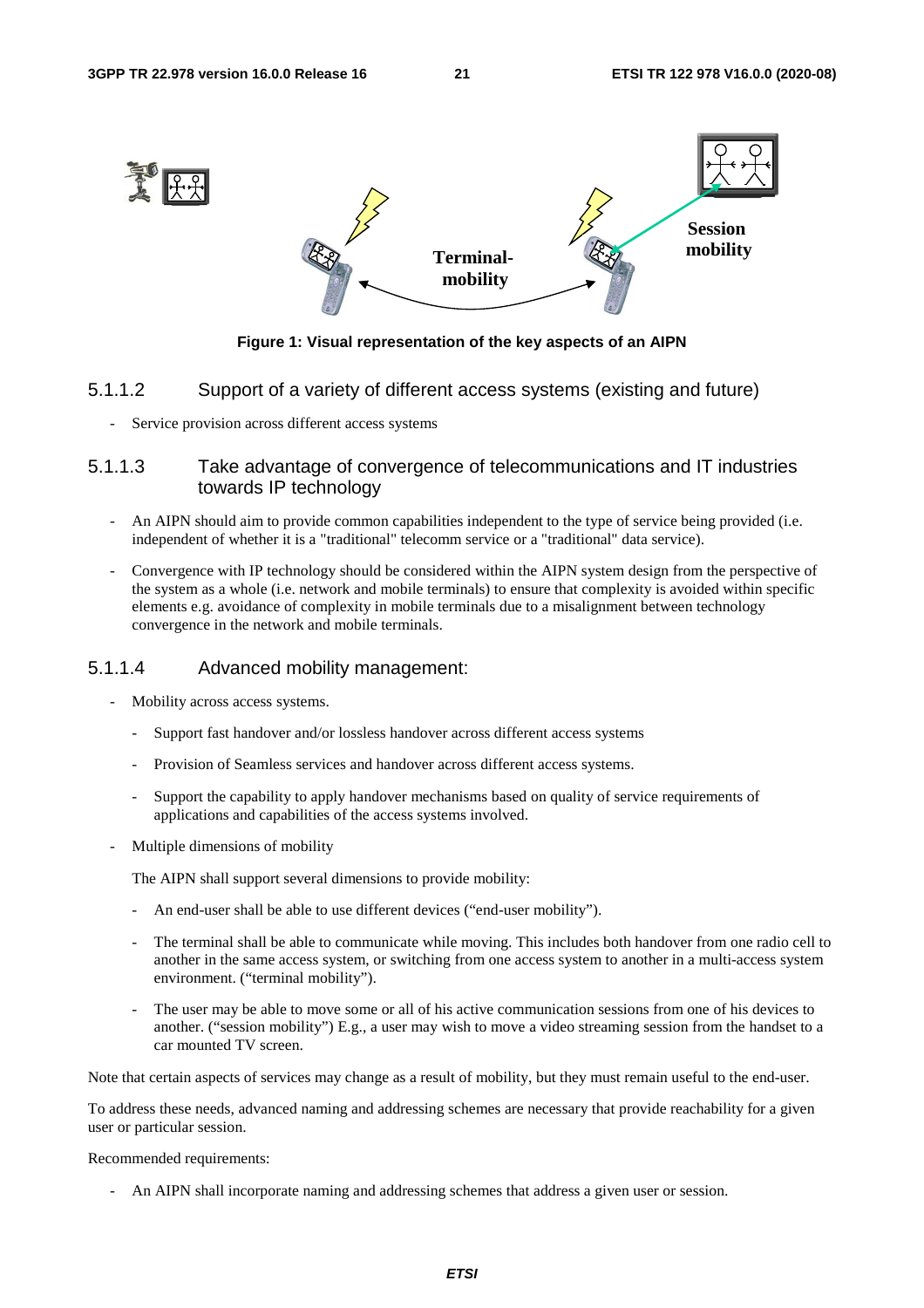- The AIPN shall support end-user mobility.
- The AIPN shall support terminal mobility.
- The AIPN shall support session mobility.

#### 5.1.1.5 Enhanced session management:

- Service adaptation to terminal capabilities, user preferences, subscriber priorities, network conditions or other operator-defined criteria. Service adaption shall be under the control of the operator.

The services provided to users should be, as much as possible, independent of the terminal used and the condition of the network. An AIPN should be able to adapt the service (e.g. information rendering) to the capabilities of the terminal being used and the condition of the network with minimum or no user interaction.

- Note: this may not be feasible in all cases (e.g. some services will require "minimum terminal capabilities" to be able to be accessed, with these "minimum capabilities" being service dependent), but an AIPN will be designed to enable this property in as many cases as possible.
- Session mobility: seamless mobility of sessions between terminals.

It should be possible to move sessions from one terminal (or a set of terminals) to another according to the preferences of the user e.g. automatically with minimum user involvement or based upon a specific user request/pre-determined user preference settings.

- An end-user shall be able to select how calls and services directed towards her through each of her public IDs will be treated. For example, for a given public ID, she may set which of her terminal device(s) is used and with what priority, through which access system(s), and whether calls are automatically answered by the network at certain times of day.

Care needs to be taken to ensure there is no burden on the user to interact in a complex way.

#### 5.1.1.6 Access system selection

In an AIPN the applications are based on IP and will evolve towards access system independence. An AIPN is expected to support multiple access systems.

The selection of the access system may need to take into account several aspects of an AIPN, e.g. service requirements of an application, load balance of the network, and charging & billing.

#### 5.1.1.7 Enhanced services

- Support for advanced application services
- Support for group communication services, e.g. voice group call, instant group messaging, and multicast delivery. In some cases, a group may include a large number of participants.
- Support for integrated services, e.g. a service including a mixture of services among SMS/MMS/Instant Message, or a service including voice call/video call/voice mail.
- Provision of seamless services (e.g. transparent to access systems, adaptable to terminal capabilities, etc)

 Users should be able to move transparently and seamlessly between access systems and to move communication sessions between terminals.

- Support ubiquitous services (e.g. associations with huge number of sensors, RF tags, etc.)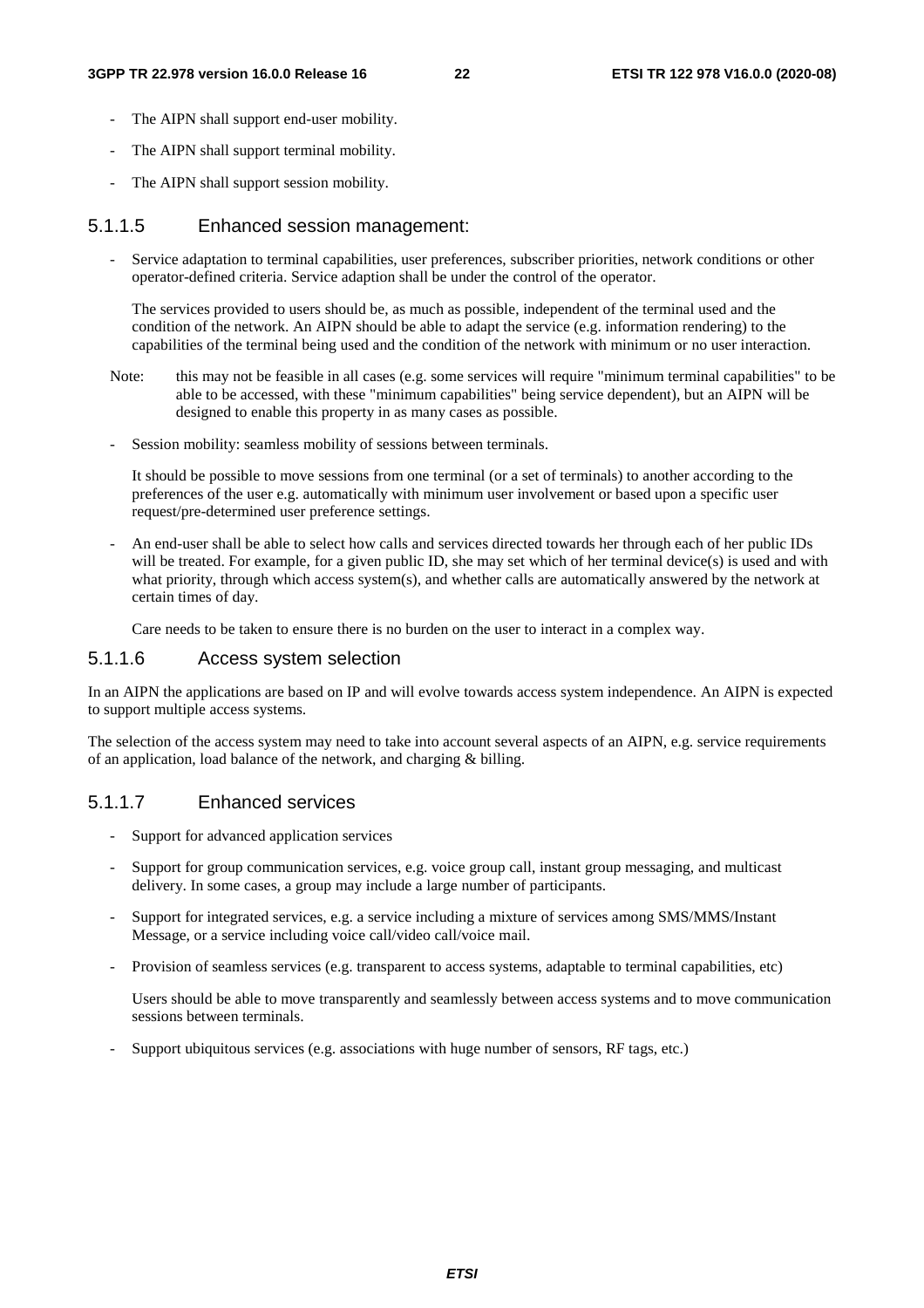

#### **Figure 2: Support of ubiquitous services**

Improve disruption-prone situations when network connectivity is intermittent.

Disruption-free network connectivity may not be cost effective, or even feasible, in all cases (e.g. cell planning for full radio coverage for all services, disruption-free inter-access system handovers, disruption-free IP connectivity in all network links). An AIPN should consider solutions for making services as resilient to temporary lack of connectivity as possible.

#### 5.1.1.8 Enhanced network performance

- Ability to efficiently handle a variety of different types of IP traffic including user-to-user and user-to-multicast traffic models
- Optimized routing of IP traffic

#### 5.1.1.9 Network extensibility/composition

- Facilitate integration of networks with different administrative domains (e.g. handle negotiation of administrative issues, security, trust, etc).
- Solutions should be studied for facilitating the integration of different networks of the same or different AIPN operators in order to enhance the services provided to their customers, and enable the introduction of new services. This includes, but it is not limited to, the sharing of some parts of the network.
- Allow dynamic and flexible integration of "Ad-hoc Networks at the edge (e.g. Personal Area Networks, sensor networks, etc).

#### 5.1.1.10 Network management

Introduction of self-managing technologies (e.g. Plug-and-Play) should be considered for faster deployment and reduction of operational cost. In particular, an AIPN should be designed from an early phase to include:

- Plug-and-play components to ease the setup and operation of the AIPN.

#### 5.1.1.11 Maintenance and improvement of the level of security and privacy functionality

- Security equivalent to or greater than that already provided including the hiding of internal network elements
- Support for user privacy, e.g. location privacy, identity privacy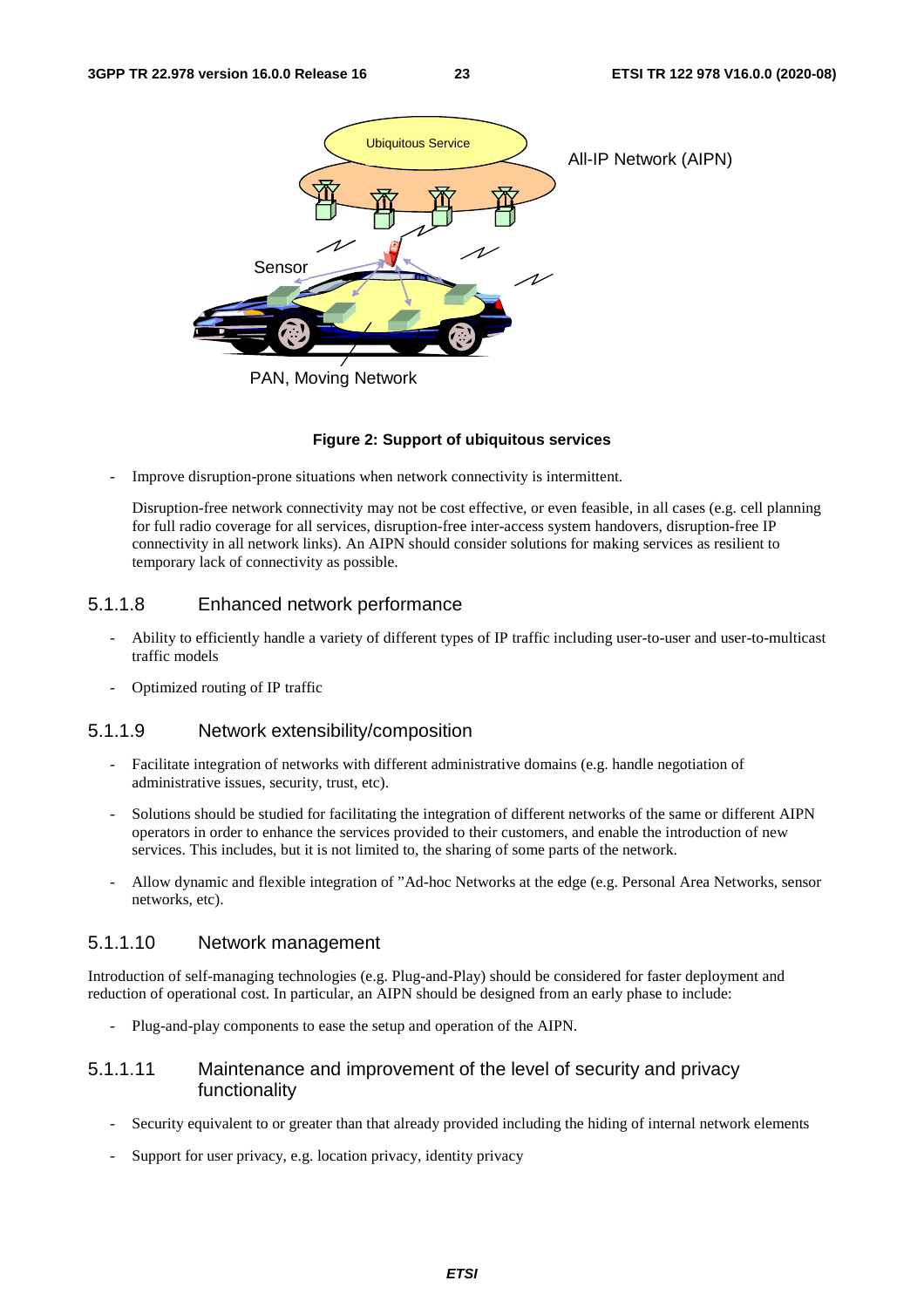#### 5.1.1.12 Quality of Service

- AIPN operators should be able to guarantee QoS within their networks.
- The QoS mechanisms used by an AIPN should be able to guarantee end to end QoS for a unicast and multicast traffic when all network segments (including access, core network and inter-connecting networks) are able to provide the requested QoS.
- Note: Business agreements for QoS guarantees between the parties (e.g. operators, national- and international carriers, corporate customers) are today regularly based on static agreements. These types of agreements may need to be re-considered in order to reflect the advanced means to guarantee QoS between AIPNs.

#### 5.1.1.13 Terminal, Subscription and User identification

Terminal identification in an AIPN should be scalable enough to cover a very large population of diverse terminals (e.g. huge number of mobile terminals which main purpose is to include a sensor or an RF tag, as well as more conventional mobile terminals).



#### **Figure 3: Terminal and User identification within an AIPN**

- It should be possible to identify and address terminals, subscriptions, and users.
- It should be possible that more than one user can have active sessions on a single terminal at the same time (e.g. in the case of an Ad-hoc Network, several users may use a single terminal to gain access to the AIPN).

Note: It is for further study which of these identities are routable identities.

#### 5.1.1.14 Flexible future development

- Extensibility
- Modularity of AIPN functions and commoditization of AIPN components. Open interfaces between appropriate network layers
- Ability to evolve individual AIPN entities independently
- Evolution path from previous releases of 3GPP specifications i.e. Rel-6

#### 5.1.1.15 Identity Federation

In an AIPN a user may subscribe to services of many service providers. Accordingly he may hold several accounts (i.e. business agreements) with these service providers, some of these accounts providing the user with new identities. These identities are the means to authenticate the user to the service provider. Examples for identities could be the (U)SIM,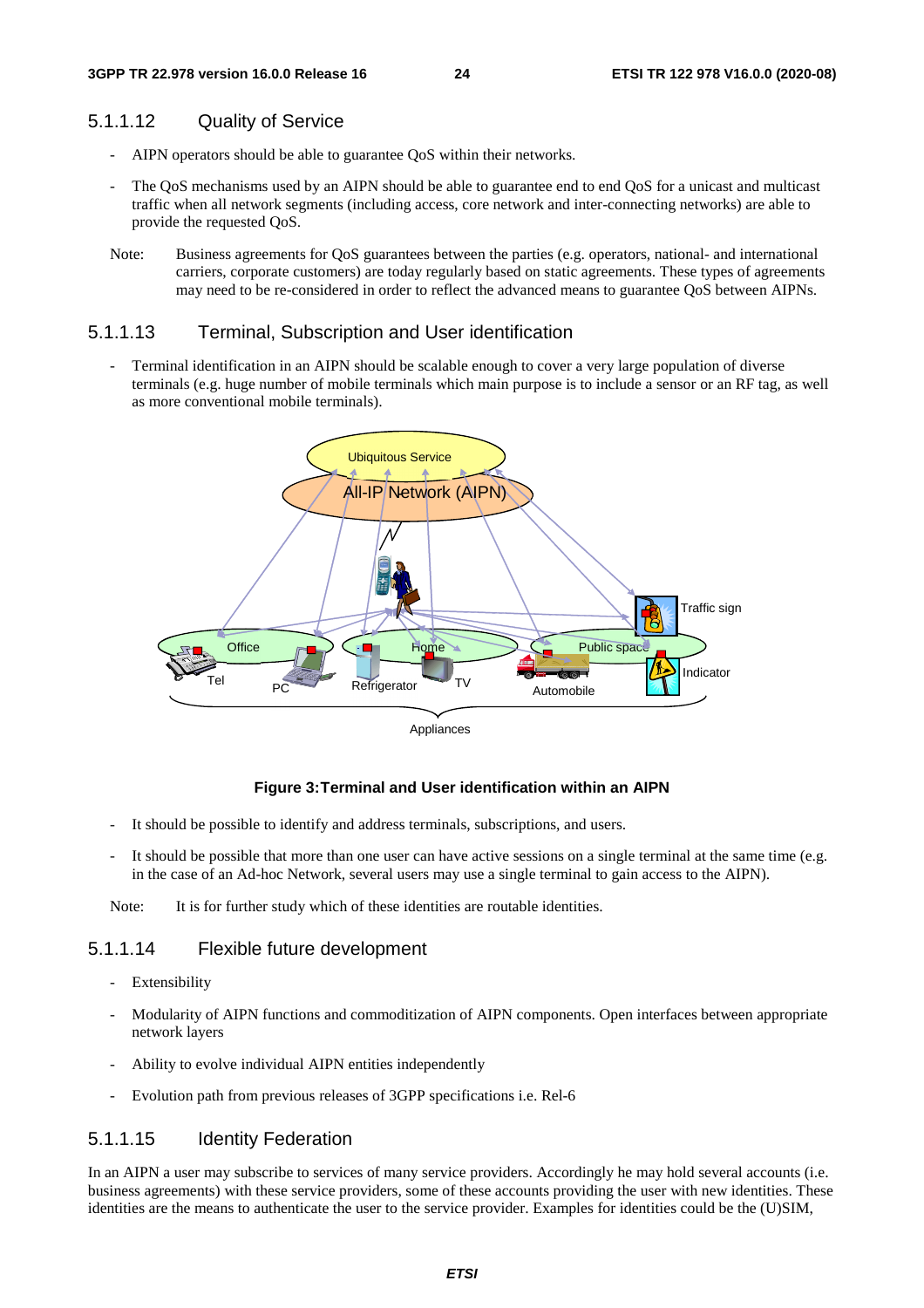username/password combinations, a credit/debit card number in combination with the PIN etc. Identity federation denotes the binding of two or more identities for a given user.

Identity federation for example enables a user, once he has been authenticated to a service provider through one identity, to be automatically authenticated to another service provider through a different identity if this different identity is federated to the first one. The latter process, the automatic authentication to several service providers through a single identity by means of identity federation, is often referred to as "Single Sign On".

Recommended requirement:

- An AIPN should support Identity Federation and Single Sign On for the end user. This would allow automatic authentication of the user to a multitude of service providers once the user has been authenticated by the AIPN.

### 5.1.2 Continued support of 3GPP system key aspects within an AIPN

Together with the introduction of new functionalities to realise an AIPN several key aspects of the existing 3GPP system need to be maintained in order to ensure that an AIPN is developed in accordance with the needs of the 3GPP community.

The following represent key aspects of the existing 3GPP system that are to be continually supported within an AIPN.

#### 5.1.2.1 Efficiency of resource usage

- Effective usage of power resources within mobile terminals shall be maintained within an AIPN i.e. evolution to an AIPN should not have adverse effects on the battery life of mobile terminals.
- The scarcity of the radio resource shall be respected within an AIPN by ensuring that radio resources are utilised as efficiently as possible.

#### 5.1.2.2 Charging

The capability to maintain support of existing charging models shall be provided within an AIPN.

#### 5.1.2.3 Roaming

- An AIPN shall provide functionality as appropriate to enable continued support of international roaming with other AIPNs and legacy 3GPP systems.

# 5.2 Evolution of the 3GPP system to an AIPN

### 5.2.1 Requirements for the evolution of the 3GPP system to an AIPN

The following represent requirements for the evolution of the 3GPP system to an AIPN:

Note: The term "3GPP system" used within this section refers to the 3GPP system as specified up to and including Rel-6.

#### 5.2.1.1 Build upon existing 3GPP capabilities

- Evolution of the 3GPP system to an AIPN shall leverage and build upon the existing capabilities of the 3GPP system wherever possible. System performance shall also be maintained and improved.
- The primary focus of evolution to an AIPN shall be the realisation of scenarios for a mobile network, including associated access systems, operated by a network operator (which is also the AIPN operator) e.g. by maintaining the provision of network control at a common point within the AIPN under the control of the network operator.
- In order for users to enjoy the full capabilities of an AIPN, enhancements to GERAN and/or UTRAN may be required. End users may only receive a subset of the available services or not be able to enjoy the full performance enhancements provided by an AIPN if the access system belongs to a 3GPP release that does not fully support AIPN.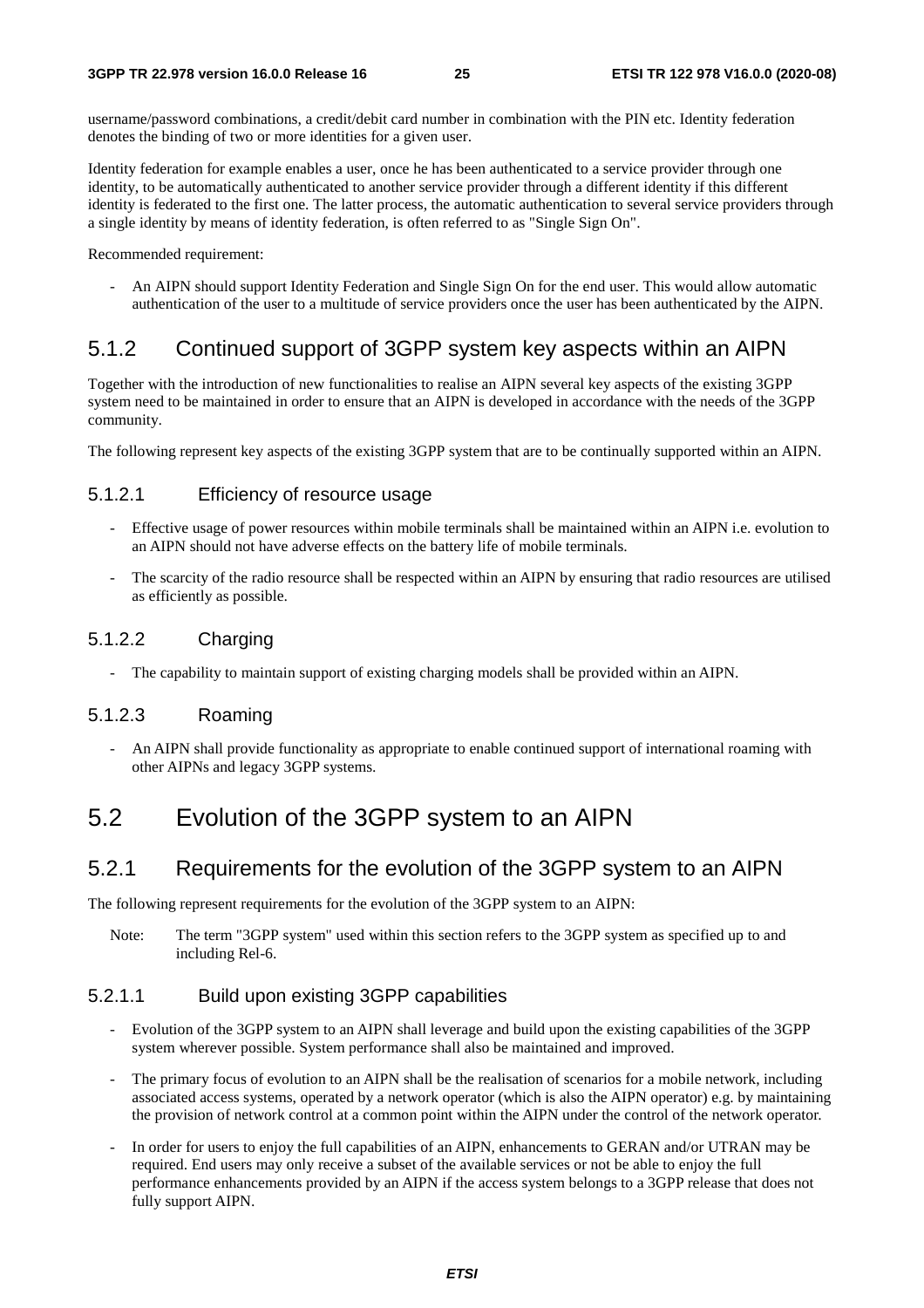#### 5.2.1.2 Access systems

- Evolution of the 3GPP system to an AIPN shall not be limited to consideration of only those access systems currently defined by 3GPP.
- Extensibility to enable step-by-step implementation of the system without adversely affecting basic system performance shall be provided within evolution of the 3GPP system to an AIPN. Evolution of the 3GPP system to an AIPN shall enable modularisation of the system as appropriate and provide an architectural structure that allows decomposition of common layers of functionality with open interfaces provided as appropriate.
- Evolution of the 3GPP system to an AIPN shall enable the accommodation of diverse devices.

#### 5.2.1.3 Security and Privacy

- Evolution of the 3GPP system to an AIPN shall maintain and improve upon existing security and privacy features of the 3GPP system.

#### 5.2.1.4 Network and mobility

- An AIPN shall be designed as a common IP-based network system, hence evolution of the 3GPP system to an AIPN shall be realised with minimum duplication of network functionality wherever possible.
- Evolution of mobility mechanisms

 In the evolution towards an AIPN, the integration of the telecom and datacom worlds, which has been discussed for a long time, materializes. The integration of WLAN into 3GPP systems is already a good example of this. As part of this trend, the mobility mechanisms must be evolved.

 Nevertheless, new mobility mechanisms of AIPN must be introduced in such a way that there is a migration path from current 3GPP systems (i.e., Rel-6). New features, nodes or protocols should be introduced such that an incremental introduction is facilitated.

 Specifically, the large installed base of UTRAN and GERAN based access systems must continue to be supported. In the AIPN, mobility mechanisms must be able to co-exist with current PS core network mobility mechanisms in a cost-efficient way.

#### **Recommended requirements:**

- An AIPN mobility solution must support UTRAN and GERAN based systems as possible access systems besides supporting alternative existing accesses such as WLAN and other emerging new technologies.
- An AIPN mobility solution must be able to co-exist with the current 3GPP PS core network in a cost-efficient way.
- An AIPN mobility solution should support seamless terminal mobility across various access systems.
- AIPN should support services handover between 3GPP CS services (e.g. CS telephony) and AIPN equivalent services (e.g. Voice over IP).

#### 5.2.1.5 Evolution of 3GPP to keep current and facilitate new business models

- Requirements for support of business models with distinct AIPN/access system/service separation
	- Standardised functional interface between the AIPN and access systems: To support business models with a distinct AIPN/access system separation a standardised functional interface between AIPN and access systems is required.
	- Evolution of IMS to control IP traffic of a user To support business models, that allow separate handling of IP based user services from the underlying transport system it could become necessary, that IMS is able to control and create charging information for IP flows to and from the user's terminal, that are currently not handled by IMS. An example would be FTP or TELNET.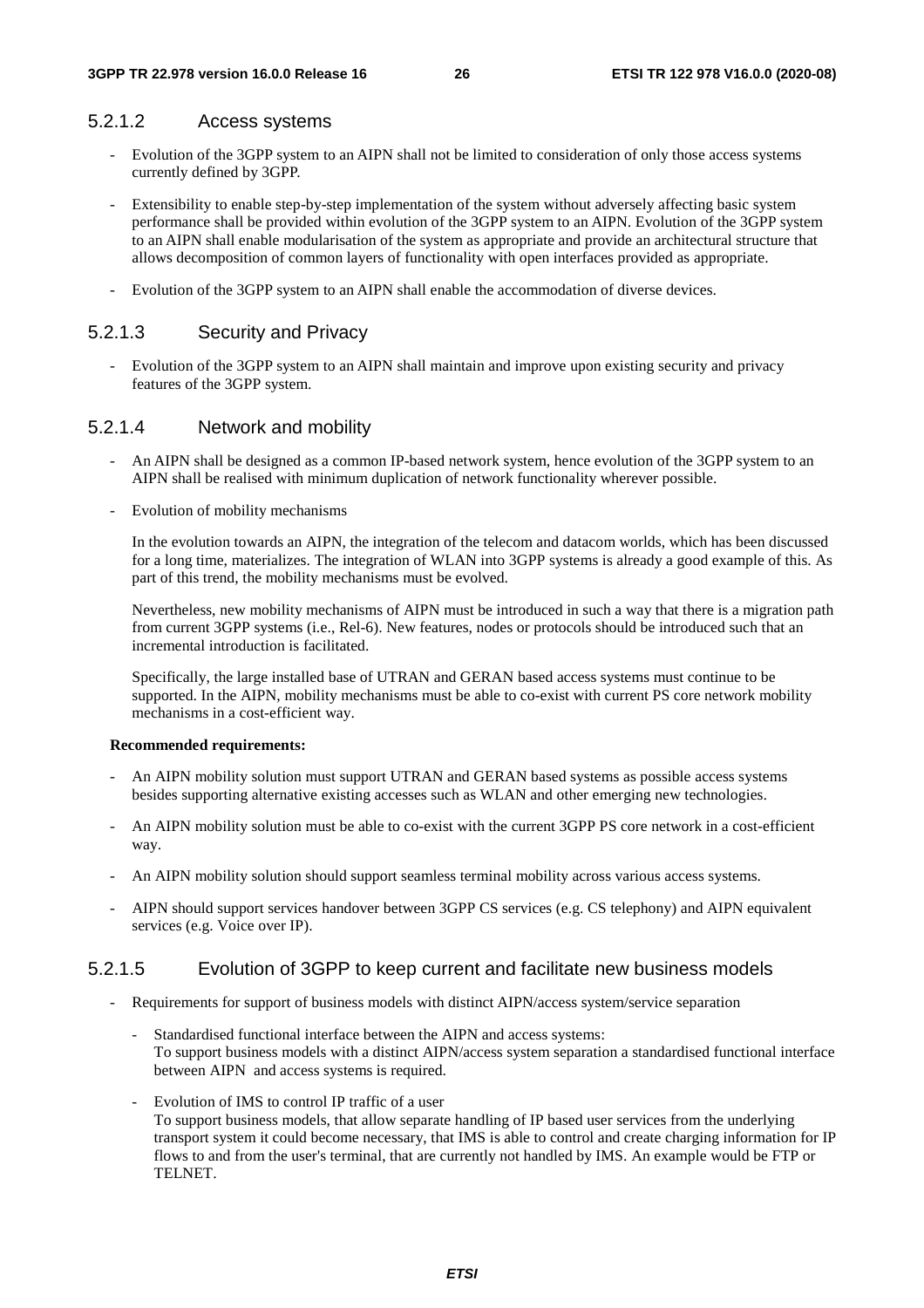### 5.2.1.6 Lawful Intercept

Even if the 3GPP system already today allows the capability to intercept IP based services through the IMS/PS domains, it should be investigated whether the introduction of AIPN requires further enhancements to lawful interception capabilities already existing in the 3GPP system.

### 5.2.2 Relationship of the AIPN to existing capabilities

By the time AIPN deployment starts, a significant amount of R99/Rel-4/5/6 infrastructure will already be rolled out in many different networks. All major areas will be covered, most of them with high-speed HSDPA / HSUPA connectivity, and there will be many millions of subscribers with terminals compliant to such releases. Therefore, AIPN can only be introduced in a non-disruptive way by reuse of existing equipment as much as possible.

A way to maximize the amount of existing equipment that can be reused by AIPN is to take 3GPP Rel-6 as the starting point for AIPN for stages 1, 2 and 3. This does come with requirements on backward compatibility, which do put restrictions on which solutions are possible for each given AIPN requirement that needs to be fulfilled. However, it also sets the starting point as a well known system, which is the only realistic way to proceed with AIPN.

Reuse of equipment is, however, not a well defined term, so it should not be understood as a requirement for AIPN but more as a working assumption.

### 5.2.2.1 Reuse of legacy infrastructure

The current R99/Rel-4/5/6 3GPP system includes two domains, CS and PS. The focus for evolution for AIPN is the PS domain, including IMS, together with areas such as I-WLAN. AIPN does not consider evolution of the CS domain but should still be able to interwork with the CS domain (e.g. 3GPP CS domain, PSTN). CS infrastructure will still be used in networks well after AIPN is rolled out. As the AIPN becomes more and more widespread, the conditions for the phasing out of the CS domain may be met. This could lead to an overall simplification of the core network architecture as well as to a reduction of OPEX costs. However, since this process will not happen overnight, the AIPN should still be capable of handling access systems based on CS and the necessary interworking with CS domains.

### 5.2.2.2 Reuse of legacy terminals

AIPN will be backward compatible on all existing Rel-6 3GPP UNI interfaces and, therefore, it will support all R99/Rel-4/5/6 terminals for all services that these terminals get under Rel-6.

Compatibility with legacy terminals for all new services enabled by AIPN should be considered on a case-by-case basis (e.g. it may be possible to provide session mobility even to existing terminals), but it is not a requirement for AIPN.

# 5.3 Migration and cost effective introduction of new technology

One of the primary motivations for the introduction of an AIPN is the ability to realise significant cost reduction when deploying the 3GPP system. This clause will describe how this can be achieved.

The introduction of an AIPN will enable further utilisation of general-purpose equipment with some enhancements to tailor it to the needs of the mobile community. This will further enable the commoditisation of mobile network components and will not only make it possible for considerable portions of mobile networks to be built `off the shelf` but will remove the need to purchase wholly mobile network specific equipment that is expensive to purchase as well as maintain. With a basis of general-purpose technology equipment can also be maintained in a general manner and so the need for specialised equipment maintenance is removed.

In order to achieve a high level of cost efficiency instead of replacing all equipment it is necessary to enable old equipment that still performs adequately to be accommodated and reused in the new system design. It is also necessary to ensure that legacy terminals are still supported. This coupled with the introduction of new technology providing equipment and operational cost reductions should lead to a steady improvement in the cost effectiveness of the network overall without wasting equipment, including legacy terminals, that still provide adequate performance. Moreover, in the case legacy terminals are still used by subscribers, support of these should be maintained to enable continuation of service provision to the user and revenue generation for the AIPN operator.

When an AIPN is introduced it should be designed to not only provide new improved functionality and performance but the system should also be extensible and if necessary it should be possible to deploy the system not in one single large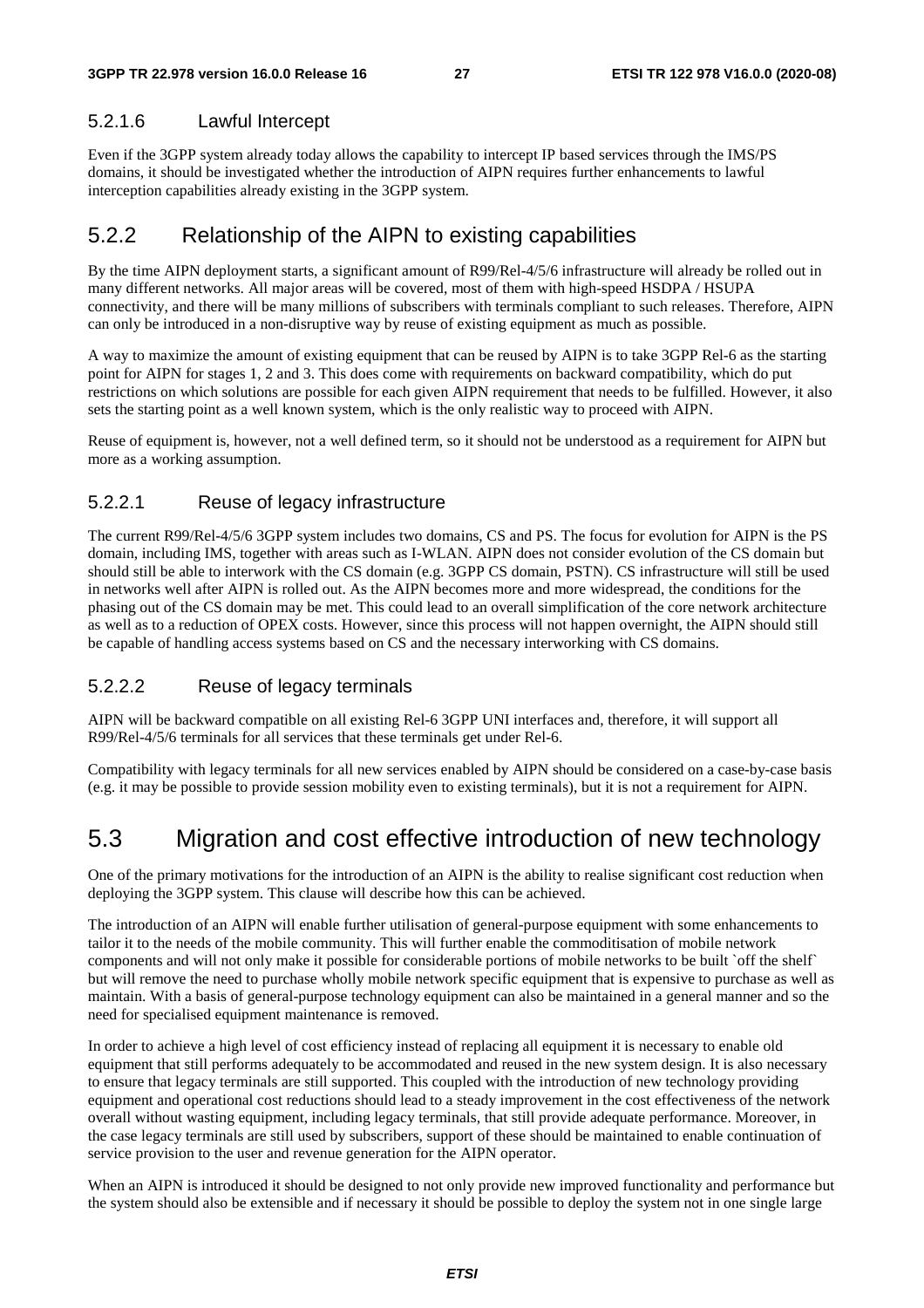scale implementation but step-by-step. This requires that the system be modularised and provide open interfaces between appropriate layers of functionality so that new functionality can be added as needed, and from the opposite point of view, functionality that is not required can be left out without reducing the performance of the system or leaving substantial deficiencies in the functionality of the deployed network.

The accommodation of a variety of access systems will enable an AIPN operator to optimise their coverage for particular environments. For example radio access that does not provide a particularly high speed connection but can cover a wide area can be deployed nationwide, whilst an access system that provides a high speed connection but has limited coverage can be provided in an environment in which there are users with high demands for speed but only require this over a limited area. This ability to optimise the access system coverage enables AIPN operators to offer services in a cost efficient manner which is not limited to just one or two methods for providing users with access to services offered by an AIPN operator.

The ability to be able to develop different elements of the network independently, for example the ability to develop the access system independent to the AIPN enables investment to be focused on the area requiring enhancement, not on the system as a whole. Therefore, it is possible to design and develop the system efficiently and focus on specific aspects in order to achieve maximum returns.

# 5.4 Security and Privacy considerations

User and network security and privacy issues, despite being a key concern in today's networks, tend not to be in the top list of priorities when evolving existing systems or designing new ones. The results of this tend to be that security is added to the system instead of being native in the system, which translates into insecure systems or unnecessarily complex security solutions which are often very user unfriendly. For this reason security and privacy considerations are considered within this Technical Report.

- Note 1: The feasibility of "user issues" should be considered within the regulation for lawful interception that exists in some countries i.e. it may be required that some of the features above are disabled in some networks in order to comply with local lawful interception regulations.
- Note 2: Further information regarding security issues is provided within Annex D.

### 5.4.1 Security Considerations

Transforming today's 3GPP system into an AIPN will introduce changes in the threat environment, introducing new threats but also changes in risk levels of already identified threats. Threats previously seen as having low risks may need to be reassessed leading to new security requirements and the need for new and/or improved security mechanisms. The changes in the threat environment will mainly be due to qualitative and quantitative changes in e.g.

- Threat environment (more and more severe attacks) but also increased risks of particular threats (i.e., the impacts and probabilities that attacks occur may increase as a result of the changed threat environment).
- System heterogeneity and multi-access (GSM, UMTS, WLAN, new accesses, etc)
- Fragmentation of security solutions
- Usage patterns (many more users of existing services and many new services)
- Requirements on user convenience (e.g. SSO, etc)
- Use of trust establishment mechanisms (To counter threats and to enable trusted transactions)

The changes in these areas will certainly motivate a review and revision of currently employed security principles and solutions.

An important process will also be to collect the high-level principles and requirements. Examples of proposed highlevel requirements for an AIPN are:

Security shall be equivalent or better than with the current system i.e. 3GPP Rel-6.

This includes support of:

- easy portability of subscriber identities to different UEs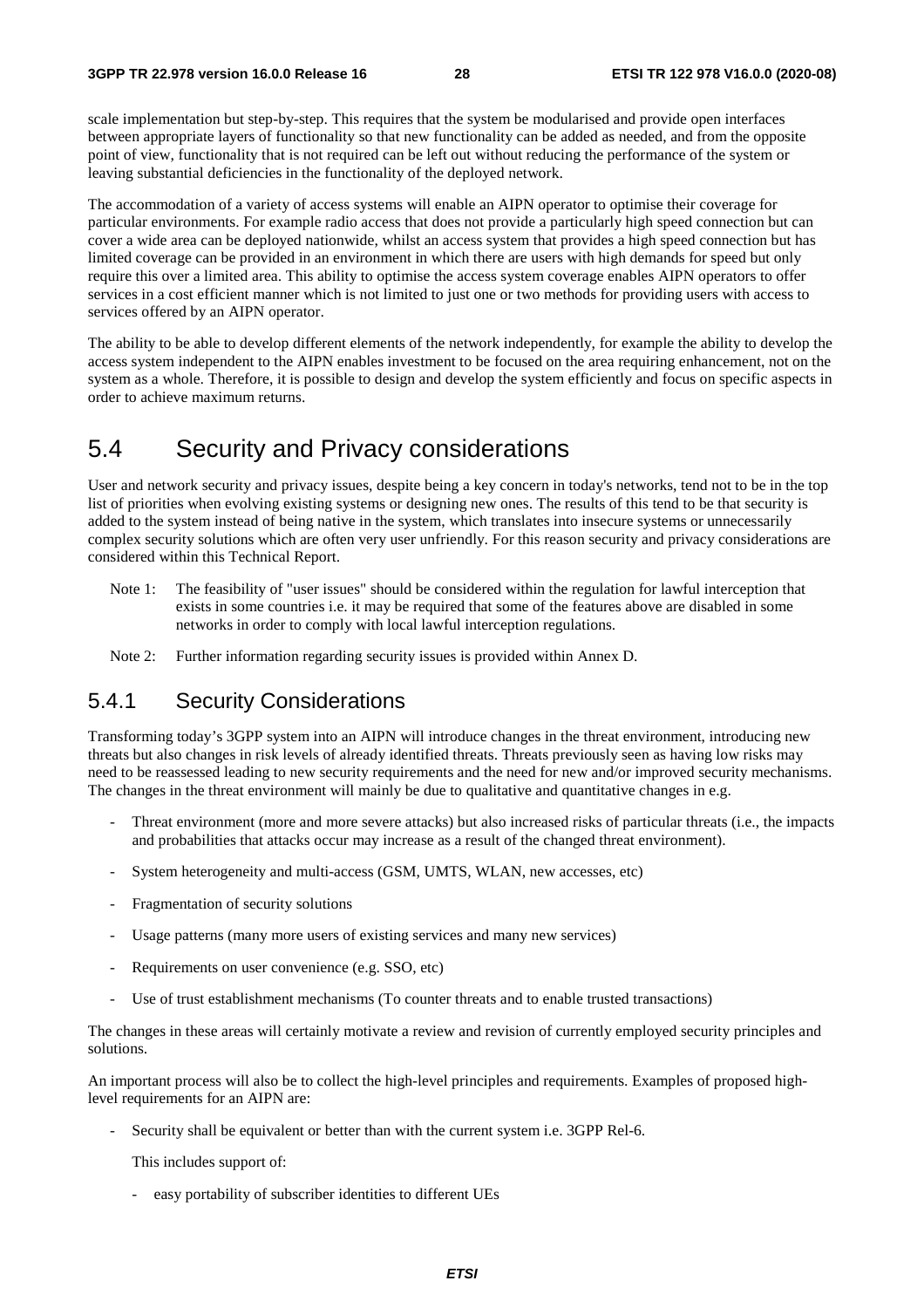- cost effective protection against unauthorized duplication of security related information such as keys for authentication purposes, key derivation purposes and protection of a session
- the possibility for an AIPN operator to control security algorithms (and level of security) that apply for particular services e.g. for authentication purposes
- AIPN operator controlled distribution of security information to devices used for the purpose of giving cost effective protection of access to the AIPN.
- An AIPN shall be security-conscious from its early phase, not just have security added later on. The shift to AIPN provides an opportunity to introduce new security paradigms and enhancements/upgrades and optimizations of current security solutions.
- Usability: maximum transparency to the user i.e. high levels of security should be provided with minimum user involvement.
- Ensure authenticity so that the user can trust the information he is receiving. This should cover private user to private user communications as well as private user to service provider communications.
- Networks shall be protected against attacks such as Denial-of-Service attacks and unauthorised access.
- Networks shall be able to authenticate each other and authorize services that need signalling between servers.
- Fast re-authentication shall be possible.
- Hiding of internal network elements shall be provided by an AIPN.
- It should be possible for the AIPN operator to select among several levels of security (e.g. 3GPP Rel-6 equivalent security or better)

#### 5.4.1.1 Threat environment

The Internet is rapidly becoming a very hostile environment. Unless proper countermeasures are installed, the threats found in the Internet will soon be prevalent in mobile networks.

With 3G and upcoming extensions of it, many new players will enter the scene. Small and very large AIPN operators and service providers will work together to offer the services the users expect in a competitive way. At the same time, the equipment of the end-users will become more complex and capable. Users will connect PANs over multi-access links to the AIPN and users will act as Ad-hoc Network extensions of the access system. In this environment, attacks may occur in many different places and in many different ways.

#### 5.4.1.2 Network heterogeneity and traffic protection

AIPNs will become increasingly heterogeneous as more and more types of access systems are tied into the cellular environment. To be able to handle new and legacy systems in a uniform way some generic principles for traffic protection have to be established. It is assumed that the existing principle that the system should protect user traffic over the radio access and into the network still holds. It is also assumed that user payload traffic is forwarded in plaintext unless protection is provided as an application specific service.

### 5.4.2 Privacy considerations

- User issues:
	- Location privacy. User location privacy should be guaranteed.

 The location of a user has to be known by some instances in the AIPN to insure reachability and delivery of packets. But only these instances shall know the location to the necessary level of detail.

- Communication confidentiality. Privacy of content and origin/destination of information in all user communications should be guaranteed.

 The information sent and received by the user should be protected in a way that neither the content nor the origination or destination of this information is accessible to non-authorised parties.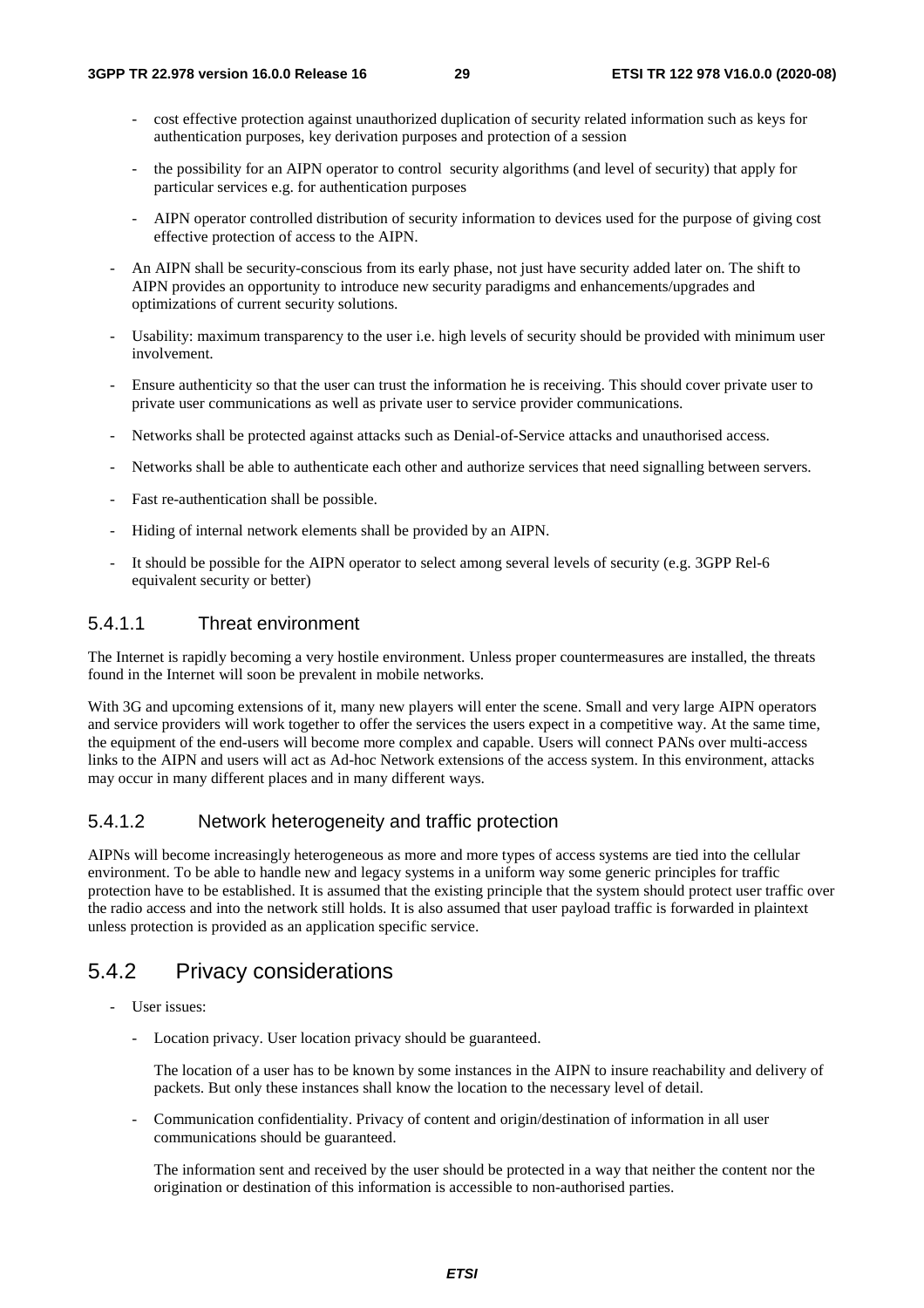Non-disclosure of identity. Users should be allowed to hide their identities from non-authorised parties.

 Users should be able to have multiple identities from different providers with the relationship between the identities hidden from particular providers (thus supporting privacy).

Note: 2 use cases on this issue are described in Annex C.

# 6 Capability expansion required for the introduction of an AIPN

The AIPN vision provided in clause 5 of this Technical Report lists the desired capabilities of an AIPN. This clause provides a detailed gap-analysis between the existing capabilities of the 3GPP system and the capabilities of an AIPN. Based on this analysis it will be possible to obtain a clear picture of the work that needs to be undertaken within 3GPP to evolve to an AIPN.

# 6.1 Existing capabilities suitable for an AIPN

Note: The term "3GPP system" used within this clause refers to the 3GPP system as specified up to and including Rel-6.

It should be possible to evolve the 3GPP system to an AIPN without degradation in the capabilities [5] of the current 3GPP system whilst also maintaining the 3GPP system service principles [4]. More specifically, the following capabilities provided within the 3GPP specifications are felt to be suitable for an AIPN:

- Provision of IMS services [6]
	- Support for IP multimedia sessions
		- IP Multimedia Session control [4]
	- QoS for IP multimedia sessions
	- Support of multiple UEs with a single IMS subscription.
- Cost effective Control and Charging of IP Flows through FBC [7]
	- Identify IP flows for charging and policy control in a generic manner
	- Perform Real Time Charging
	- Support differentiated charging including zero rating of the bearer and event charging
	- Authorization of IP Flows
	- Awareness of user identity, subscription class, time-of-day, roaming status, QoS, Service input etc

# 6.2 New capabilities required for an AIPN

An AIPN will enhance the 3GPP system from the perspectives of providing enhanced functionality as well as improvements in system performance (e.g. communication delay, communication quality, connection set-up time).

### 6.2.1 Enhanced network performance

Together with the diversification of the services, requirements for network resource utilization will become diversified. It is necessary that network resources, especially the wireless resource, be used effectively and efficiently, including selection of the access system used based on the provided service.

The main traffic use case when defining the connection and routing methods of the current PS domain has been user-toserver communication. However, user-to-user communication is expected to increase more and more as services and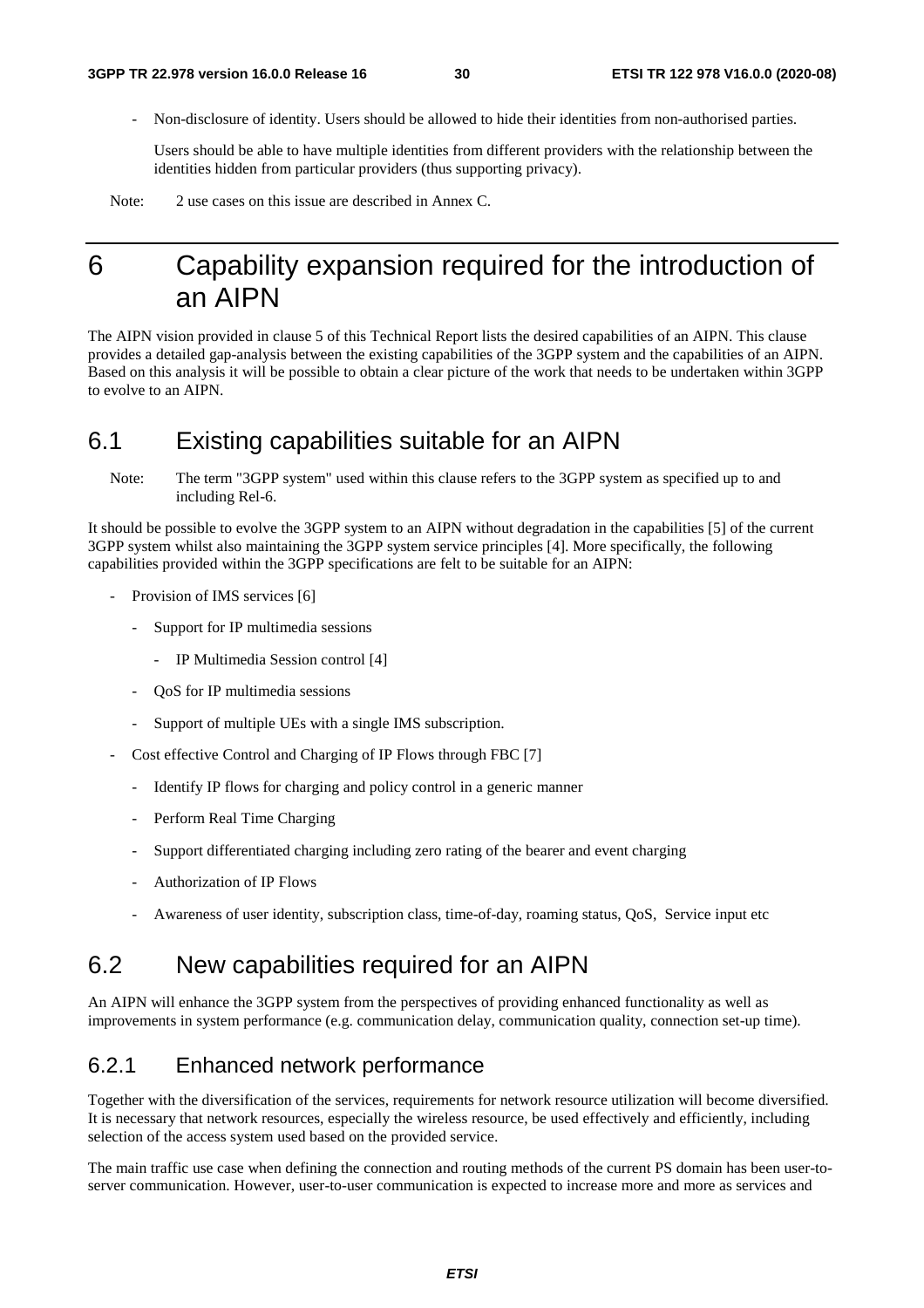service usage diversifies. Therefore, it is necessary that an AIPN provides the ability to efficiently handle a variety of different types of IP traffic and has optimized routing mechanisms, in particular for user-to-user traffic.

Recommended requirements:

- An AIPN shall provide the following features:
	- Ability to efficiently handle a variety of different types of IP traffic including user-to-user and user-tomulticast traffic models
	- Optimized routing of IP traffic, in particular for user-to-user traffic.
	- Efficient usage of radio resources (e.g. signalling optimization, compression), including selection of access system, based on the provided service.

#### 6.2.1.1 IP-based routing and addressing

Due to future increases in the number of users and terminals accommodated by mobile networks it is necessary to ensure that addressing and routing schemes can accommodate a number of users and terminals significantly greater than the present number of mobile subscribers. Due to the limited amount of available MSISDN numbering capacity it would be desirable to be able to accommodate new users and terminals without the need to associate an MSISDN with terminals for which there are no need to receive calls addressed to E.164 numbers.

Moreover, adoption of 3GPP specific technology in existing 3GPP system results in cost increases for network operators (which are subsequently passed on to users) due to the need to deploy specialised network equipment. The use of specialised equipment also makes flexible service expansion difficult.

The use of IP technology is widespread which results in low costs for equipment based on IP technology. Moreover, the use of IP technology is standard throughout both the telecommunications and IT industries and it is necessary to enable the 3GPP system to be realised based wholly upon IP technology in the future. In particular, the use of IP technology for addressing and the routing technology within an AIPN is applicable.

Recommended requirements:

- An AIPN shall enable the accommodation of a vast number of users and terminals.
- Based upon industry trends IP technology shall be applied to the addressing and routing technology within an AIPN to enable accommodation of a vast number of users and terminals.

### 6.2.2 Support of a variety of different access systems (existing and future)

Wireless coverage is different depending on the radio technology and the radio signals of each of the accesses used may not necessarily be available within a particular area. Also, in the future it may be possible for AIPN operators to realise cost reduction by efficiently introducing appropriate access systems within different geographical areas. Therefore, in order to facilitate efficient provision of services, an AIPN shall support accommodation of several access systems (existing and future). The 3GPP system currently provides access to the CS and PS domain via UTRAN and GERAN as well as access to PS services over I-WLAN. However, currently there is no detailed specification for accommodation of access systems other than those based on UTRAN, GERAN and WLAN. Therefore, it is necessary that the accommodation of access systems be expanded to include other different access systems within an AIPN.

Concerning the provision of IP based services an AIPN shall support provisioning of services over several access systems accommodated within an AIPN. However, there will be some differences for the provision of IP services over different access systems hence it shall be possible for an AIPN to coordinate service provision across a variety of different access systems.

Recommended requirements:

- An AIPN shall support accommodation of several access systems (existing and future).
	- An AIPN shall support service provision across different access systems.
	- An AIPN shall support adaptation of service provision across different access systems.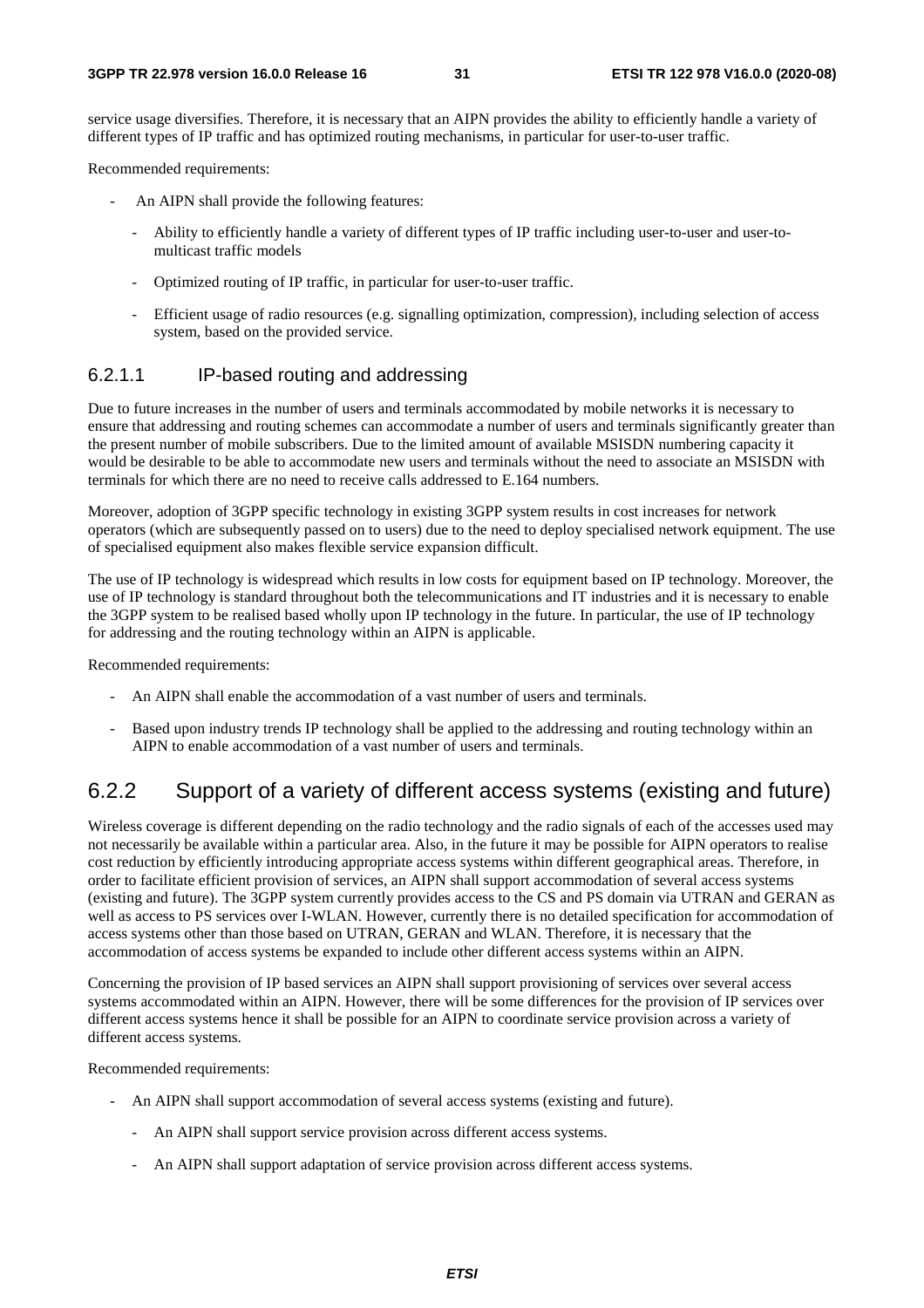### 6.2.2.1 Access system selection

The introduction of multiple access systems within the same coverage area raises new AIPN operator and user requirements; the user may wish to influence the selection of the access system for use based on such aspects as supported QoS, mobility, pricing, coverage, etc. and the AIPN operator may wish to influence the access system selection by setting policies. Optionally, a user may even wish to use simultaneous multi-access as well.

Note that the selection of the access system needs to be easy for the end user, e.g., it could be based on some preferences and the actual process can be partly or completely hidden.

It is expected that users using multiple access systems will require an appropriate service continuity experience as they switch from one access system to another. This means that their sessions remain in operation, with minimal interruption. In addition, the services provided should be made access system aware (e.g., choose video quality based on the available bandwidth).

Recommended requirements:

- An AIPN shall enable use of multiple access systems
- It should be possible to reach a user over multiple access systems simultaneously.
- It should be possible to provide access system-aware services.
- An AIPN shall provide support for access system selection based on combinations of AIPN operator policies, user preferences, service requirements of applications, access system conditions, and/or other AIPN operatordefined criteria.
- Note: The user preferences shall be respected as long as they do not negatively effect the operation of the system.

### 6.2.3 Enhanced Mobility

#### 6.2.3.1 Heterogeneous Access Systems Mobility

An AIPN shall allow connectivity via a wide variety of access systems (both fixed and wireless). Some of these systems are specified by 3GPP where others are developed and specified by other organisations.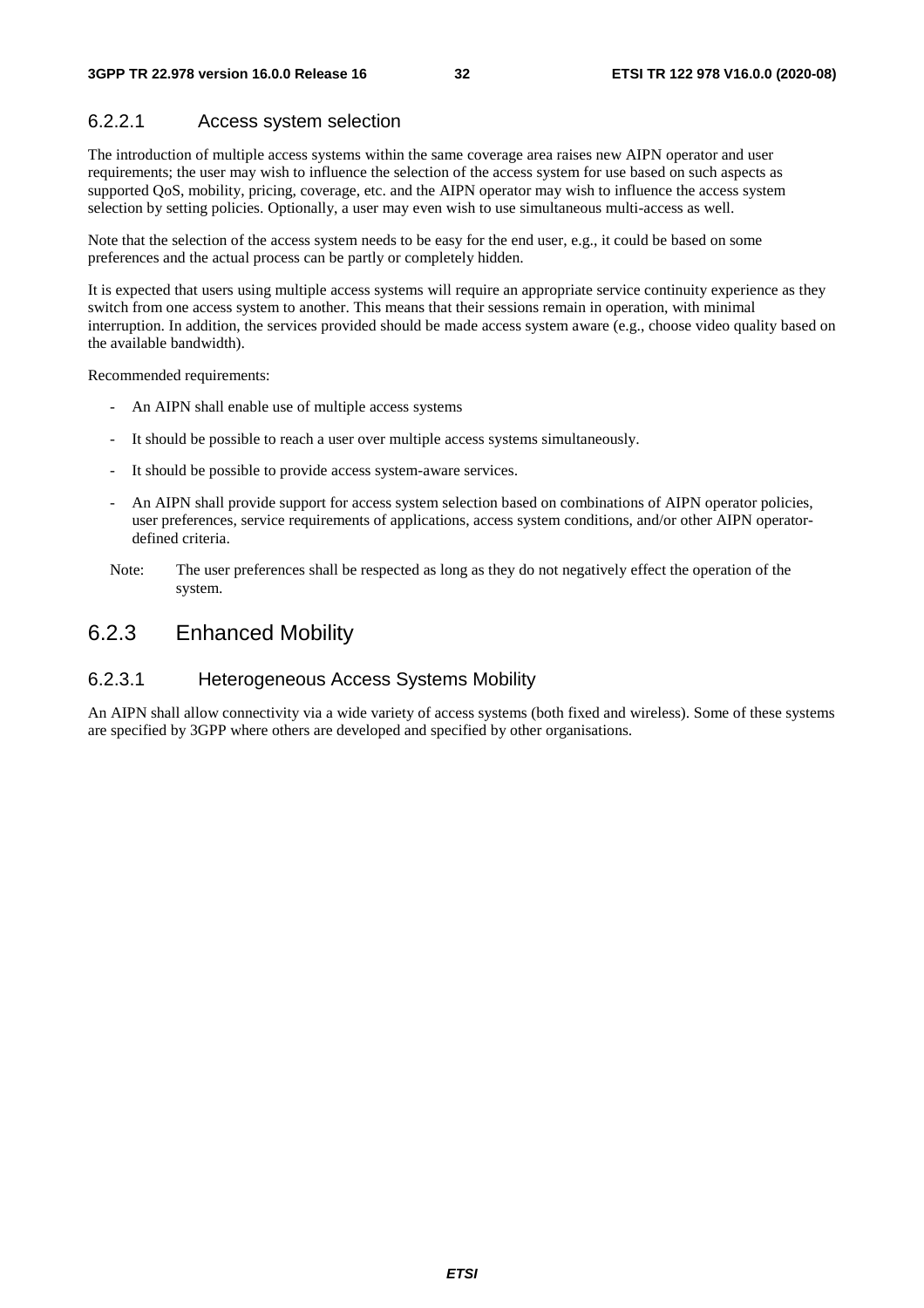

**Figure 4: AIPN and Heterogeneous Access Systems** 

For the purpose of optimising the mobility among diverse access systems, the AIPN shall provide open interfaces that allow the AIPN operator to direct the terminal towards the most suitable access system. The decision to move a terminal from one access system to another should be based on the information available in the AIPN e.g. load balancing, subscriber's profile as well as on the information provided by the terminal. Mobility within a given non-3GPP access system is not under the responsibility of the AIPN.

The AIPN should provide common open interfaces to allow the AIPN to exercise the control on the inter-access system mobility of the terminal. Furthermore, an AIPN should also provide other open interfaces that allow the terminal to access the other AIPN services needed for the management of the subscribers in the AIPN, i.e. session control, AAA, policy control (see figure 4 above).

Recommended requirements:

An AIPN should provide open interfaces to AIPN services such as mobility management in order to ease the terminal mobility across different access systems.

#### 6.2.3.2 Heterogeneous mobility mechanisms

An AIPN shall support not only a heterogeneous set of access systems, but also the inter-working of heterogeneous mobility mechanisms in the AIPN as well. This is needed because the AIPN will have to provide an evolution from currently deployed core network technologies. As an example, both legacy 3GPP PS mobility and IP based mobility schemes may co-exist.

In principle, AIPN should aim to minimise the number of different mobility solutions. However, adoption of multiple mobility solutions may be necessary in the AIPN due to the following reasons:

- The access system, terminal technology, the services or roaming agreements provided may put varying requirements on the AIPN mobility solution.
- The mobility mechanisms must also satisfy security, QoS or other requirements, which may also vary.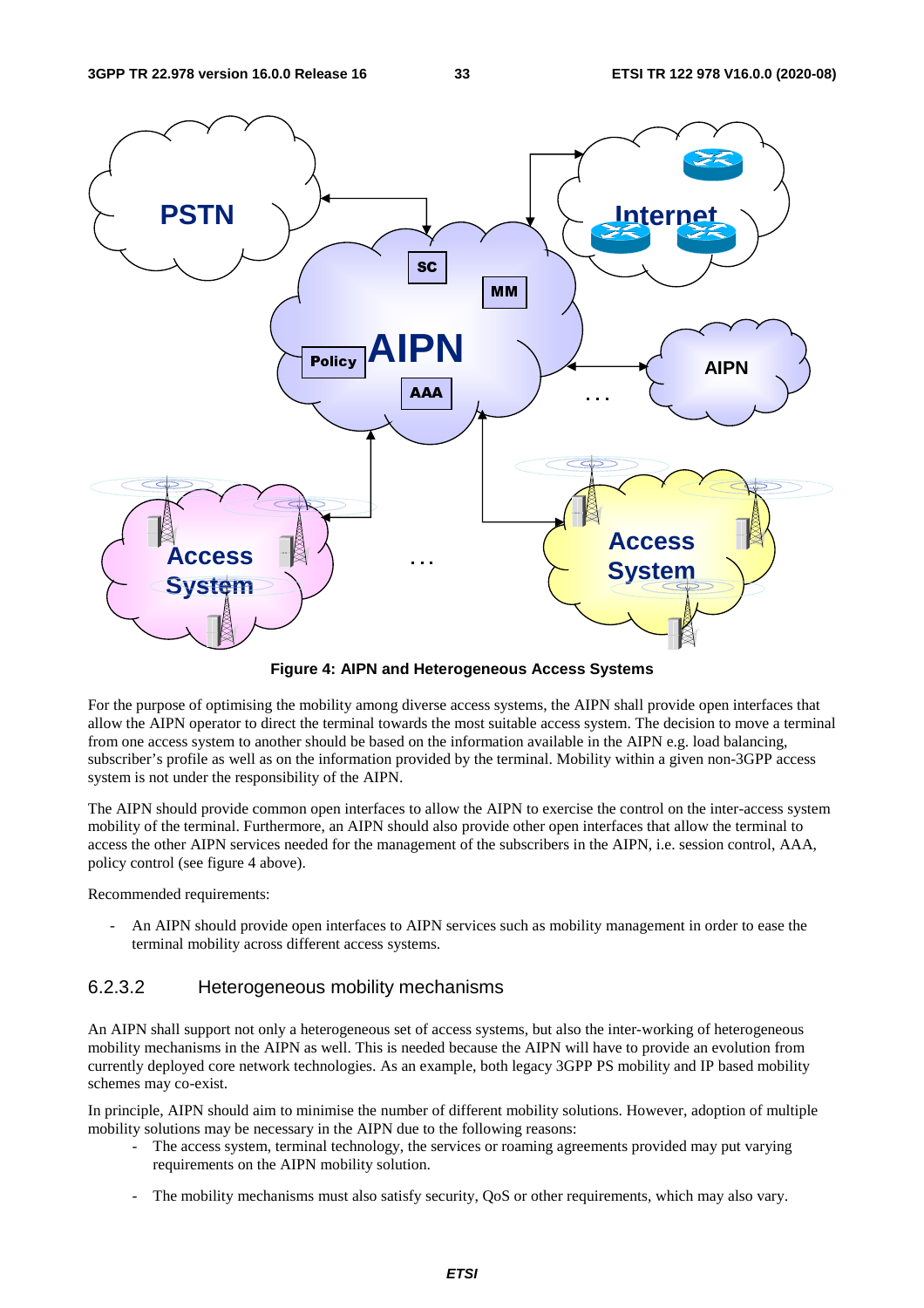The AIPN may incorporate multiple administrative domains.

Heterogeneous mobility mechanisms allow local optimizations. For example, parts of the AIPN may provide improved mobility performance by a solution that is tailor-made for the particular network configuration.

Recommended requirements:

- An AIPN must work with mobility mechanisms used by the specific networks it connects, including legacy mobility mechanisms of the current 3GPP PS core network.

#### 6.2.3.3 Frequent mobility

Since an AIPN shall allow for multiple access systems optimized to particular user requirements, it will need to support access systems with highly varying characteristics in terms of robustness, quality and throughput as well as complexity and geographical coverage.

While 2G and 3G access systems provided a RAN with mobility support that can cover a large geographical area, an AIPN may need to accommodate access systems with RANs that provide mobility support only in a very limited area. In the extreme case, the access system may consist of base stations that are directly connected to the AIPN, or even access systems without any mobility management procedures at all.

Consequently, while in 2G and 3G networks most of the terminal mobility was handled in the radio access network and the core network had to handle only infrequent mobility, an AIPN shall support new access systems where handovers between AIPN nodes are also very frequent.

As a result, handover support in the AIPN has to provide a seamless user experience. Note that the corresponding performance requirements for a seamless user experience will depend on the service provided. This seamless user experience must be maintained even with an increasing AIPN size and increasing number of terminals.

Recommended requirements:

- An AIPN must support procedures related to frequent terminal mobility between AIPN nodes.
- Whenever feasible, the AIPN mobility solution must support seamless user experience for all services provided by the AIPN.
- The mobility solution must scale with the number of terminals and size of the AIPN.
- An AIPN shall be able to support access systems with very limited or no mobility management procedures.

### 6.2.4 Optimised IP session control

In principle it is assumed that session control within AIPN shall be optimised for user-to-user communication, i.e. from one user's mobile terminal to another user's mobile terminal, and for other traffic models such as those of streaming services, and shall be extended beyond IMS functionalities that are already provided. Some new session control mechanisms are introduced within an AIPN e.g. session mobility, session adaptation to terminal capability, user preferences, subscriber priorities, network conditions or other operator-defined criteria. Session adaption shall be under the control of the operator. The AIPN shall support session control for multicast sessions (e.g. user-to-multicast) and the solution shall scale with the number of participants.

Additionally, it is necessary for an AIPN to ensure efficient use of wireless resources and effective usage of power resources within mobile terminals whilst maintaining the appropriate usability for a particular service.

Recommended requirements:

- The IP session control mechanisms of AIPN shall be enhanced from the functionalities of IMS to provide session mobility, session adaptation to terminal capability, user preferences, subscriber priorities, network conditions or other operator-defined criteria. Session adaption shall be under the control of the operator. The AIPN shall support session control for multicast sessions (e.g. user-to-multicast) and the solution shall scale with the number of participants.
- Users shall perceive continuous service whilst ensuring the efficient use of wireless resources and the effective usage of power resources within mobile terminals.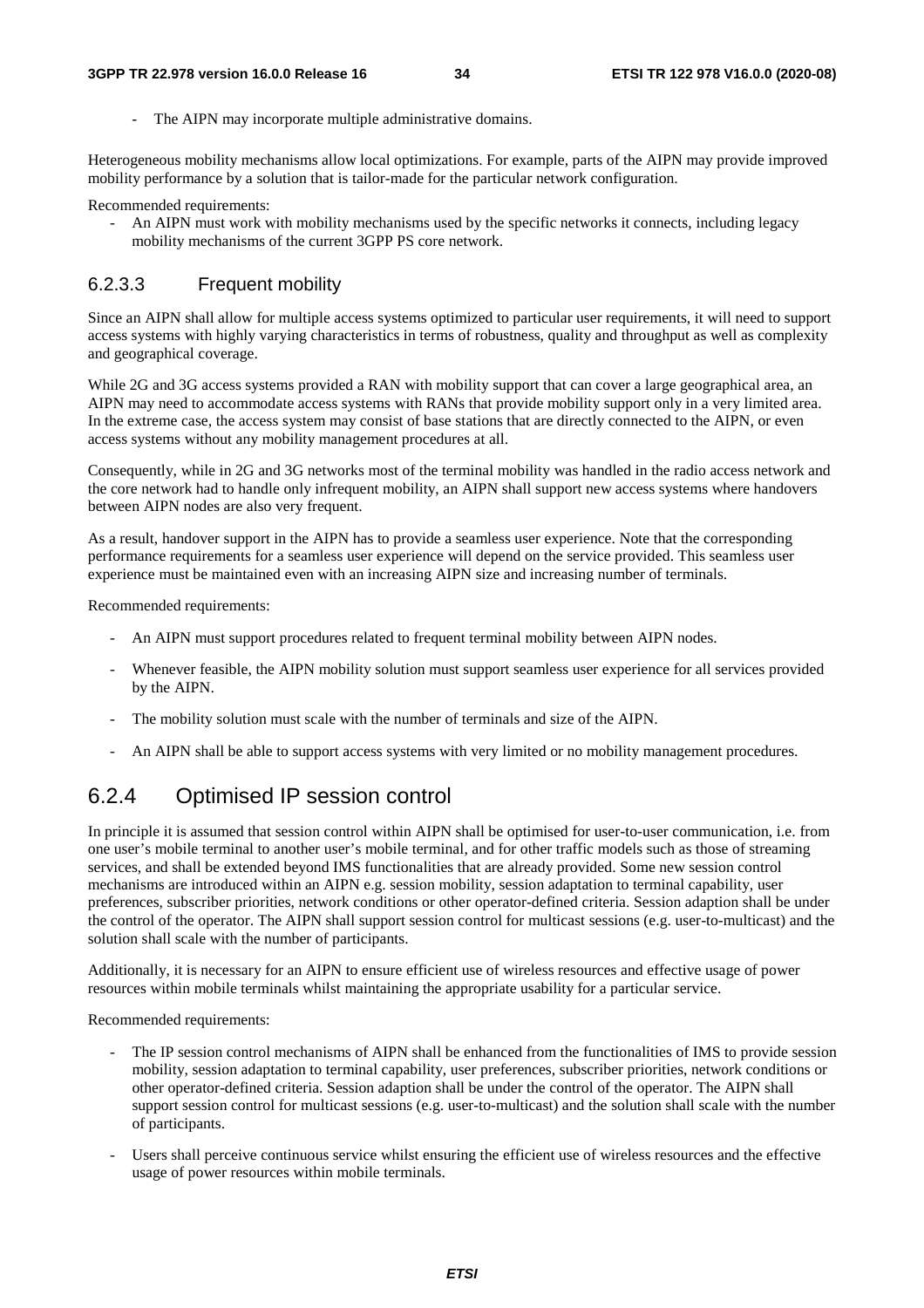# 6.2.5 Enhanced support of IP traffic

An AIPN will provide a variety of new mechanisms to support IP traffic.

### 6.2.5.1 Support of increased IP traffic demand

As the number of users accessing multimedia and data services from 3G networks will continue to accelerate, huge amounts of IP traffic are expected to be generated in the AIPN. Therefore, an AIPN must be able to accommodate a large increase of IP traffic whilst being able to guarantee QoS for different services, i.e. ensure that quality conditions for a particular communication are fulfilled without deterioration between the communication end-points, and ensure that network resources are used efficiently. This will enable the additional cost to AIPN operators to be minimised.

Advanced QoS control mechanism and traffic engineering techniques are possible methods to achieve better IP traffic performance and increase the efficiency of the AIPN resource usage.

Recommended requirements:

An AIPN shall be able to provide guaranteed QoS for services and use AIPN resources with high efficiency i.e. ensure that quality conditions for a particular communication are fulfilled without deterioration between the communication end-points.

Possible methods to achieve this within an AIPN include:

- a) The ability to control routing of IP traffic dynamically according to the actual resource usage condition from an end to end point of view which includes the end user devices, network entities and application servers. This could be achieved by using intelligent QoS routing algorithms taking into consideration of resource usage conditions.
- b) The ability to be able to monitor the AIPN entities statistics in real time, e.g. current reserved resources, unused resource in order to route IP traffic dynamically based on network conditions.

#### 6.2.5.2 Ability to effectively handle a variety of different types of IP traffic

An AIPN is expected to handle different types of IP traffic: real-time (e.g. VoIP), non-real time (e.g. Web browsing) and mission critical (e.g. M-Commerce). However it is not easy to predict the traffic model in an AIPN. Sometimes it will need to handle a large amount of IP traffic which requires higher QoS class traffic and less traffic for lower QoS class traffic and vice versa. This may result in a worst case scenario in which most of the AIPN resources are used to handle higher QoS class IP traffic (e.g. guaranteed services) and so lower QoS class IP traffic (e.g. best effort traffic) suffers congestion and long delays.

It is believed that even under such situations, AIPN should still be able to provide satisfactory QoS to lower QoS class traffic e.g. best effort traffic. A possible method to achieve this could be to use dynamical load balancing mechanisms in the AIPN to control the load in the AIPN entities in terms of handling different type of traffic class according to the actual traffic model in real time.

Recommended requirements:

- AIPN shall be able to support different levels of QoS according the type of the IP traffic.
- Mechanisms should be available to the AIPN operator to enable AIPN congestion for the lower QoS class IP traffic to be avoided when a large amount of AIPN resource is used to handle higher QoS class traffic. A possible method to achieve this could be by using dynamic load balancing among the AIPN entities.

### 6.2.6 Enhanced Quality of Service

Though existing 3GPP systems guarantee end-to-end QoS for a session between 3GPP systems, a similar function is also needed for AIPNs. However, within an AIPN, this functionality shall be enhanced to enable guarantee of end-toend QoS across a variety of different access systems. Also, it is required that the continuation of QoS provision be possible whilst moving within an AIPN including when moving across access systems during handover. It is also required to provide QoS control for multicast (e.g. user-to-multicast) traffic.

The QoS ensuring methods have to consider cost aspects. Therefore, it is very important to support a variety of QoS ensuring methods, cost effective and adapted to the operator needs. Different operators have different cost structures,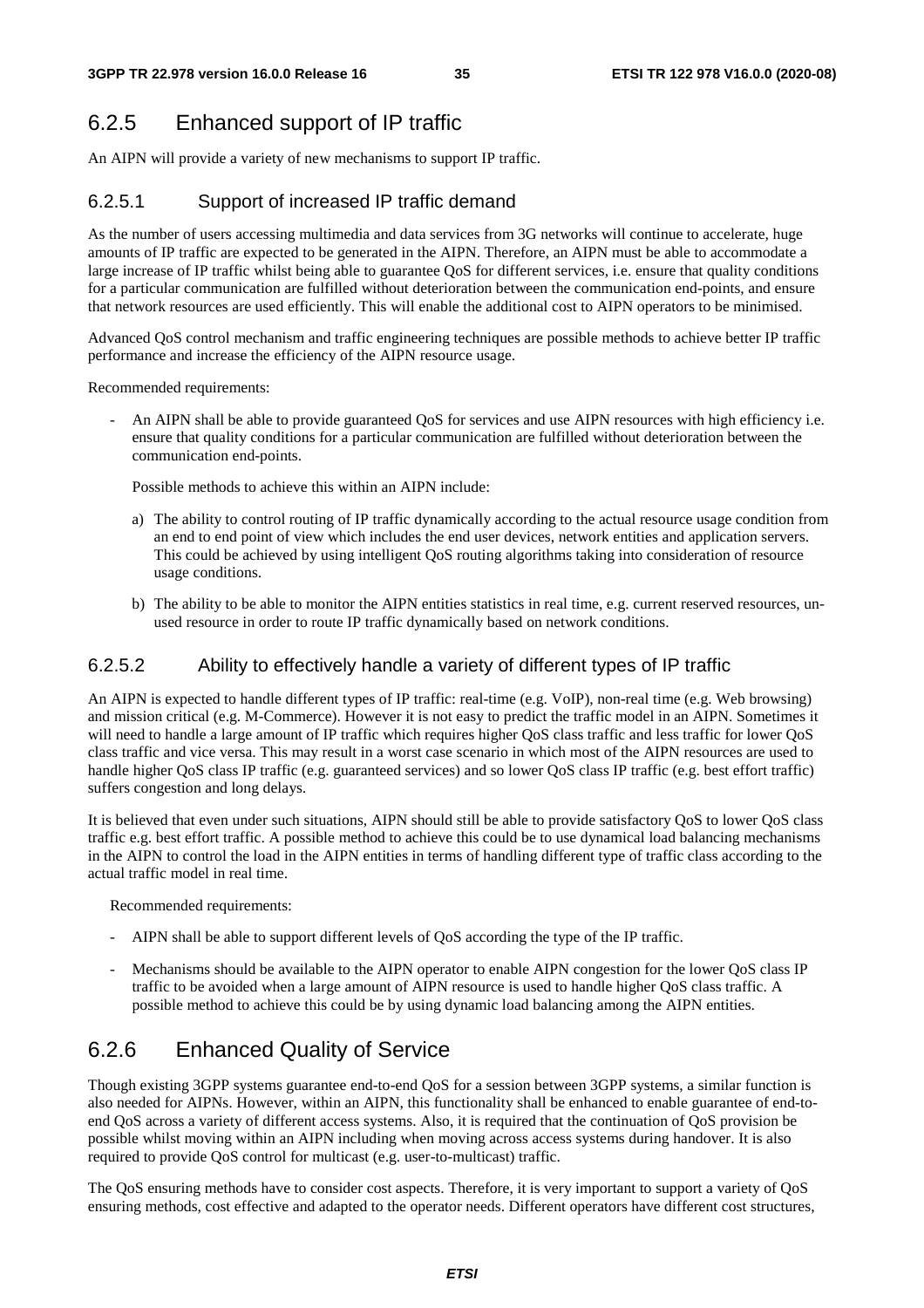i.e. multiple QoS ensuring methods may need to be supported in the end-to-end path. This may be also valid in a single operator case due to different cost structures of the different network parts.

Recommended requirements:

- It shall be possible to guarantee end-to-end QoS for a user-to-user or multicast (e.g. user-to-multicast) session between AIPNs. This includes the case where more than one network administration is involved in the provision of the end-to-end service.
- It shall be possible to support different QoS ensuring methods within the same AIPN and between different AIPNs.
- Interworking between different QoS ensuring methods in the end-to-end path has to be supported.
- QoS considerations need to be taken into account in handover decisions:
	- It shall be possible for AIPN to guarantee end-to-end QoS without modification when the terminal or session moves from one access system to another, if the target access system supports the required QoS.
	- It shall be possible for AIPN to guarantee end-to-end QoS, with QoS modification, when the terminal or session moves from one access system to another, if the target access system has a QoS mechanism but can not be guaranteed to support the required QoS.
	- It should be possible for AIPN to provide mobility for a terminal or session between an access system that provides QoS and one that does not. However, in this case, seamless experience is not guaranteed, the terminal/application/user may need to be notified via some means and the network may need to adjust service setting for the session(s) accordingly to the change (e.g. charging adjustments, etc).
- It shall be possible for an AIPN to guarantee QoS of a multicast session without modification to QoS of other terminals when one of the terminals moves from one access system to another (e.g. for multimedia streaming with adaptation to the conditions of each recipient).
	- It shall be possible for an AIPN to guarantee QoS of a multicast session without modification to QoS of other terminals when one of the terminals moves from one access system to another, when the target access system for this terminal does not support the required QoS.
	- It shall be possible for an AIPN to guarantee QoS of a multicast session with QoS modification to one of the terminals, when this terminal moves from one access system to another, if the target access system has a QoS mechanism but can not be guaranteed to support the required QoS. The QoS of the other terminals of the multicast session are unaffected by the modification of QoS of the terminal moving from one access system to another.
- It shall be possible for an AIPN to control guarantee of QoS of a multicast session with QoS modification to all of the terminals, when one of the terminals moves from one access system to another, if the target access system for this terminal has a QoS mechanism but can not be guaranteed to support the required QoS (e.g. for a gaming application where the conditions are to be equal for each of the players).

### 6.2.7 Personal Network, Personal Area Network (PAN), Ad-hoc Network and Moving Network Support

An AIPN will offer users the services through Personal Networks, PANs, Ad-hoc Networks and Moving Networks (see Annex E), which will encourage users to utilize the 3GPP services. Therefore, it is required that AIPN shall support Personal Networks, Personal Area Networks (PAN), Ad-hoc Networks and Moving Networks.

Recommended requirements:

#### **Personal Networks:**

- AIPN shall support a wide variety of service capabilities with the different (U)SIMs from the same AIPN operator (e.g. twin (U)SIMs) associated with a single user.
- AIPN shall provide a connection between the terminal devices of a Personal Network that is reliable and provides adequate protection to the user's data to give confidence that his data is adequately protected.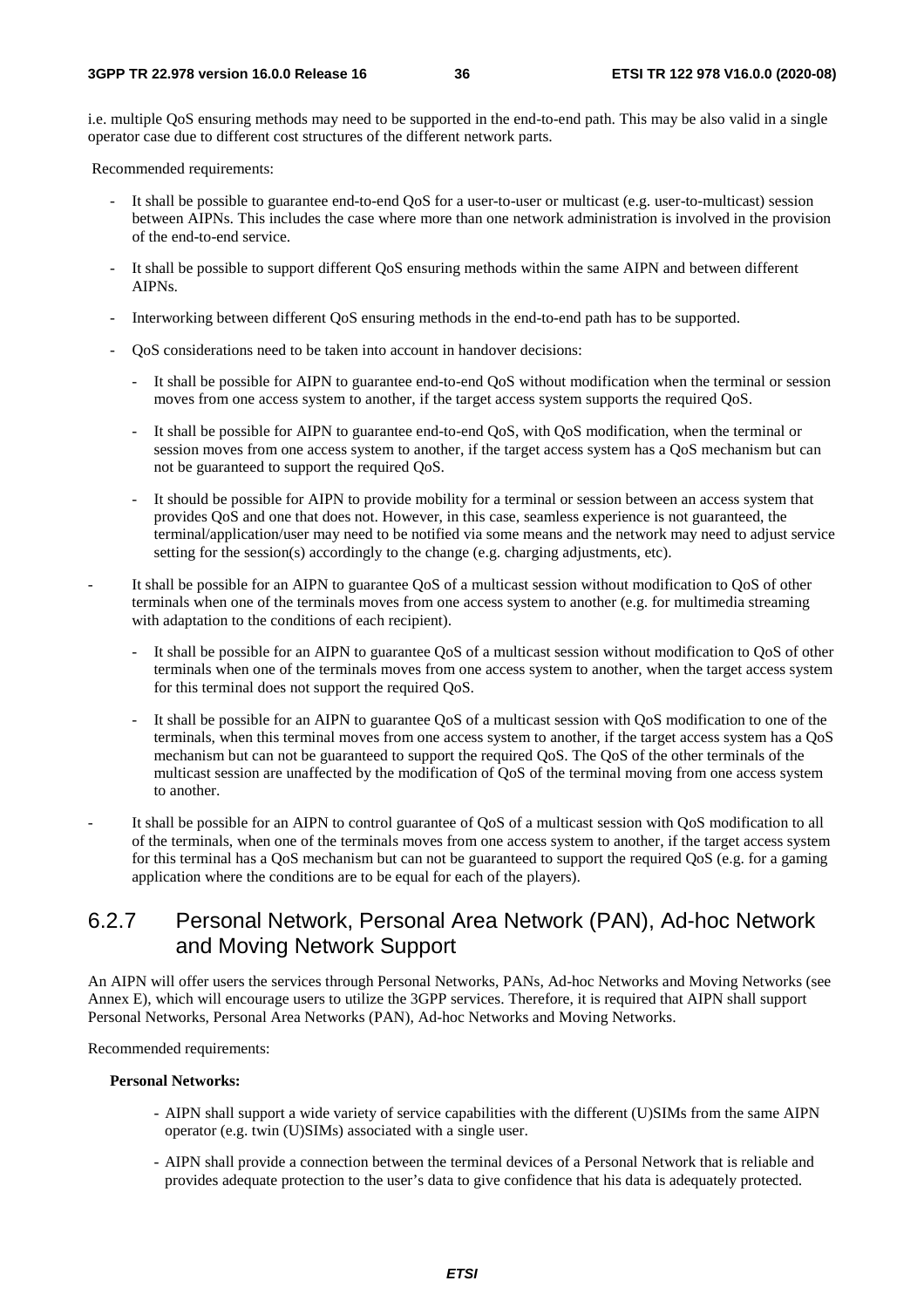#### **Personal Area Networks:**

- The AIPN shall support multiple simultaneous sessions originated from one or several devices using the same (U)SIM authority.

#### **Ad-hoc Networks:**

- The AIPN shall accept consolidated and distributed traffic from a group of users arriving through various access routes.
- The AIPN shall be able to re-route traffic to Ad-hoc Network devices via another gateway.
- The AIPN shall support changes in the access route for the consolidated traffic from an Ad-hoc Network. These changes may take place with no warning to the AIPN.
- Elements of the consolidated traffic from an Ad-hoc Network may originate from a PAN.
- Accurate charging records shall be created and maintained for the originating terminal when the traffic is routed through a terminal belonging to another subscriber.

Requirements for devices (terminals):

- A gateway device (terminal) must be able to route and forward packets to other devices in the Ad-hoc Network
- Ad-hoc Network UEs must be able to discover 'near by' gateway devices
- Note: Some type of incentives will need to be created for devices to act as gateways (e.g. a reward scheme whereby a gateway can "earn" something)

#### **Moving Networks:**

Use Case 1:

The AIPN shall support a point of access to the access system that has full mobility throughout the geographic region that uses the 3GPP access system for backhaul.

#### Use Case 2

- The AIPN shall accept consolidated traffic from a 3GPP terminal mounted in a vehicle with a router.
- The AIPN shall support changes in the alternate access route as the wireless access router moves throughout the service region.
- Accurate charging records shall be created and maintained for the originating terminal when the traffic created is routed through a Wireless Access Router.

Use Case 3:

- The AIPN shall support a mobile router connected directly to the AIPN using an alternate access route, e.g. via satellite.
- The AIPN shall support handovers of whole Moving Networks; i.e. it must be able to continuously route traffic for AIPN nodes of a Moving Network to a mobile router travelling as part of the Moving Network
- Accurate charging records shall be created and maintained for the originating terminal when the traffic routed through a Mobile Router.

# 7 Conclusions

This clause describes the conclusions of this Technical Report.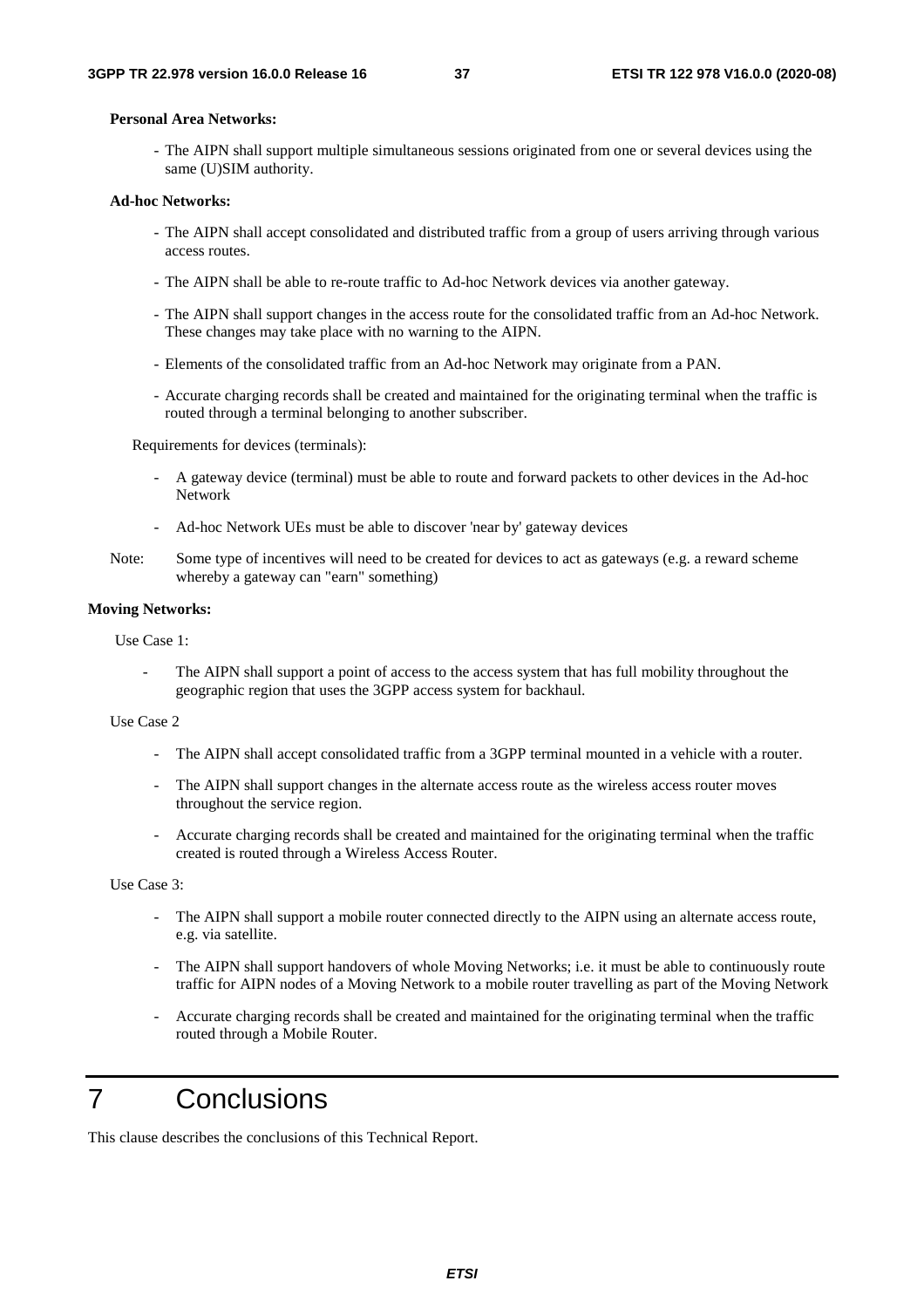# 7.1 Roadmap for work within Rel-7

### 7.1.1 New requirements for introduction to the 3GPP specifications in Rel-7

New requirements for the 3GPP system that should be specified to enable introduction of an AIPN have been identified in Clause 6.2 of this Technical Report. It is therefore recommended that the content of this clause be used as a basis for introducing AIPN service requirements in to the 3GPP Technical Specifications in Rel-7. Additionally, the content of other clauses may be considered within specification work for an AIPN as appropriate.

The introduction of new functionalities and the enhancement of existing functionalities are necessary to achieve multiple access system accommodation and the mobility across multiple different access systems which are the fundamental key aspects of an AIPN. For this reason it is recommended that these functionalities are captured by new service requirements for the 3GPP system with the highest priority.

# 7.1.2 Impact on specifications in Rel-7

The following table lists the recommended requirements described within this Technical Report and indicates the relevant existing SA1 Technical Specifications. These requirements should be analysed and captured within SA1 Technical Specifications as appropriate.

| <b>Clause</b> | <b>Recommended requirement</b>                                                                                                                                                                                                                                                                                                                                                                                                                                                                                                                                                                | <b>Relevant</b><br><b>Existing SA1</b><br><b>Technical</b><br><b>Specification</b> |
|---------------|-----------------------------------------------------------------------------------------------------------------------------------------------------------------------------------------------------------------------------------------------------------------------------------------------------------------------------------------------------------------------------------------------------------------------------------------------------------------------------------------------------------------------------------------------------------------------------------------------|------------------------------------------------------------------------------------|
| 5.1.1.4       | - An AIPN shall incorporate naming and addressing schemes that address a given<br>user or session.<br>- The AIPN shall support end-user mobility.<br>- The AIPN shall support terminal mobility.<br>- The AIPN shall support session mobility.                                                                                                                                                                                                                                                                                                                                                | TS 22.101<br>TS 22.129<br>TS 22.228                                                |
| 5.1.1.15      | - An AIPN should support Identity Federation and Single Sign On for the end user.<br>This would allow automatic authentication of the user to a multitude of service<br>providers once the user has been authenticated by the AIPN.                                                                                                                                                                                                                                                                                                                                                           | TS 22.101<br>(possibly)<br>Note 4                                                  |
| 5.2.1.4       | - An AIPN mobility solution must support UTRAN and GERAN based systems as<br>possible access systems besides supporting alternative existing accesses such as<br>WLAN and other emerging new technologies.<br>- An AIPN mobility solution must be able to co-exist with the current 3GPP PS core<br>network in a cost-efficient way.<br>- An AIPN mobility solution should support seamless terminal mobility across<br>various access systems.<br>- AIPN should support services handover between 3GPP CS services (e.g. CS<br>telephony) and AIPN equivalent services (e.g. Voice over IP). | TS 22.101<br>TS 22.129                                                             |
| 6.2.1         | - An AIPN shall provide the following features:<br>- Ability to efficiently handle a variety of different types of IP traffic including user-<br>to-user and user-to-multicast traffic models<br>- Optimized routing of IP traffic, in particular for user-to-user traffic.                                                                                                                                                                                                                                                                                                                   | TS 22.101<br>TS 22.105                                                             |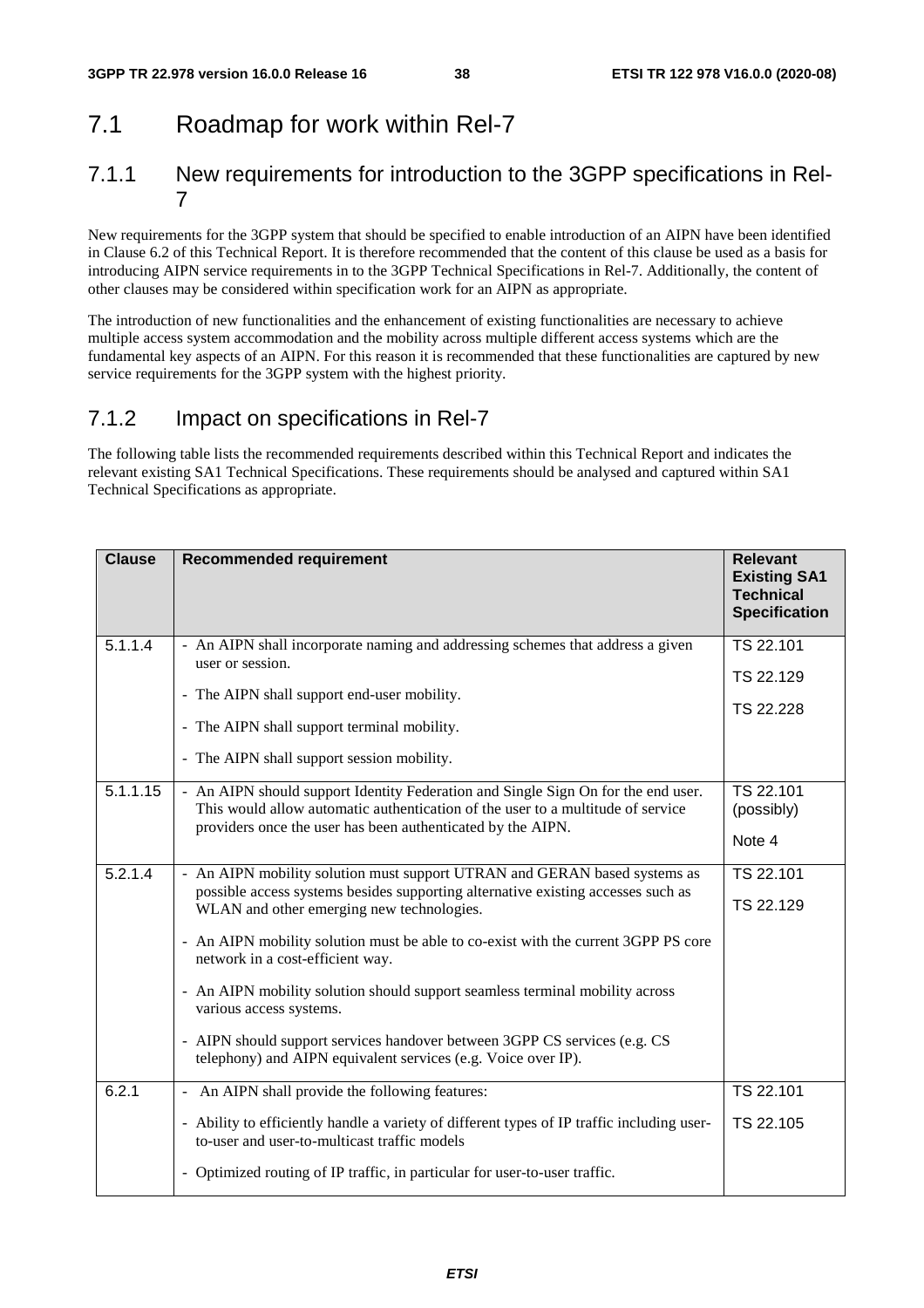| <b>Clause</b> | <b>Recommended requirement</b>                                                                                                                                                                                                                                                                                                                                                                                                                                                                                           | <b>Relevant</b><br><b>Existing SA1</b><br><b>Technical</b><br><b>Specification</b> |
|---------------|--------------------------------------------------------------------------------------------------------------------------------------------------------------------------------------------------------------------------------------------------------------------------------------------------------------------------------------------------------------------------------------------------------------------------------------------------------------------------------------------------------------------------|------------------------------------------------------------------------------------|
|               | - Efficient usage of radio resources (e.g. signalling optimization, compression),<br>including selection of access system, based on the provided service.                                                                                                                                                                                                                                                                                                                                                                |                                                                                    |
| 6.2.1.1       | - An AIPN shall enable the accommodation of a vast number of users and terminals.<br>- Based upon industry trends IP technology shall be applied to the addressing<br>and routing technology within an AIPN to enable accommodation of a vast<br>number of users and terminals.                                                                                                                                                                                                                                          | TS 22.101<br>TS 22.105                                                             |
| 6.2.2         | - An AIPN shall support accommodation of several access systems (existing and<br>future).<br>- An AIPN shall support service provision across different access systems.<br>- An AIPN shall support adaptation of service provision across different access<br>systems.                                                                                                                                                                                                                                                   | TS 22.101<br>TS 22.105<br>TS 22.011                                                |
| 6.2.2.1       | - An AIPN shall enable use of the multiple access systems<br>- It should be possible to reach a user over multiple access systems simultaneously.                                                                                                                                                                                                                                                                                                                                                                        | TS 22.101<br>TS 22.105                                                             |
|               | - It should be possible to provide access system-aware services.                                                                                                                                                                                                                                                                                                                                                                                                                                                         | TS 22.011                                                                          |
|               | - An AIPN shall provide support for access system selection based on<br>combinations of AIPN operator policies, user preferences, service<br>requirements of applications access system conditions, and/or other AIPN<br>operator-defined criteria.                                                                                                                                                                                                                                                                      |                                                                                    |
| 6.2.3.1       | - An AIPN should provide open interfaces to AIPN services such as mobility<br>management in order to ease the terminal mobility across different access<br>systems.                                                                                                                                                                                                                                                                                                                                                      | TS 22.101<br>TS 22.129<br>TS 22.234                                                |
| 6.2.3.2       | - An AIPN must work with mobility mechanisms used by the specific networks it<br>connects, including legacy mobility mechanisms of the current 3GPP PS core<br>network.                                                                                                                                                                                                                                                                                                                                                  | TS 22.101<br>TS 22.129<br>TS 22.234                                                |
| 6.2.3.3       | - An AIPN must support procedures related to frequent terminal mobility between<br>AIPN nodes.<br>- Whenever feasible, the AIPN mobility solution must support seamless user<br>experience for all services provided by the AIPN.                                                                                                                                                                                                                                                                                        | TS 22.101<br>TS 22.129<br>TS 22.234                                                |
|               | - The mobility solution must scale with the number of terminals and size of the<br>AIPN.<br>- An AIPN shall be able to support access systems with very limited or no mobility                                                                                                                                                                                                                                                                                                                                           |                                                                                    |
| 6.2.4         | management procedures.<br>The IP session control mechanisms of AIPN shall be enhanced from the<br>$\blacksquare$                                                                                                                                                                                                                                                                                                                                                                                                         | TS 22.101                                                                          |
|               | functionalities of IMS to provide session mobility, session adaptation to terminal<br>capability, user preferences, subscriber priorities, network conditions or other<br>operator-defined criteria. Session adaption shall be under the control of the<br>operator. The AIPN shall support session control for multicast sessions (e.g. user-<br>to-multicast) and the solution shall scale with the number of participants.<br>- Users shall perceive continuous service whilst ensuring the efficient use of wireless | TS 22.228                                                                          |
|               | resources and the effective usage of power resources within mobile terminals.                                                                                                                                                                                                                                                                                                                                                                                                                                            |                                                                                    |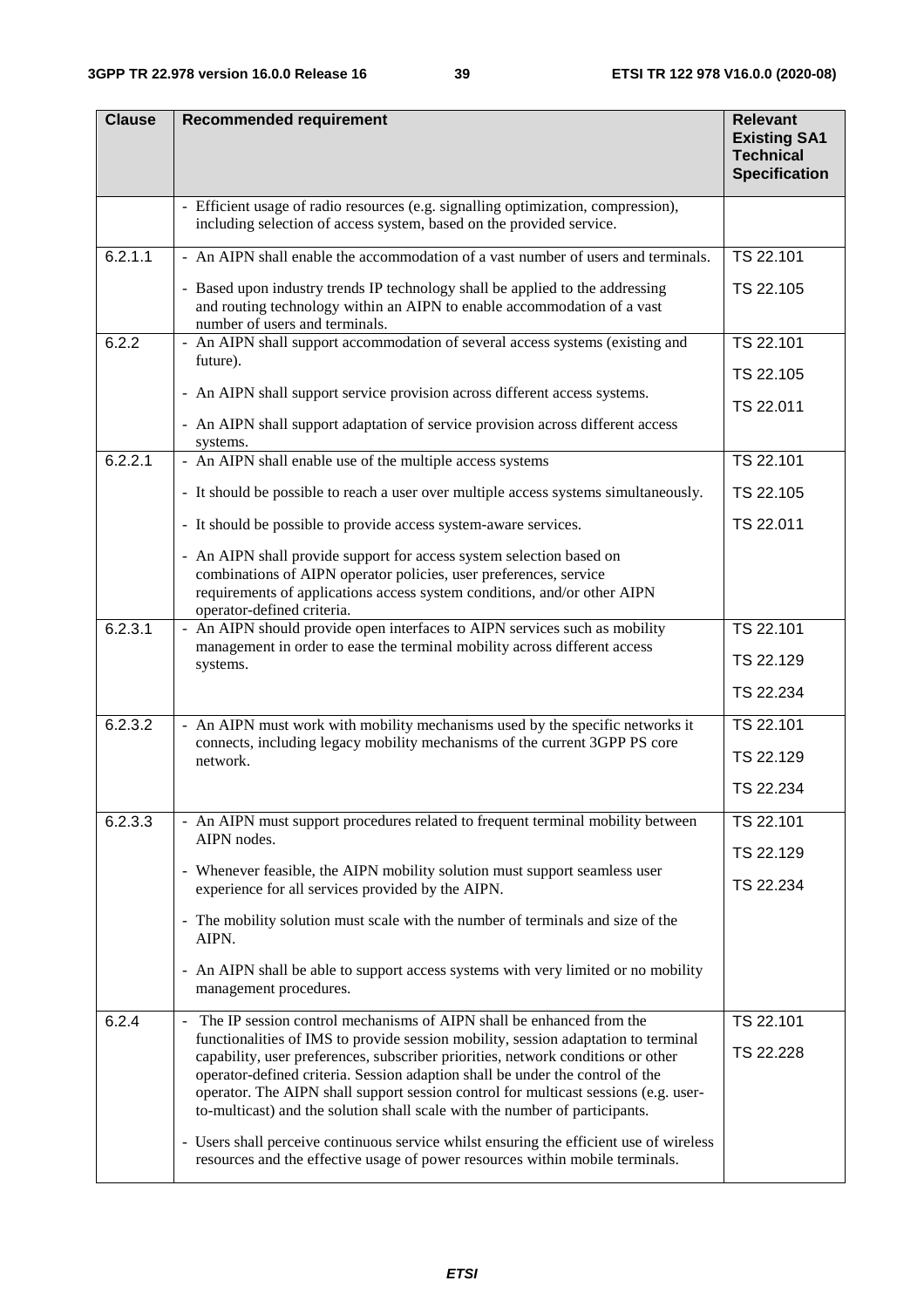| <b>Clause</b> | <b>Recommended requirement</b>                                                                                                                                                                                                                                                                                                                                                                                                     | <b>Relevant</b>                                                 |
|---------------|------------------------------------------------------------------------------------------------------------------------------------------------------------------------------------------------------------------------------------------------------------------------------------------------------------------------------------------------------------------------------------------------------------------------------------|-----------------------------------------------------------------|
|               |                                                                                                                                                                                                                                                                                                                                                                                                                                    | <b>Existing SA1</b><br><b>Technical</b><br><b>Specification</b> |
| 6.2.5.1       | - An AIPN shall be able to provide guaranteed QoS for services and use AIPN<br>resources with high efficiency i.e. ensure that quality conditions for a particular<br>communication are fulfilled without deterioration between the communication end-<br>points.                                                                                                                                                                  | TS 22.105                                                       |
| 6.2.5.2       | - AIPN shall be able to support different levels of QoS according the type of the IP<br>traffic.                                                                                                                                                                                                                                                                                                                                   | TS 22.105                                                       |
|               | - Mechanisms should be available to the AIPN operator to enable AIPN congestion<br>for the lower QoS class IP traffic to be avoided when a large amount of AIPN<br>resource is used to handle higher QoS class traffic. A possible method to achieve<br>this could be by using dynamic load balancing among the AIPN entities.                                                                                                     |                                                                 |
| 6.2.6         | - It shall be possible to guarantee end-to-end QoS for a user-to-user or multicast (e.g.<br>user-to-multicast) session between AIPNs. This includes the case where more than<br>one network administration is involved in the provision of the end-to-end service.                                                                                                                                                                 | TS 22.105                                                       |
|               | - It shall be possible to support different QoS ensuring methods within the same<br>AIPN and between different AIPNs.                                                                                                                                                                                                                                                                                                              |                                                                 |
|               | - Interworking between different QoS ensuring methods in the end-to-end path has<br>to be supported.                                                                                                                                                                                                                                                                                                                               |                                                                 |
|               | QoS considerations need to be taken into account in handover decisions:                                                                                                                                                                                                                                                                                                                                                            |                                                                 |
|               | It shall be possible for AIPN to guarantee end-to-end QoS without<br>$\blacksquare$<br>modification when the terminal or session moves from one access system<br>to another, if the target access system supports the required QoS.                                                                                                                                                                                                |                                                                 |
|               | It shall be possible for AIPN to guarantee end-to-end QoS, with QoS<br>modification, when the terminal or session moves from one access system<br>to another, if the target access system has a QoS mechanism but can not be<br>guaranteed to support the required QoS.                                                                                                                                                            |                                                                 |
|               | It should be possible for AIPN to provide mobility for a terminal or<br>session between an access system that provides QoS and one that does not.<br>However, in this case, seamless experience is not guaranteed, the<br>terminal/application/user may need to be notified via some means and the<br>network may need to adjust service setting for the session(s) accordingly<br>to the change (e.g. charging adjustments, etc). |                                                                 |
|               | It shall be possible for an AIPN to guarantee QoS of a multicast session<br>without modification to QoS of other terminals when one of the terminals<br>moves from one access system to another (e.g. for multimedia streaming with<br>adaptation to the conditions of each recipient).                                                                                                                                            |                                                                 |
|               | It shall be possible for an AIPN to guarantee QoS of a multicast session<br>without modification to QoS of other terminals when one of the terminals<br>moves from one access system to another, when the target access system<br>for this terminal does not support the required QoS.                                                                                                                                             |                                                                 |
|               | It shall be possible for an AIPN to guarantee QoS of a multicast session<br>with QoS modification to one of the terminals, when this terminal moves<br>from one access system to another, if the target access system has a QoS<br>mechanism but can not be guaranteed to support the required QoS. The<br>QoS of the other terminals of the multicast session are unaffected by the                                               |                                                                 |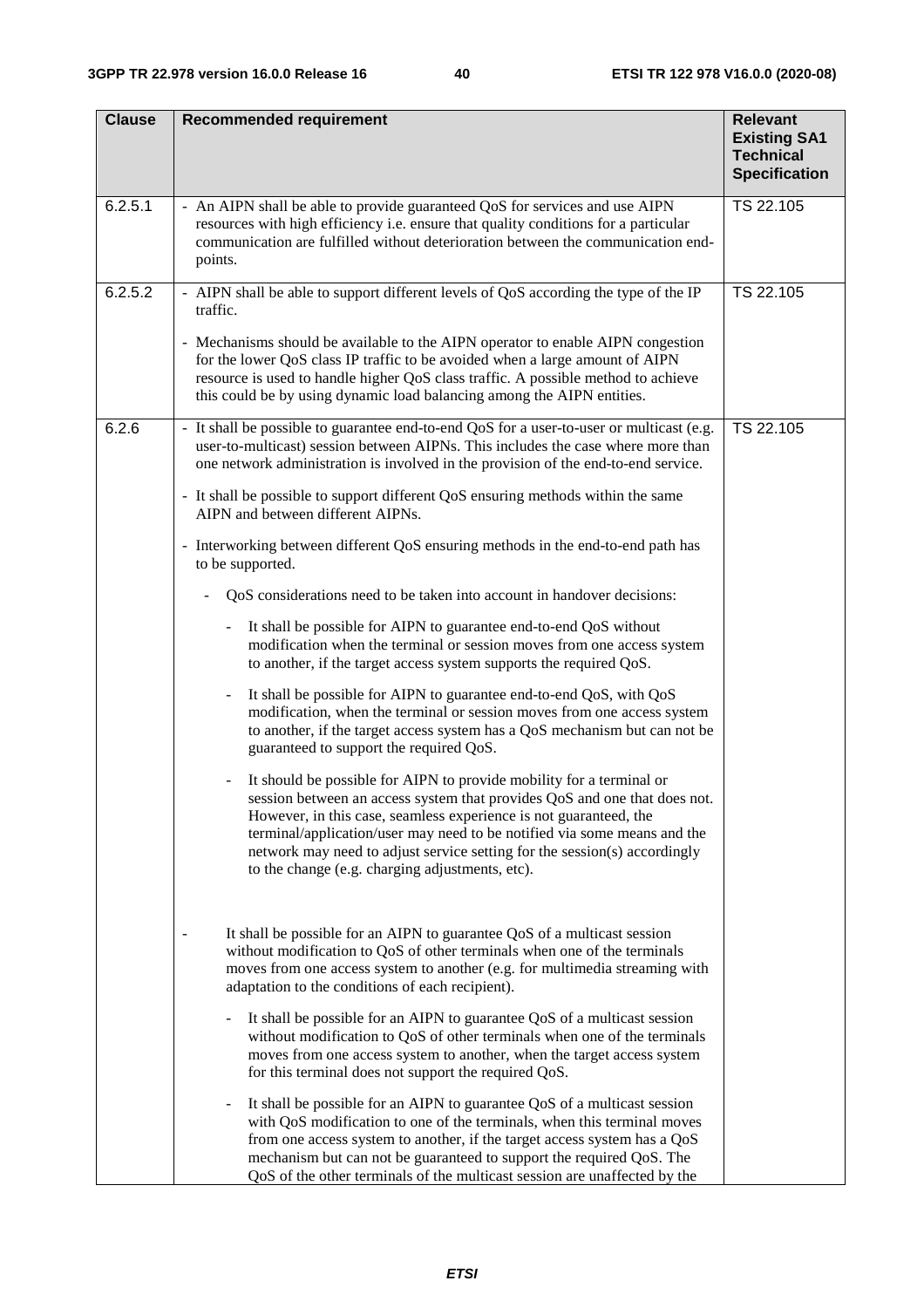| <b>Clause</b> | <b>Recommended requirement</b>                                                                                                                                                                                                                                                                                                                                                                                                            | <b>Relevant</b>                                                 |
|---------------|-------------------------------------------------------------------------------------------------------------------------------------------------------------------------------------------------------------------------------------------------------------------------------------------------------------------------------------------------------------------------------------------------------------------------------------------|-----------------------------------------------------------------|
|               |                                                                                                                                                                                                                                                                                                                                                                                                                                           | <b>Existing SA1</b><br><b>Technical</b><br><b>Specification</b> |
|               | modification of QoS of the terminal moving from one access system to<br>another.                                                                                                                                                                                                                                                                                                                                                          |                                                                 |
|               | - It shall be possible for an AIPN to control guarantee of QoS of a multicast session<br>with QoS modification to all of the terminals, when one of the terminals moves<br>from one access system to another, if the target access system for this terminal has<br>a QoS mechanism but can not be guaranteed to support the required QoS (e.g. for a<br>gaming application where the conditions are to be equal for each of the players). |                                                                 |
| 6.2.7         | Personal Networks:                                                                                                                                                                                                                                                                                                                                                                                                                        | TS 22.011                                                       |
|               | - AIPN shall support a wide variety of service capabilities with the different USIMs<br>from the same AIPN operator (e.g. twin USIMs) associated with a single user.                                                                                                                                                                                                                                                                      | Note <sub>3</sub>                                               |
|               | - AIPN shall provide a connection between the terminal devices of a Personal<br>Network that is reliable and provides adequate protection to the user's data to give<br>confidence that his data is adequately protected.                                                                                                                                                                                                                 |                                                                 |
|               | Personal Area Networks:<br>- The AIPN shall support multiple simultaneous sessions originated from one<br>or several devices using the same (U)SIM authority.                                                                                                                                                                                                                                                                             |                                                                 |
|               | Ad-hoc Networks:<br>- The AIPN shall accept consolidated and distributed traffic from a group of<br>users arriving through various access routes.                                                                                                                                                                                                                                                                                         |                                                                 |
|               | - The AIPN shall be able to re-route traffic to Ad-hoc Network devices via<br>another gateway.                                                                                                                                                                                                                                                                                                                                            |                                                                 |
|               | - The AIPN shall support changes in the access route for the consolidated<br>traffic from an Ad-hoc Network. These changes may take place with no<br>warning to the AIPN.                                                                                                                                                                                                                                                                 |                                                                 |
|               | - Elements of the consolidated traffic from an Ad-hoc Network may originate<br>from a PAN.                                                                                                                                                                                                                                                                                                                                                |                                                                 |
|               | - Accurate charging records shall be created and maintained for the originating<br>terminal when the traffic is routed through a terminal belonging to another<br>subscriber.                                                                                                                                                                                                                                                             |                                                                 |
|               | Requirements for devices (terminals):<br>A gateway device (terminal) must be able to route and forward packets to                                                                                                                                                                                                                                                                                                                         |                                                                 |
|               | other devices in the Ad-hoc Network<br>Ad-hoc Network UEs must be able to discover 'near by' gateway devices                                                                                                                                                                                                                                                                                                                              |                                                                 |
|               | Moving Networks:                                                                                                                                                                                                                                                                                                                                                                                                                          |                                                                 |
|               | Use Case 1:<br>- The AIPN shall support a point of access to the access system that has full                                                                                                                                                                                                                                                                                                                                              |                                                                 |
|               | mobility throughout the geographic region that uses the 3GPP access system<br>for backhaul.<br>Use Case 2                                                                                                                                                                                                                                                                                                                                 |                                                                 |
|               | - The AIPN shall accept consolidated traffic from a 3GPP terminal mounted in                                                                                                                                                                                                                                                                                                                                                              |                                                                 |
|               | a vehicle with a router.<br>- The AIPN shall support changes in the alternate access route as the wireless<br>access router moves throughout the service region.                                                                                                                                                                                                                                                                          |                                                                 |
|               | - Accurate charging records shall be created and maintained for the originating<br>terminal when the traffic created is routed through a Wireless Access Router.                                                                                                                                                                                                                                                                          |                                                                 |
|               | Use Case 3:<br>- The AIPN shall support a mobile router connected directly to the AIPN using                                                                                                                                                                                                                                                                                                                                              |                                                                 |
|               | an alternate access route, e.g. via satellite.<br>- The AIPN shall support handovers of whole Moving Networks; i.e. it must be                                                                                                                                                                                                                                                                                                            |                                                                 |
|               | able to continuously route traffic for AIPN nodes of a Moving Network to a                                                                                                                                                                                                                                                                                                                                                                |                                                                 |
|               | mobile router travelling as part of the Moving Network                                                                                                                                                                                                                                                                                                                                                                                    |                                                                 |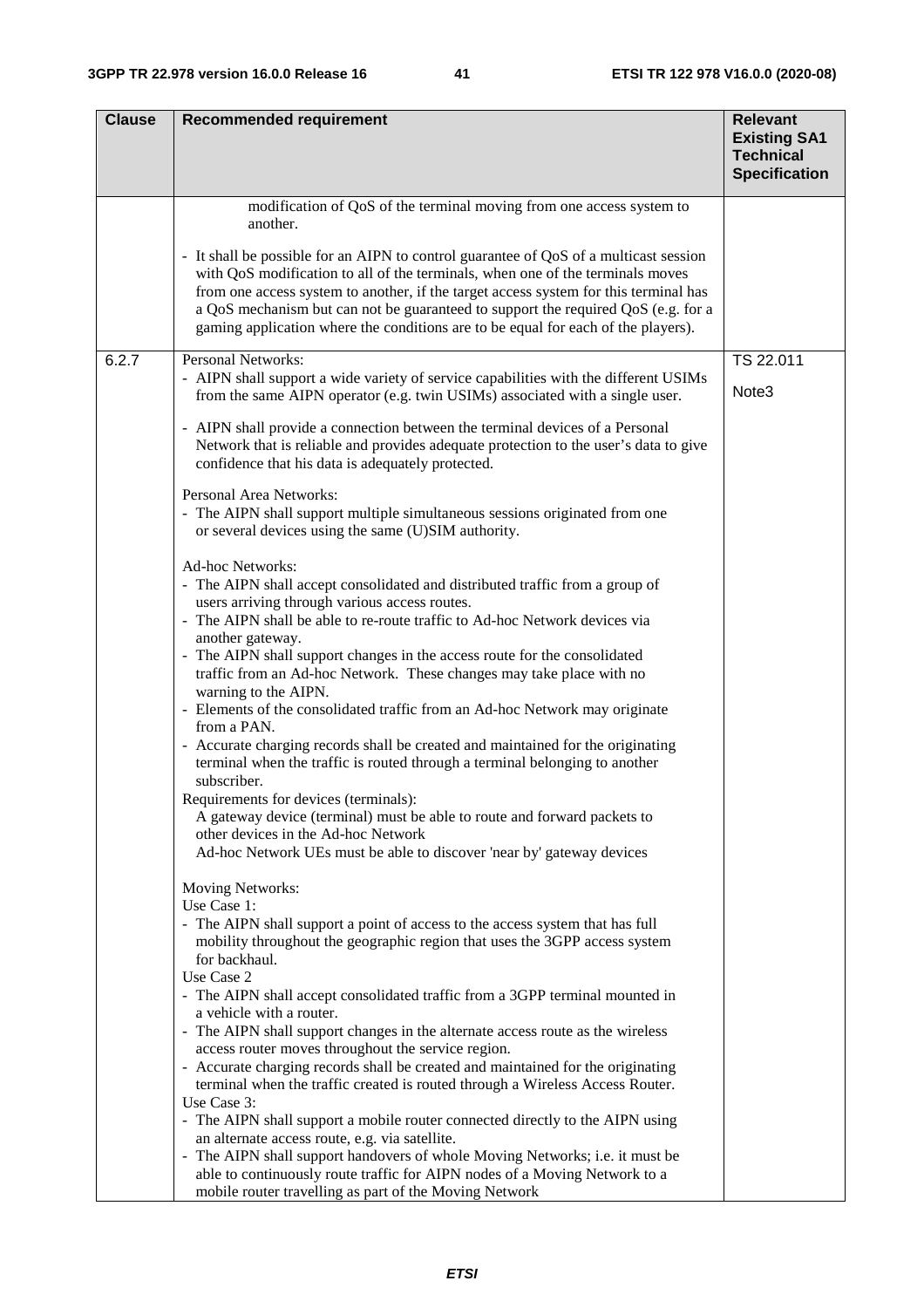| <b>Clause</b> | <b>Recommended requirement</b>                                                                                                                                                                                                           | <b>Relevant</b><br><b>Existing SA1</b><br><b>Technical</b><br><b>Specification</b> |
|---------------|------------------------------------------------------------------------------------------------------------------------------------------------------------------------------------------------------------------------------------------|------------------------------------------------------------------------------------|
|               | - Accurate charging records shall be created and maintained for the originating                                                                                                                                                          |                                                                                    |
|               | terminal when the traffic is routed through a Mobile Router.                                                                                                                                                                             |                                                                                    |
| Note 1:       | The introduction of aspects relevant to Technical Specifications not under SA1 responsibility is to be<br>determined by the appropriate 3GPP TSG WG.                                                                                     |                                                                                    |
| Note 2:       | The content of the column entitled 'Relevant Technical Specification' is non-exhaustive, i.e. the introduction<br>of requirements for an AIPN into Technical Specifications other than those stated may be considered if<br>appropriate. |                                                                                    |
| Note 3:       | No SA1 Technical Specification appropriate to fully capture these requirements.                                                                                                                                                          |                                                                                    |
| Note 4:       | The relevant existing SA1 Technical Specification for this functionality is for further study.                                                                                                                                           |                                                                                    |

# 7.2 Overall conclusion

This Technical Report has analysed the vision and the key aspects of AIPN and identified new capabilities to be specified for the 3GPP system to enable evolution to an AIPN. It is concluded that the capabilities required for introduction of an AIPN into the 3GPP system require new specification work within 3GPP. The recommendation of this Technical Report is that the work be undertaken as a single Feature. A new Technical Specification may be produced to capture the service requirements for an AIPN. It is also recommended that new requirements identified within this Technical Report relevant to existing features of the 3GPP system, i.e. indicating that expansion of an existing capability (e.g. IMS), be added to existing specifications where appropriate.

Note 1: When undertaking specification work for an AIPN care should be taken to ensure that service requirements are not duplicated across multiple Technical Specifications. This could be achieved by e.g. adding the text for a new requirement to a single Technical Specification and referencing this requirement within other Technical Specifications as appropriate.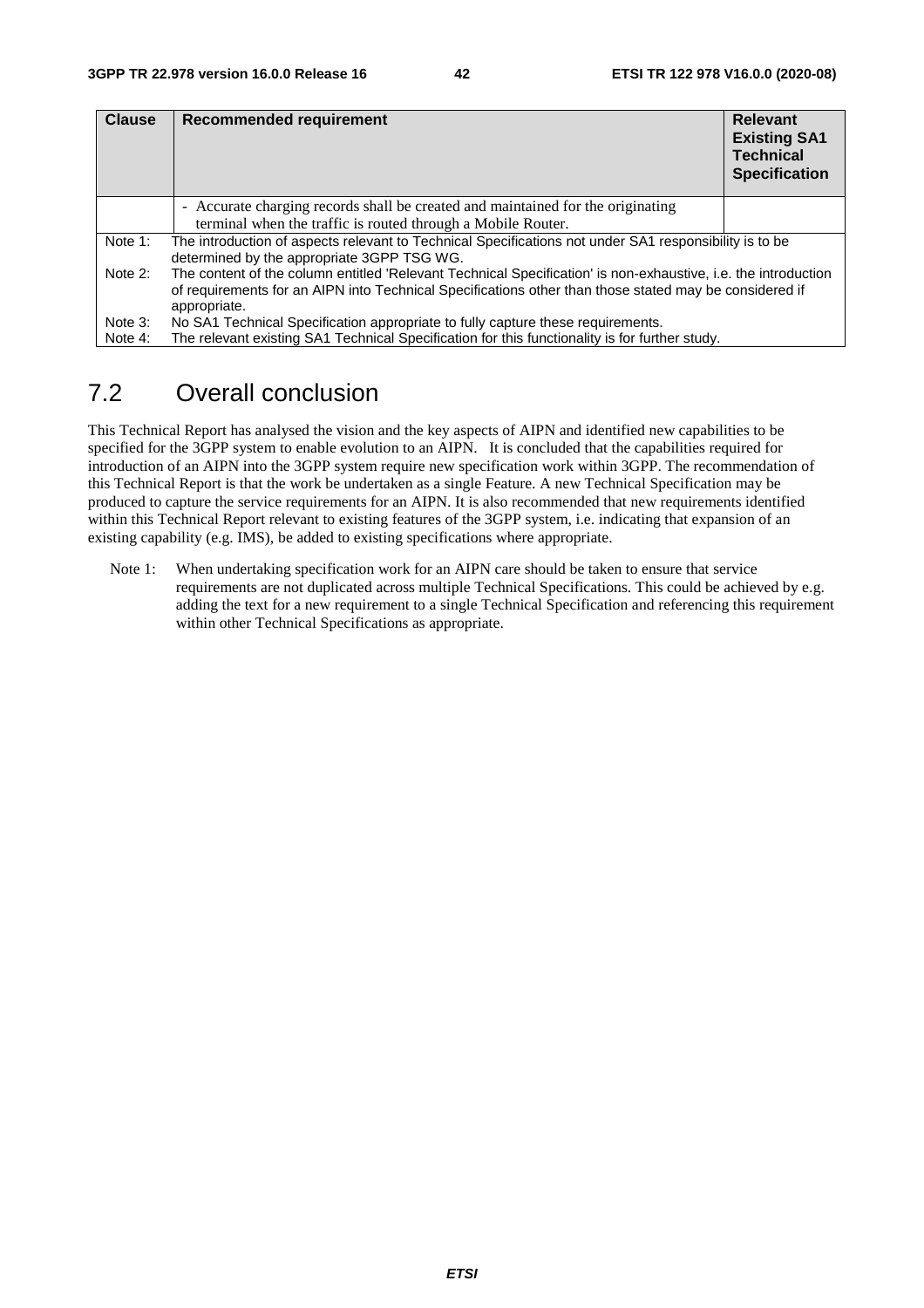# Annex A: Mapping of AIPN Motivations to Key Aspects of an AIPN

This annex contains a matrix mapping the AIPN Motivations and Drivers (Clause 4) to the Key Aspects of an AIPN (Clause 5).

|  |                                         |                                                                                                   | Key Aspects of an AIPN     |                                                         |                                                      |                                 |                       |                               |                         |                                 |                                          |                       |                                             |                    |                                     |                                   |                         |
|--|-----------------------------------------|---------------------------------------------------------------------------------------------------|----------------------------|---------------------------------------------------------|------------------------------------------------------|---------------------------------|-----------------------|-------------------------------|-------------------------|---------------------------------|------------------------------------------|-----------------------|---------------------------------------------|--------------------|-------------------------------------|-----------------------------------|-------------------------|
|  |                                         |                                                                                                   | Common IP-based<br>network | access<br>$\rm ^{6}$<br>Support<br>different<br>systems | $\mathbf{r}$<br>Convergence<br>technology<br>towards | Advanced mobility<br>management | management<br>Session | system<br>selection<br>Access | Enhanced services       | Enhanced network<br>performance | Network<br>extensibility/comp<br>osition | management<br>Network | and<br>functionality<br>Security<br>privacy | Quality of Service | Terminal and User<br>identification | future<br>development<br>Flexible | Identity federation     |
|  |                                         | Consumer<br>demanding<br>trend<br>diversification of mobile services                              | X                          | X                                                       | $\pmb{\times}$                                       | $\overline{\mathsf{x}}$         | X                     | X                             | $\overline{\mathsf{x}}$ | $\overline{\mathsf{x}}$         |                                          |                       |                                             | X                  | X                                   |                                   | $\overline{\mathsf{x}}$ |
|  | <b>Social Drivers</b>                   | Human need to be able to interact with his<br>personal environment                                |                            |                                                         |                                                      |                                 |                       |                               | X                       |                                 |                                          |                       |                                             |                    | X                                   | $\pmb{\times}$                    |                         |
|  | nd<br>and                               | Social behaviour and the<br>need<br>to<br>understand one's environment                            |                            |                                                         |                                                      | $\mathsf X$                     | $\mathsf X$           | X                             | X                       | Χ                               |                                          |                       | $\pmb{\times}$                              | $\mathsf X$        |                                     |                                   |                         |
|  | related                                 | The social trend of increasing differences<br>in income within societies                          |                            |                                                         |                                                      |                                 |                       |                               | X                       |                                 |                                          |                       |                                             | X                  |                                     |                                   |                         |
|  | User                                    | The need to satisfy user experience of<br>'early-adopters'                                        |                            |                                                         |                                                      | X                               |                       |                               | X                       | $\mathsf X$                     |                                          |                       |                                             |                    |                                     |                                   |                         |
|  |                                         | Mobile industry anticipating PS traffic to<br>surpass CS                                          | X                          |                                                         | $\overline{\mathsf{x}}$                              |                                 |                       |                               |                         | X                               |                                          |                       |                                             |                    |                                     |                                   |                         |
|  | <b>Business Perspective</b>             | Desire of AIPN operators to encompass<br>various access systems that are not<br>specified by 3GPP | $\overline{\mathsf{x}}$    | $\overline{\mathsf{x}}$                                 | $\overline{\mathsf{x}}$                              | $\overline{\mathsf{x}}$         |                       | $\overline{\mathsf{x}}$       | $\overline{\mathsf{x}}$ |                                 |                                          |                       |                                             |                    |                                     | $\mathsf X$                       | $\overline{\mathsf{x}}$ |
|  |                                         | Marriage of IT- and telecom world                                                                 | X                          |                                                         | $\pmb{\times}$                                       |                                 |                       |                               |                         |                                 | X                                        |                       |                                             |                    |                                     |                                   | $\times$                |
|  | a                                       | Need for increased system efficiency<br>leading to substantial cost reduction                     | X                          | $\pmb{\times}$                                          | $\overline{\mathsf{x}}$                              |                                 |                       |                               |                         | X                               |                                          | $\mathsf{X}$          |                                             |                    |                                     | X                                 |                         |
|  | Motivations and Drivers<br>Drivers from | Trend of the industry to align along the<br>structure: access / transport / control /<br>services |                            |                                                         |                                                      |                                 |                       |                               |                         |                                 | X                                        |                       |                                             |                    |                                     | X                                 |                         |
|  |                                         | Fixed/Mobile network convergence                                                                  |                            | $\pmb{\times}$                                          |                                                      |                                 |                       |                               |                         |                                 | $\pmb{\mathsf{X}}$                       |                       |                                             |                    |                                     |                                   |                         |
|  |                                         | Evolution of next generation radio access<br>systems (3GPP specified)                             | $\overline{\mathsf{X}}$    | $\mathsf{X}$                                            |                                                      | X                               |                       | X                             | X                       | $\mathsf X$                     |                                          |                       |                                             |                    |                                     |                                   |                         |
|  | Perspective                             | Progress of broadband wireless IP-based<br>networks (non-3GPP specified)                          | X                          | X                                                       |                                                      | $\mathsf X$                     |                       | X                             | $\overline{\mathsf{x}}$ | $\overline{\mathsf{x}}$         |                                          |                       |                                             |                    |                                     |                                   |                         |
|  | Þ.                                      | Progress in ad-hoc networking for user<br>defined services.                                       |                            |                                                         |                                                      |                                 |                       |                               |                         | X                               | $\pmb{\mathsf{X}}$                       |                       | X                                           |                    |                                     |                                   |                         |
|  | Technolo                                | Dawning of new, radio based services                                                              |                            |                                                         |                                                      |                                 |                       |                               | $\mathsf{X}$            | X                               | $\mathsf X$                              |                       |                                             |                    | X                                   |                                   |                         |
|  | ದ                                       | Reconfigurable Radio                                                                              |                            | $\mathsf{X}$                                            |                                                      | $\pmb{\times}$                  |                       | $\pmb{\times}$                |                         | $\pmb{\times}$                  |                                          |                       |                                             |                    |                                     |                                   |                         |
|  | from                                    | Web services                                                                                      |                            |                                                         |                                                      |                                 |                       |                               | X                       |                                 |                                          |                       |                                             |                    |                                     |                                   | X                       |
|  | Drivers                                 | Multi-access                                                                                      |                            | $\mathsf{X}$                                            |                                                      | $\pmb{\times}$                  |                       | X                             | $\mathsf X$             |                                 |                                          |                       |                                             |                    |                                     |                                   |                         |
|  |                                         | Progress of advanced Traffic Engineering<br>Technologies                                          |                            |                                                         |                                                      |                                 |                       |                               |                         | $\pmb{\times}$                  |                                          |                       |                                             | $\pmb{\times}$     |                                     |                                   |                         |

**Note1:** This matrix maps the sub-clauses of clauses 4.2 and 5.1.1 of this Technical Report. In some cases the subclause headings have been abbreviated to improve readability.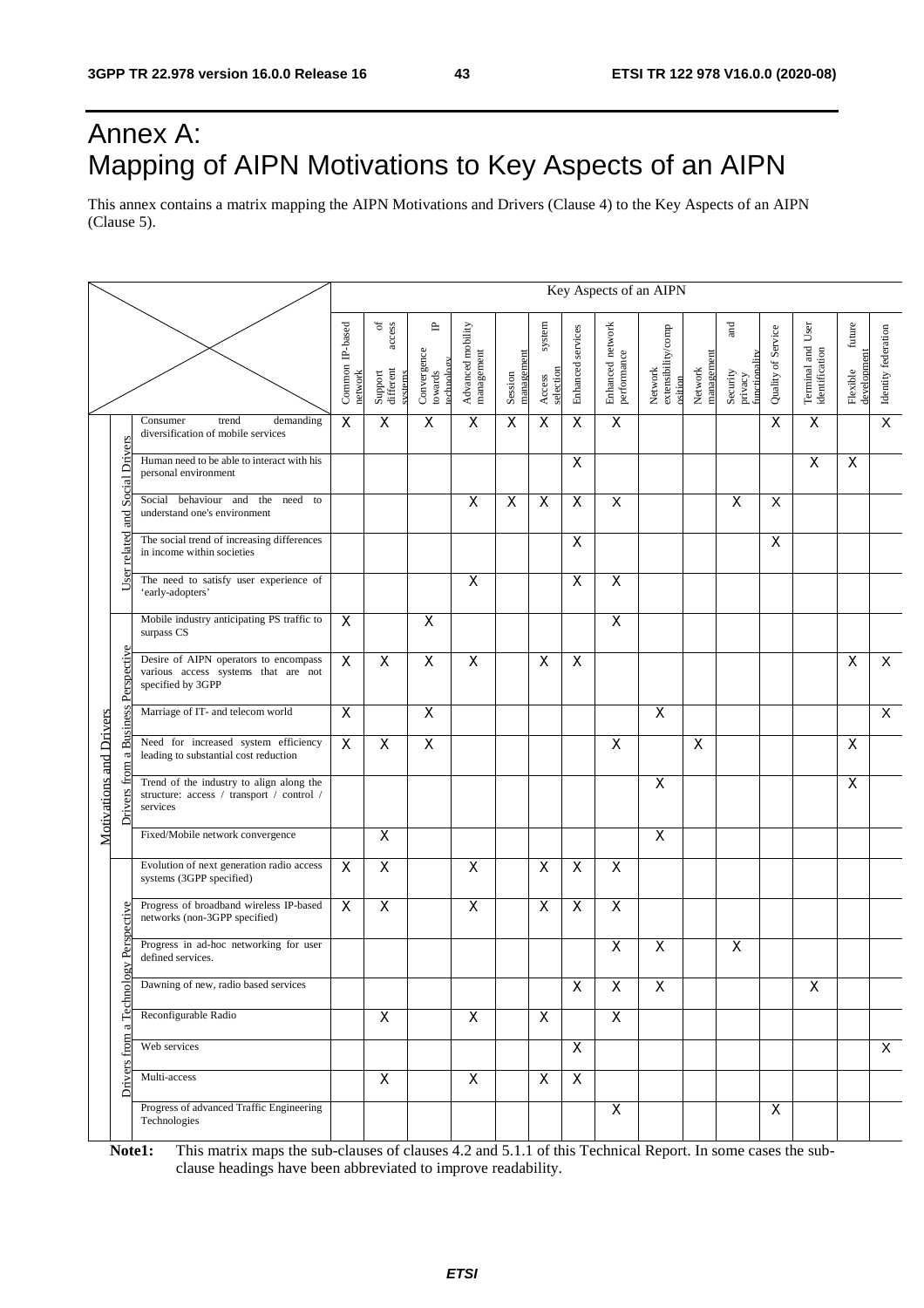# Annex B: Use cases for AIPN key aspects

# B.1 Resilience in the presence of network disruptions and intermittent connectivity

#### **Use case:**

This use case is illustrated in the figure below.



The user is driving a car. While being under good radio coverage, he starts an IMS session with several media. The car goes through a tunnel where there is no radio coverage, and comes out of the tunnel into good radio coverage a minute later. Connections using disruption resilient transport protocols are automatically re-established and these protocols restore the communication to the point they were before the interruption.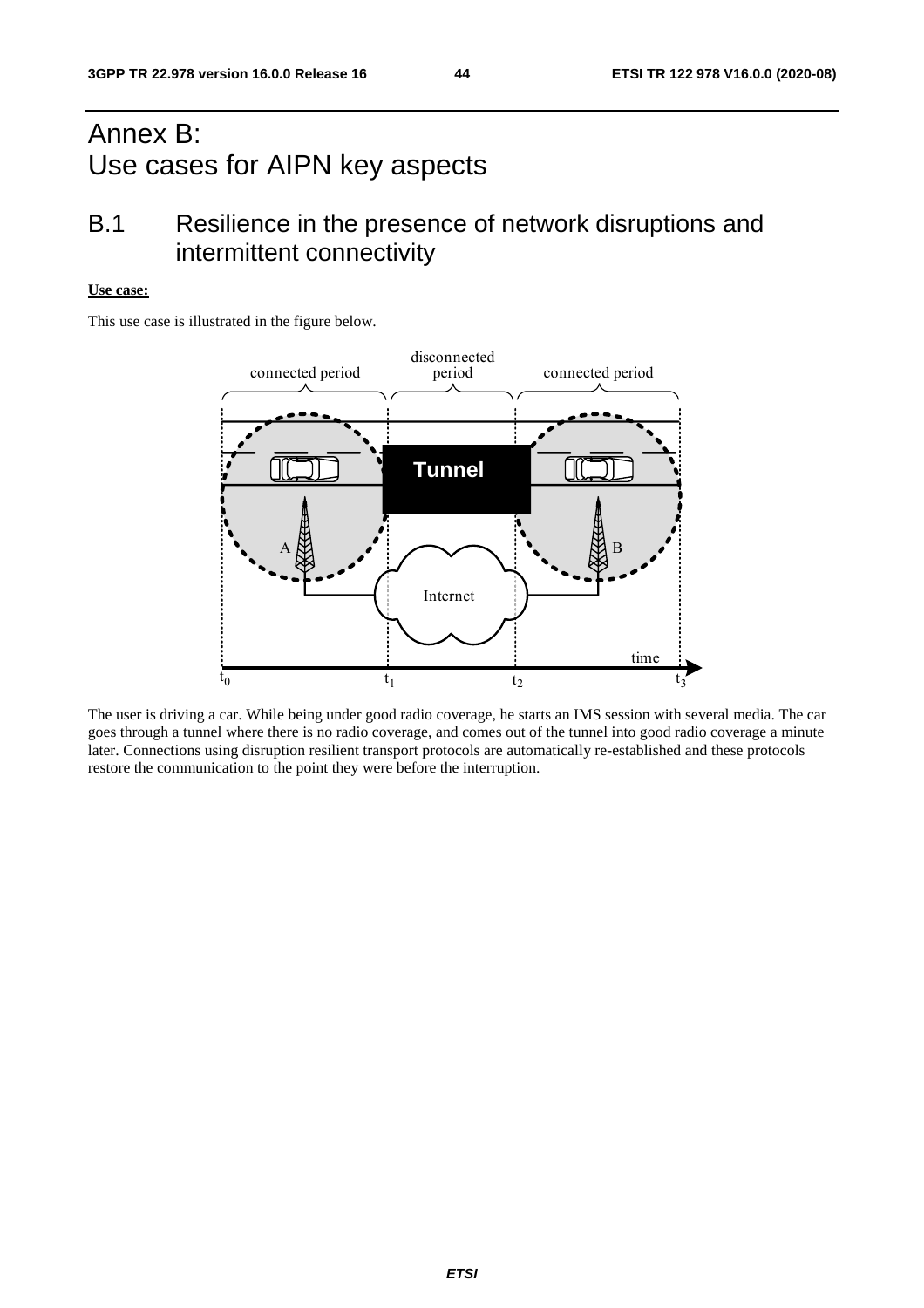# B.2 Service adaptation to terminal capabilities

#### **Use case:**

This use case is illustrated in the figure below.



Alice has a mobile device and Bob has a fixed one. Both devices have equal audio but different video capabilities in terms of screen size, number of colors and video codecs supported. Alice establishes a multimedia connection with audio and video components to Bob. The terminal capabilities are discovered and it is realized that Bob's terminal has better video capabilities than Alice. The terminal informs the network that it is unable to support new the new video codec and the AIPN then introduces a video transcoder in the path of the video media to adapt the video signal (stream, codec, format, etc) to the video capabilities and bit rates available on each side of the transcoder.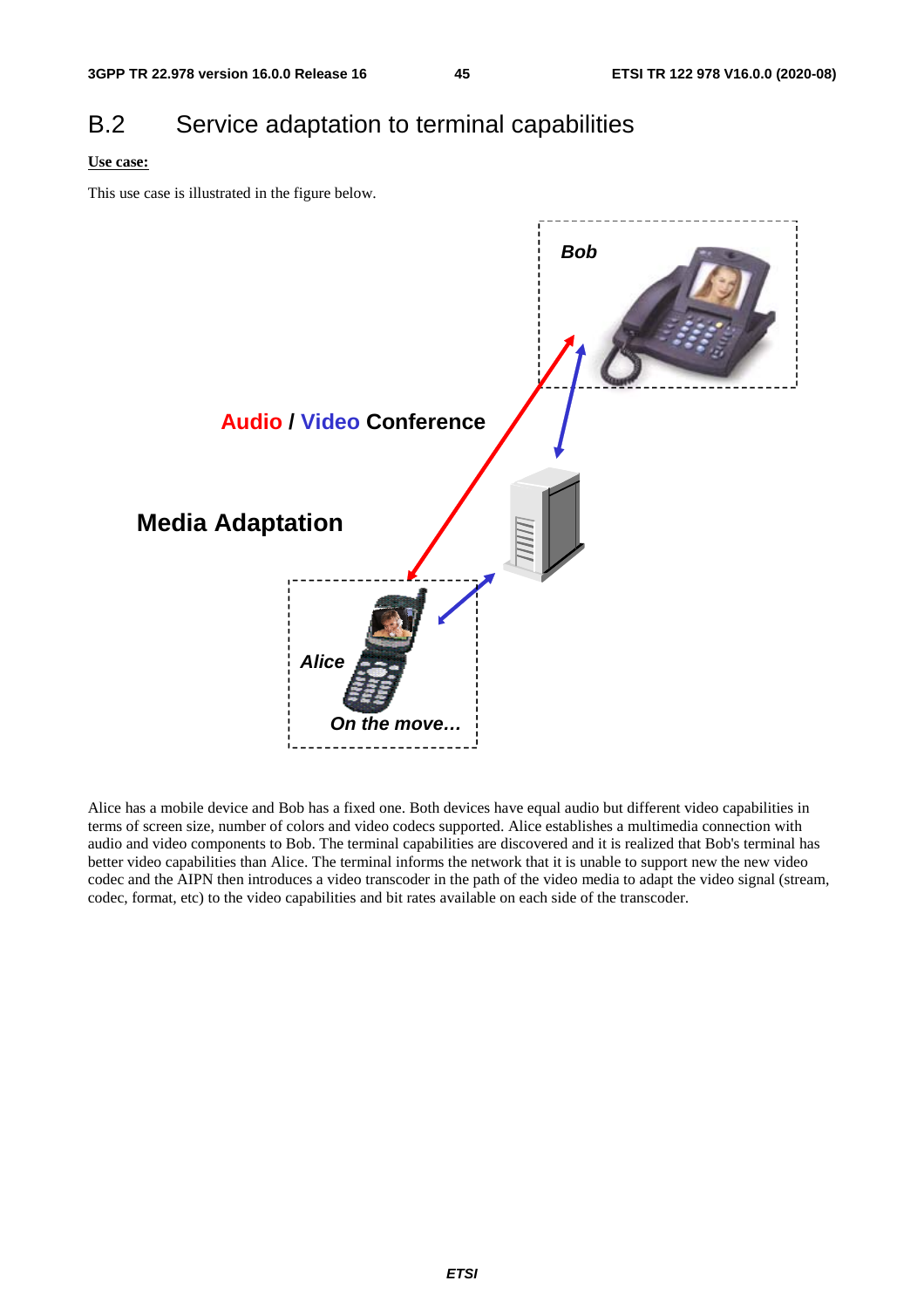# B.3 Facilitate integration of networks with different administrative domains (e.g. handle negotiation of administrative issues, security, trust, etc)

#### **Use case:**

The following picture illustrates this use case.



Bob has his own Personal Area Network (PAN). While at home, this network is composed with the Home Area Network using WLAN, which in turn connects externally with a local hotspot service, which in turn connects to a cellular network. Bob's PAN, Bob's Home-WLAN, the local hotspot service and the AIPN cellular access system are under different administrative domains. Still, if Bob moves outside coverage of his Home-WLAN, his PAN will communicate with the outside world via the local hotspot service. If he moves outside coverage from the hotspot service, his PAN will communicate with the outside world via the AIPN cellular access system.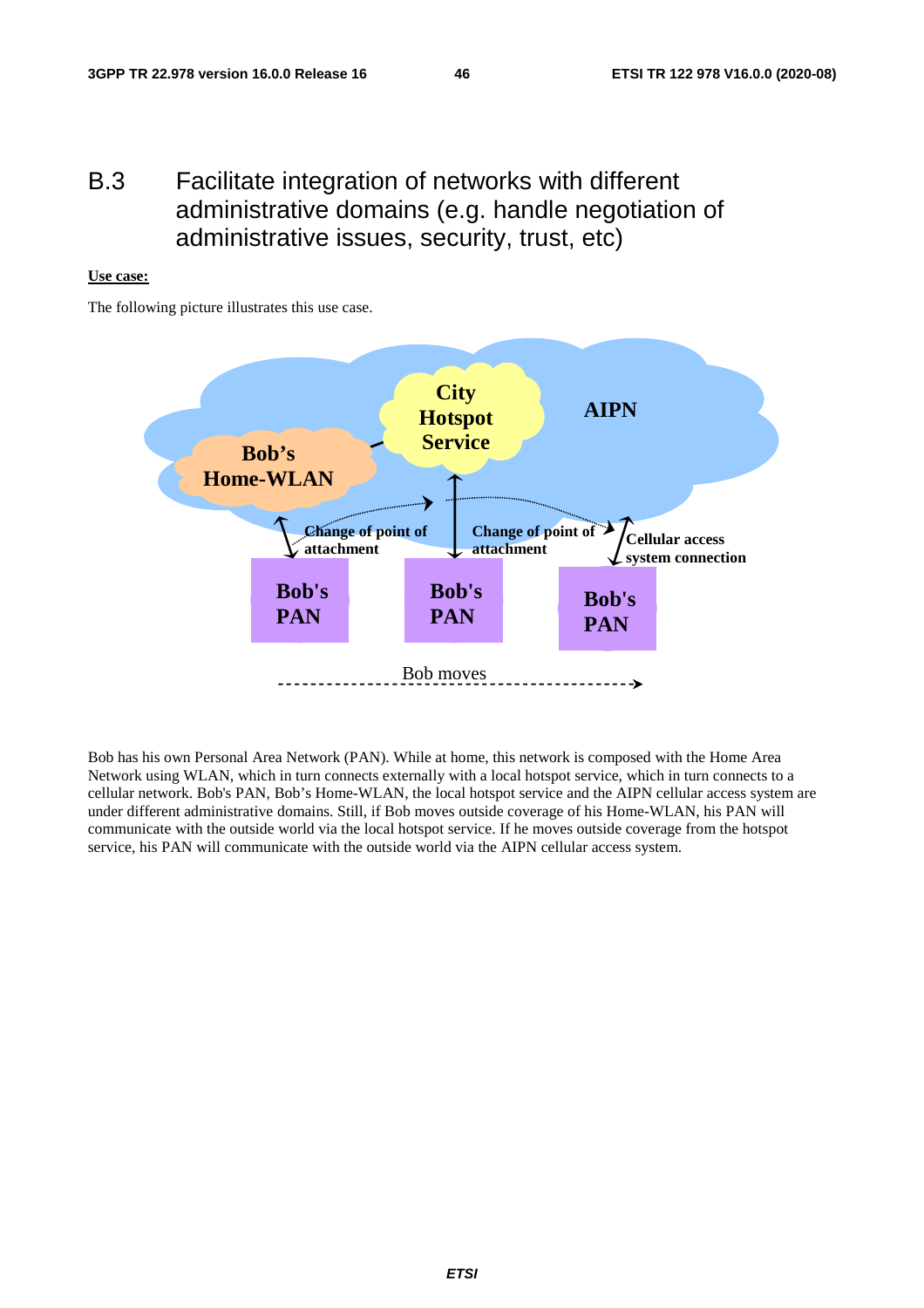# Annex C: Use cases for Security

- C.1 User issues
- C.1.1 Ensure privacy and authenticity so that the user can trust the information he is receiving. This should cover private user to private user communications as well as private user to service provider communications

#### **Use case:**

Using the AIPN operator as a certificate checking authority.

The figure below illustrates this case:



A user wants to access his medical records, stored in the hospital server, with his mobile terminal. The user connects with the hospital and authenticates itself. The hospital authenticates to the user by sending a certificate CH signed by certification authority CA. The user, however, does not recognize CA and asks the AIPN operator to check the validity of CH. The AIPN operator checks the validity of CH and informs the user about the positive result. At that point the user is sure that the information is really coming from the hospital.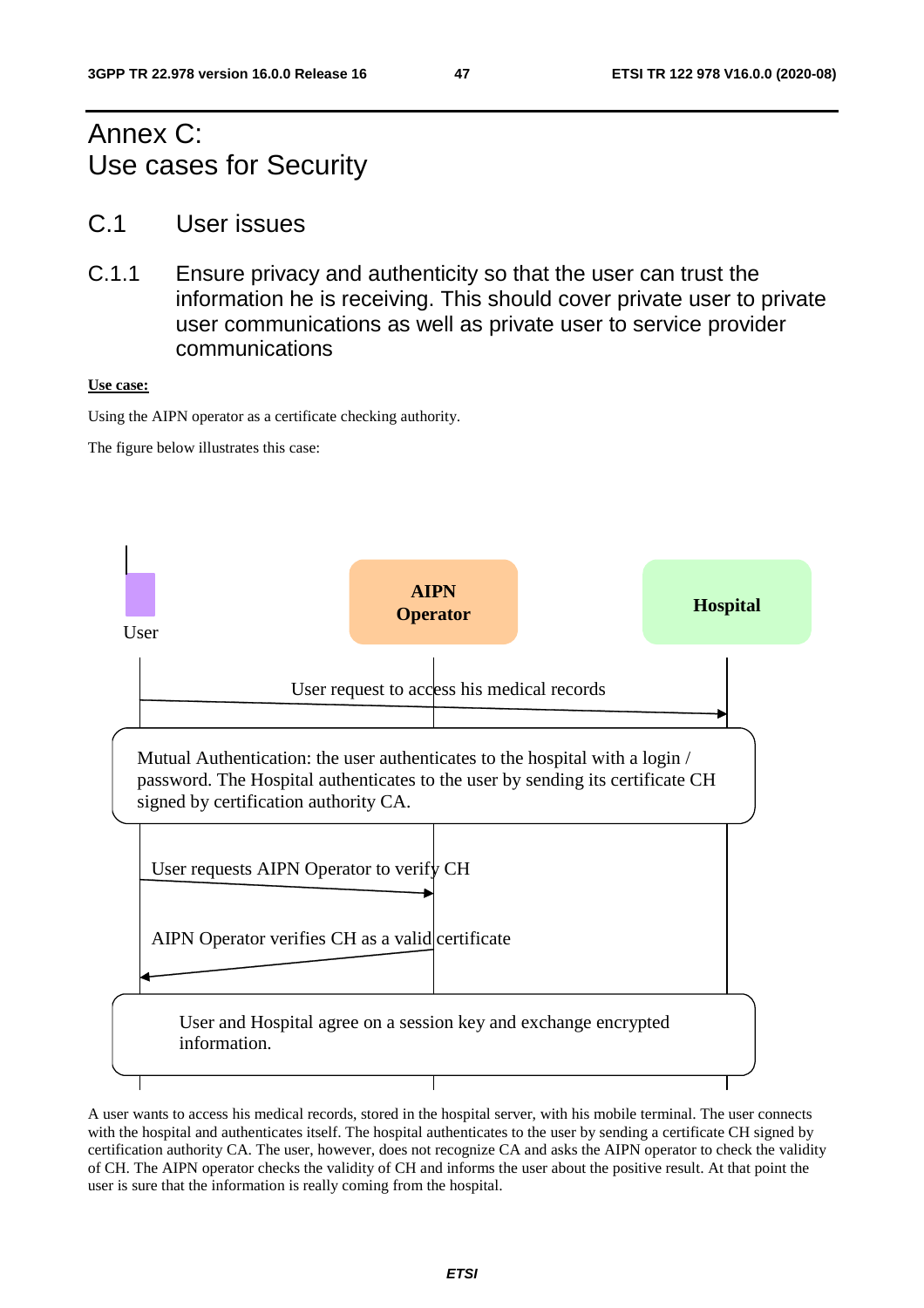C.1.2 Multiple user identities: Users should be able to have multiple identities from different providers, with the relationship between identities hidden to particular providers (thus supporting privacy)

#### **Use case:**

The AIPN operator generates temporary identities for the user to be used towards different providers.

The figure below illustrates this case:



The user wants to connect to two providers but keeping full privacy. The AIPN operator enables this possibility by acting as a mediator. The AIPN operator allows the user to gain access to the two providers with completely different identities. Both identities are temporary ones and can not be correlated in any sense by just looking at log records in Provider A and Provider B.

In order to enable this type of service, the providers have to establish a "trust relationship" with the AIPN operator, so that he can perform accounting towards that AIPN operator for the services provided to the AIPN operator's subscribers.

The user already has a long term relationship with the AIPN operator, and will be billed by the AIPN operator for services he accesses via external providers.

The AIPN operator does know the user's real identity and the temporary pseudonyms that he has given to the user to access services from external providers. The AIPN operator can then correlate the real and temporary identities for billing purposes.

#### **Use case:**

The AIPN operator generates temporary identities for the user to be used towards different providers. An identity broker, e.g. Liberty Alliance, acts as the long term trust relation centre.

This use case is similar to the previous one, but in this case the AIPN operator does not have a long term trust relationship with the providers, instead the AIPN operator has a long term relationship with an identity broker, e.g.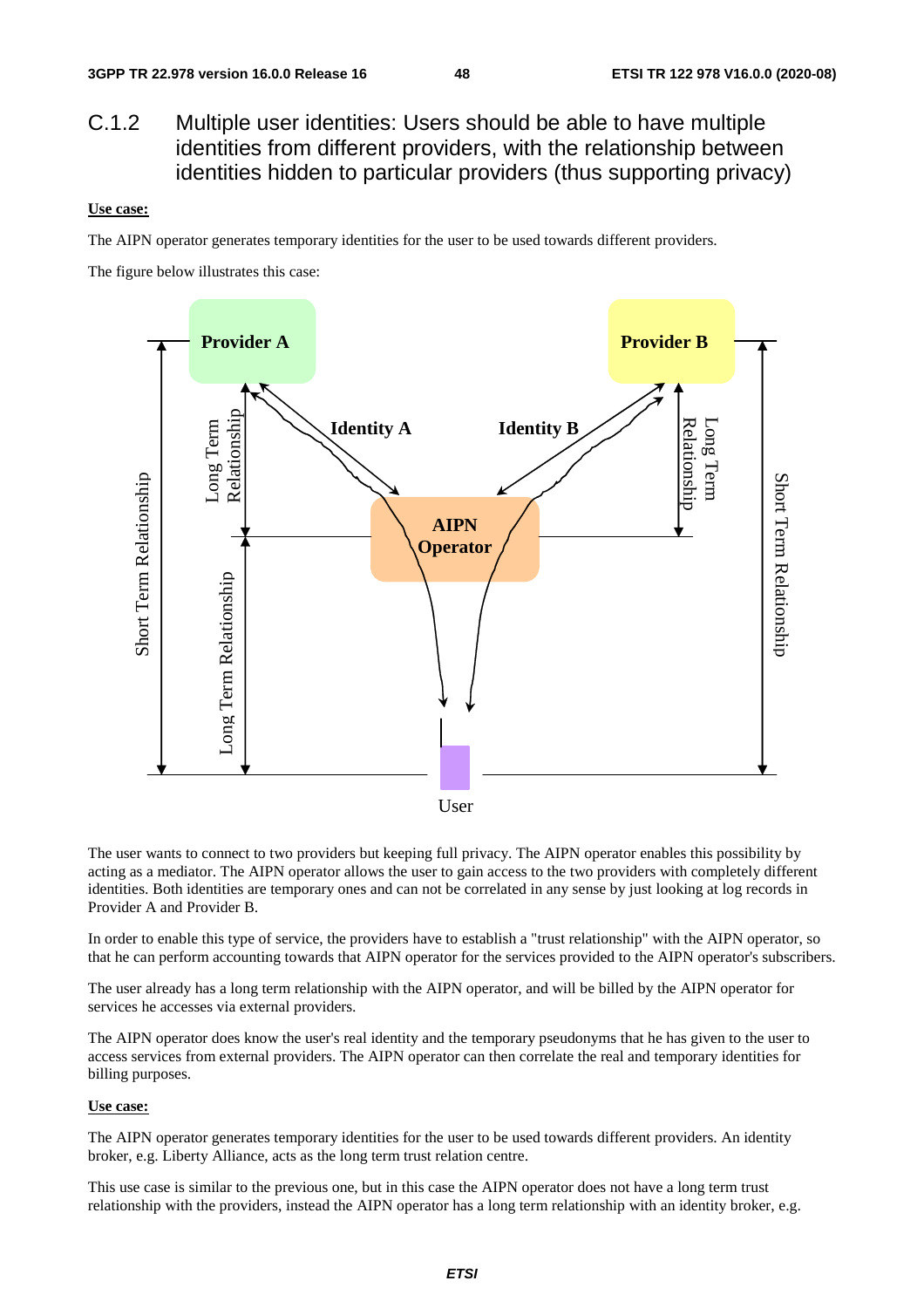Liberty Alliance, and the identity broker has a long term trust relationship with the external providers. This case is illustrated in the figure below:



The user wants to connect to two providers but keep full privacy. The AIPN operator enables this possibility by acting as a mediator. The AIPN operator allows the user to gain access to the two providers with completely different identities. Both identities are temporary ones and can not be correlated in any sense by just looking at log records in Provider A and Provider B.

The AIPN operator however, does not have a trust relationship with the providers but has one with an identity broker e.g. Liberty Alliance. The providers also have a trust relationship with the identity broker. So the identity broker is used as the common trust point to for the providers to offer services to the AIPN operator's subscribers. The AIPN operator can offer these services fully protecting the privacy of its subscribers.

# C.2 Network issues

### C.2.1 Fast re-authentication shall be possible

#### **Use case:**

Fast re-authentication in handovers between access systems.

The figure below illustrates this case: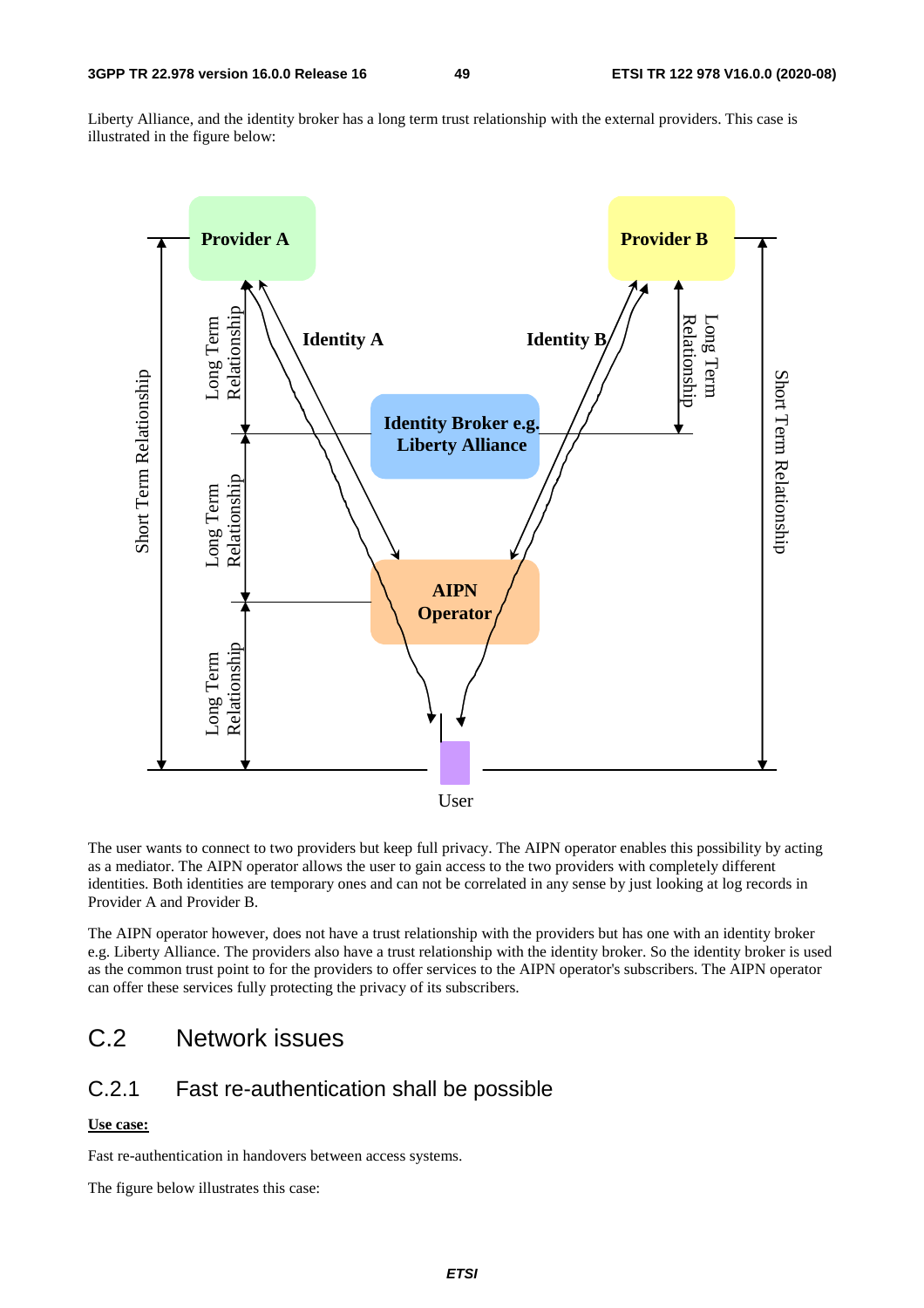

The user is initially connected to Access System-A and has a session with several media established. He moves towards Access System-B, which may be under a different administrative domain than Access System-A. In this case there are mechanisms for fast authentication to continue communication across Access System-A and Access System-B.

Note: In this case the user's terminal needs to support each of the access systems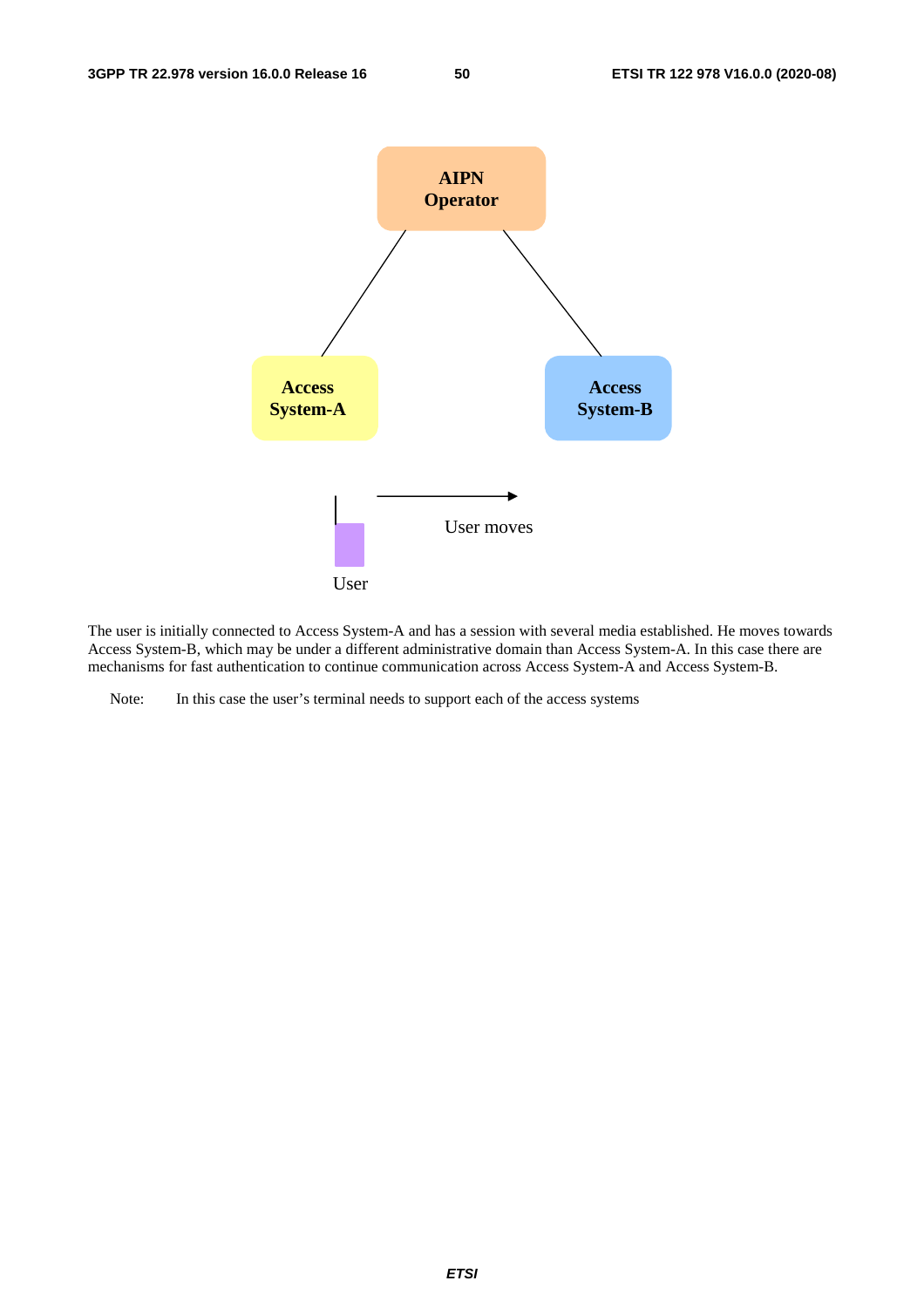# Annex D: Security Issues

These issues are very high level and many aspects need to be investigated further to be able to specify them more clearly. This could e.g., include:

- Investigating how and where to realize policy enforcement functionality to get the most general, efficient and secure solution to protect the end-users and the AIPN operators' networks.
- Reviewing architectural and protocol features to get a better understanding of how to protect the network against attacks such as denial-of-service.
- Investigate how to develop a homogenous SSO concept taking privacy and anonymity requirements into account.
- Investigating the need for end-to-end security solutions.

In summary, the challenges will be in understanding the new risks to identify any new or lacking security requirements, and of course finally ensuring that the right mechanisms are in place.

To mitigate the problems and protect users and systems and to deter from attacks different types of policy enforcement functions are needed to build trusted domains. Policy enforcement should cover

- Available network services. General purpose IP access may be restricted or tunneled securely through the network.
- Traffic/content inspection in the AIPN to stop download of malware and intrusive content.
- Spam control
- Blocking of non-trusted services and service providers
- Traffic separation
- Traffic origin (e.g. prohibit source IP address spoofing).

There will be a need for policy enforcement controlled by end-users and by AIPN operators and a need to investigate how and where to realize policy enforcement functionality to get the most general, efficient and secure solution.

End-user policy enforcement will become a very important function, which AIPNs will have to provide. One particularly important area is to control distribution of location information. However, presence information in general could be just as sensitive.

For protection against denial-of-service attacks, architectural and protocol features have to be reviewed**.** 

# D.1 Trust domains

Often, the only means to deter attackers and mitigate threats are to build logging and detection systems to make the risk of getting caught sufficiently high. Thus, it will be critical to define trust domains, means to establish trust, authenticate and authorize users and systems, and put requirements on trusted hardware (especially end-user equipment). A key issue is if monolithic mobile phones can become the trusted devices in which AIPN operators can enforce different policies.

A specific issue is how to design the trust model when ad-hoc extensions of access systems are offered by ordinary enduser equipment. Should all such traffic just be tunneled through the ad-hoc extension or should there be some policy enforcement performed. There is also the question of who is responsible for the traffic from the Ad-hoc Network. Either the originating device of the traffic or the relaying device (or both) has to be responsible. Since they belong to different end-users, maybe having different AIPN operators, this may pose a problem.

Another issue is how to enforce policies in multi-access system environments. One threat scenario is that a user connects his device to two different domains with different "trust levels".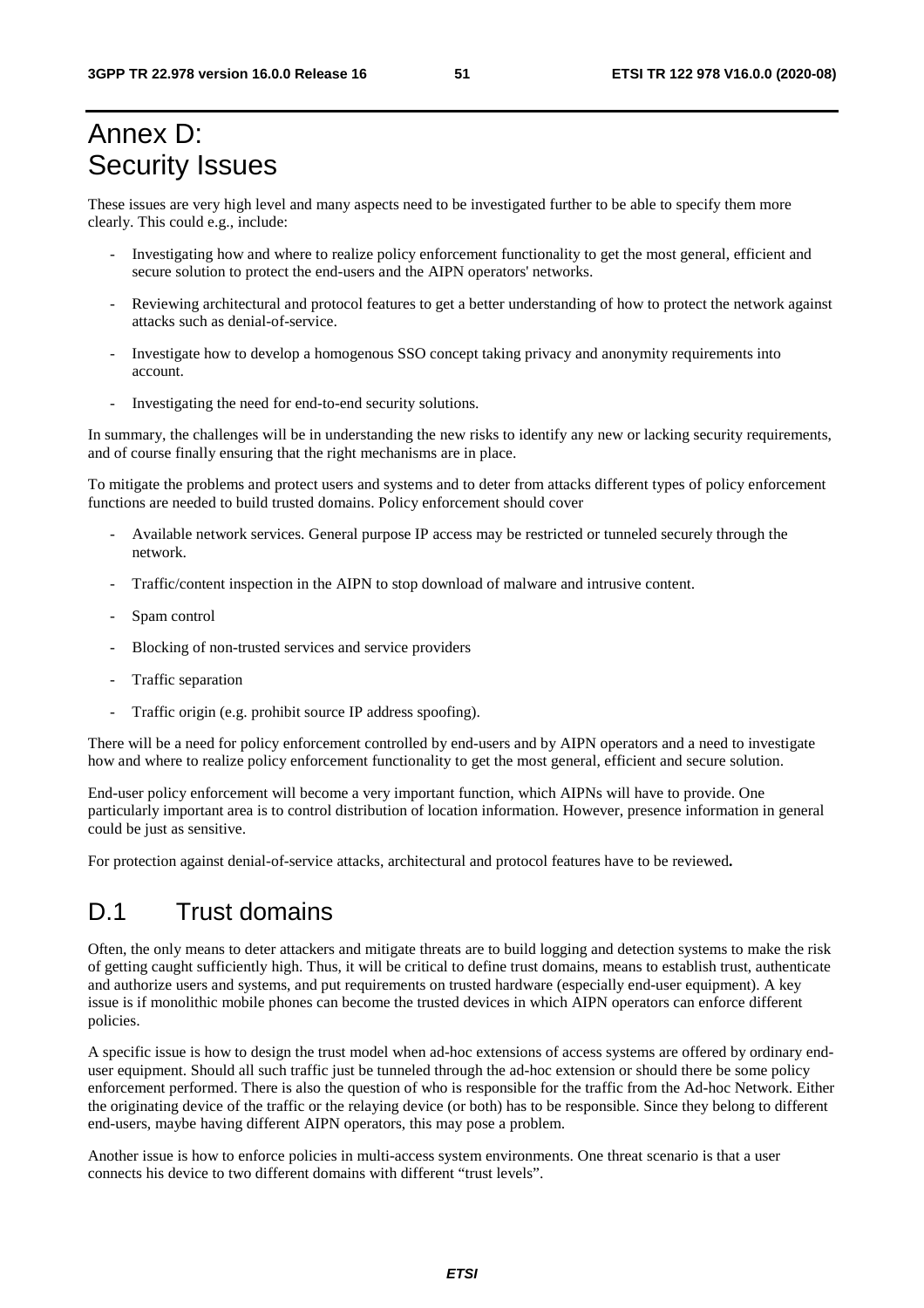# D.2 Trust establishment

There is a need for different trust establishment mechanisms e.g. for end-users towards AIPN operators, end-users towards service providers, between end-user and between service providers. These mechanisms may be identical but could also be based on different principles if that would make them more efficient.

The natural choice for authentication of end-users towards AIPN operators is of course (X)SIM based. However, public key based systems may have advantages for other situations. The DRM solutions also show the need for secure authentication of trusted hardware.

A basic end-user requirement is that security mechanisms should be automatic and invisible to the end-user. User authentication and authorization should be able to be performed with a minimum of user interaction. At the same time, legitimate requirements on user privacy and even anonymity should be able to be catered for. Current work in SA3 (GAA/GBA) and Liberty show that there is a need for simple and uniform trust establishment mechanisms for service provisioning at different levels.

To increase user convenience, make systems less complex, simplify application development a common, standardized, homogenous SSO system taking privacy and anonymity requirements into account is needed. Today, we are moving towards a situation in which we have a set of diverse user authentication and authorization mechanisms tailored for different services.

# D.3 Network heterogeneity and traffic protection

Specific issues that need to be reviewed are

- Location of the network point of trust. Network point of trust means the first network point at which user payload traffic is available in plaintext format. Simultaneous multi-access should be taken into account.
- Should user authentication and key agreement be performed on layer 3 (IP-layer) to enhance "portability".
- Layer 2 protection is needed to protect system signaling and protect against Denial of service attacks. How to establish keys?
- How to handle the situation that in the future user payload traffic and end-user equipment control signaling traffic may have different endpoints in the AIPN
- New means to derive and distribute keys based on an initial user authentication.

# D.4 End-to-end protection

With the introduction of IP based conversational multi-media over an AIPN, many users could feel a need for better end-to-end protection of their communication. A natural first step would be to introduce end-to-end integrity protection to guarantee the authenticity of data. Confidentiality of data may also be required (e.g. government agencies). Thus, the AIPN should be designed to allow efficient end-to-end protection of multimedia sessions. Here it might be beneficial to deploy (new) generic protocols for key management and data protection to limit signaling and computational load in the terminals. Lawful intercept requirements have also to be considered.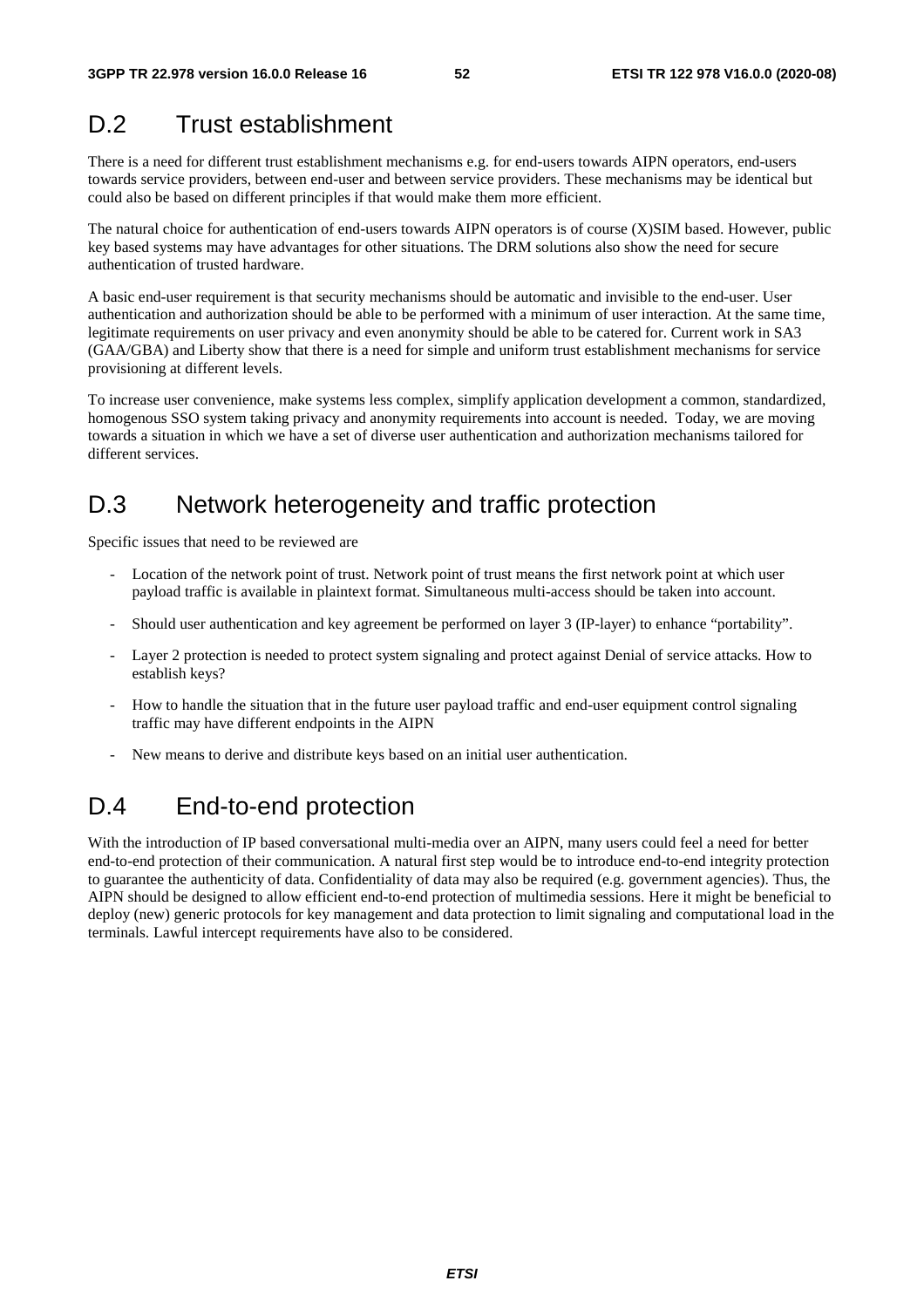# Annex E: Use cases for Personal Network (PN), Personal Area Network (PAN), Ad-hoc Network and Moving Network Support

The following use cases are intended to provide some examples of how the AIPN is impacted by major categories of user networks. This should not be considered an exhaustive list of possible use cases. Detailed consideration of the networking of user terminals is for further study.

# E.1 Personal Network (PN)

### E.1.1 Use case 1: PN with the terminal away from the user

The AIPN provides a connection between the user's personal terminal and a terminal connected to the PC in his home such that the user is provided with a virtual secure Personal Network. Through this secure link, a user is able to synchronise his 3GPP terminal with data contained on his PC at home or monitor his heating or burgular alarm system while away from his home. Additional devices would enable connection to the user's car or holiday home.



Use case 1: PN with the terminal away from the user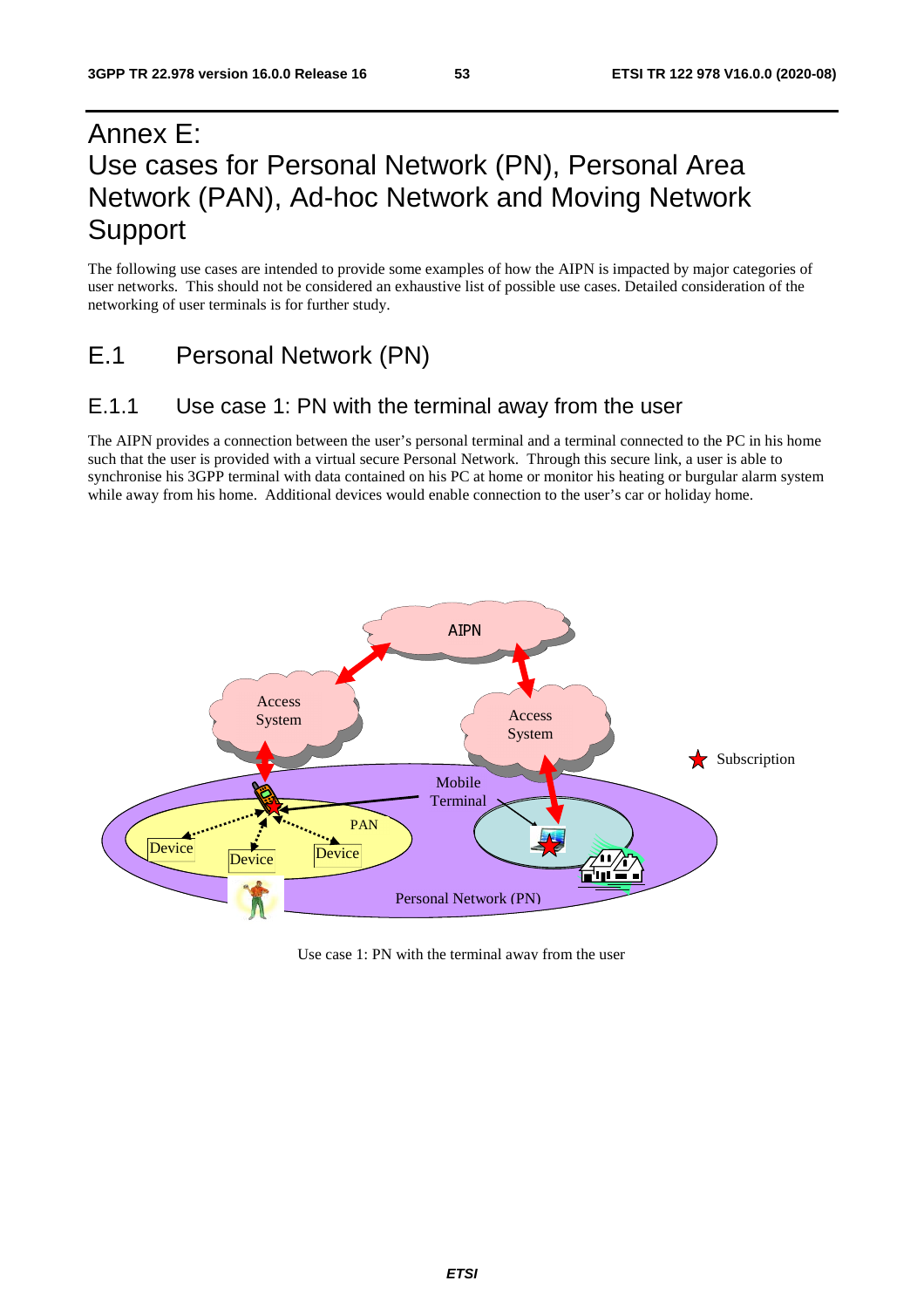# E.2 Personal Area Network (PAN)



### E.2.1 Use case 2: Multiple devices held by the same user

A user will carry a plurality of devices (PDA, music player, laptop, camera, headset, etc.) as well as mobile terminals with him/her. Each of them has a demand to access services provided by the AIPN or to communicate with another entity through the AIPN, but they might lack a USIM and/or a means to directly access to the AIPN.

A mobile terminal, containing a USIM, with short-range wireless connectivity (e.g. IEEE 802.15) can connect to other devices with wireless access when they are close to each other to form a small network called a *Personal Area Network (PAN),* which is controlled by the user of the mobile terminal.

A calling party may request a call indicating the particular terminal/device within the PAN subject to service attributes and terminal/device capability.

#### E.2.1.1 Use case 2a: Subscription data within one device only

When only one device (mobile terminal 1) holds a USIM and another device (mobile terminal 2) does not hold a USIM but has a means to access the AIPN, mobile terminal 2 will be authorized to access the AIPN using the USIM in mobile terminal 1. The data transfer channel (i.e. transport and session) can be established and maintained through the access means of mobile terminal 2 as long as mobile terminal 2 can access the USIM through the PAN. If the mobile containing the USIM is removed from the PAN all service sessions, other than those on the mobile containing the USIM, will be terminated immediately.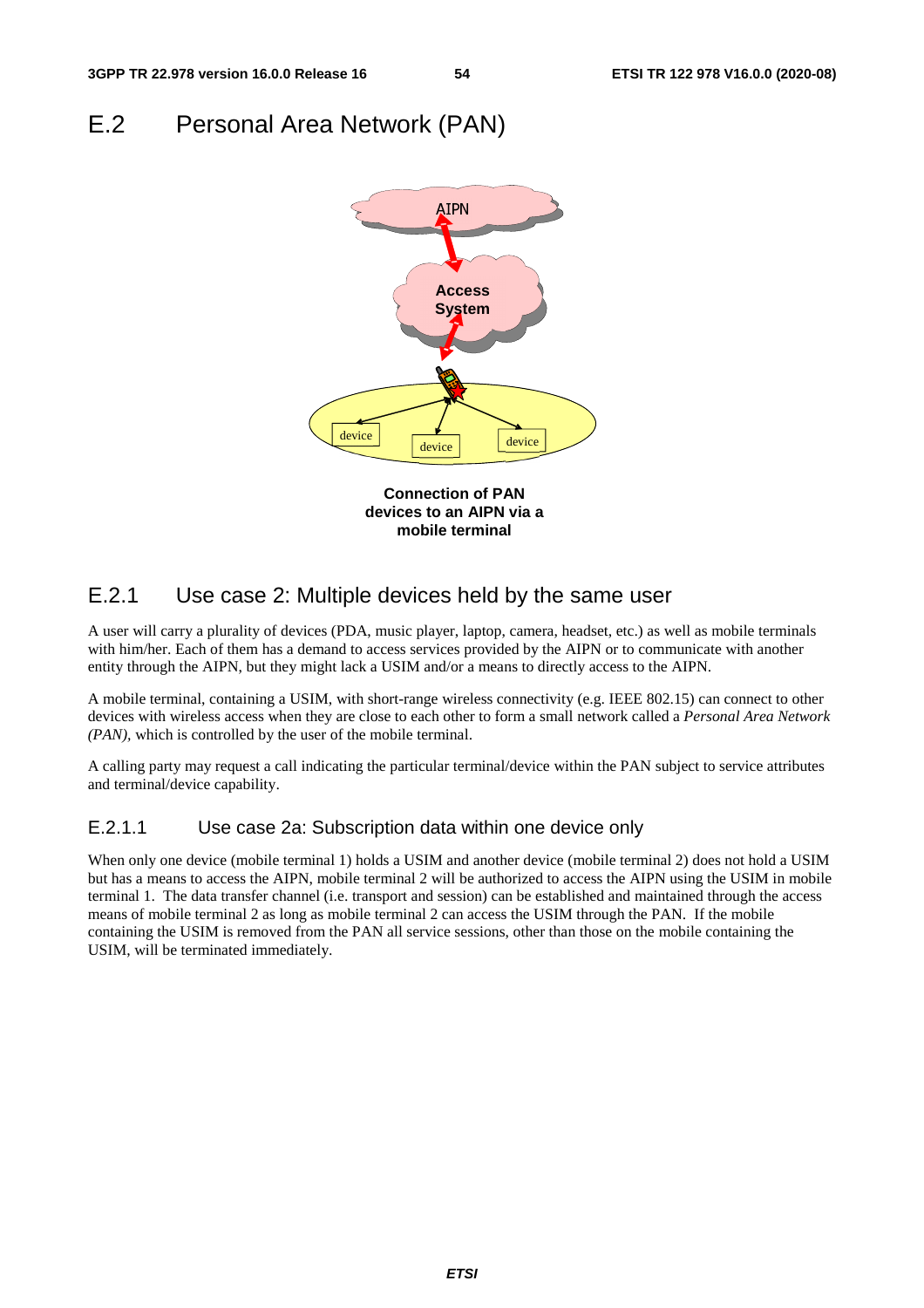

Use Case 2a: Subscription data within one device only

#### E.2.1.2 Use case 2b: Relationship between Personal Network and Personal Area **Network**

Devices close to the user are connected using internal PAN means and share a USIM authority for the devices so connected. A device containing an independent USIM may be removed from the PAN yet still remains connected to the user's Personal Network through the AIPN.



Use case 2: Relationship between PAN and PN

A user has a PAN consisting of a number of devices, including a personal device, mobile terminal A, and a device that remains in the user's vehicle, mobile terminal B. Mobile terminal A and mobile terminal B each contain a USIM. While close to the user, and connected using the internal PAN means, communication between mobile terminal A and B (e.g. synchronisation of a database) is achieved directly via the PAN. When the user leaves his vehicle, the PAN connection is lost and mobile terminal B continues to connect to the Personal Area Network (e.g. to continue the synchronisation process) through the users Personal Network by connecting through the AIPN using the USIM contained in Terminal B.

### E.2.3 Impact on an AIPN:

For reliable billing information in all the PAN use cases it is essential that the appropriate USIM is correctly associated with every request for services from the AIPN. Possible causes of double counting, attributing a service request to the wrong user, or other causes of incorrect billing, must be eliminated.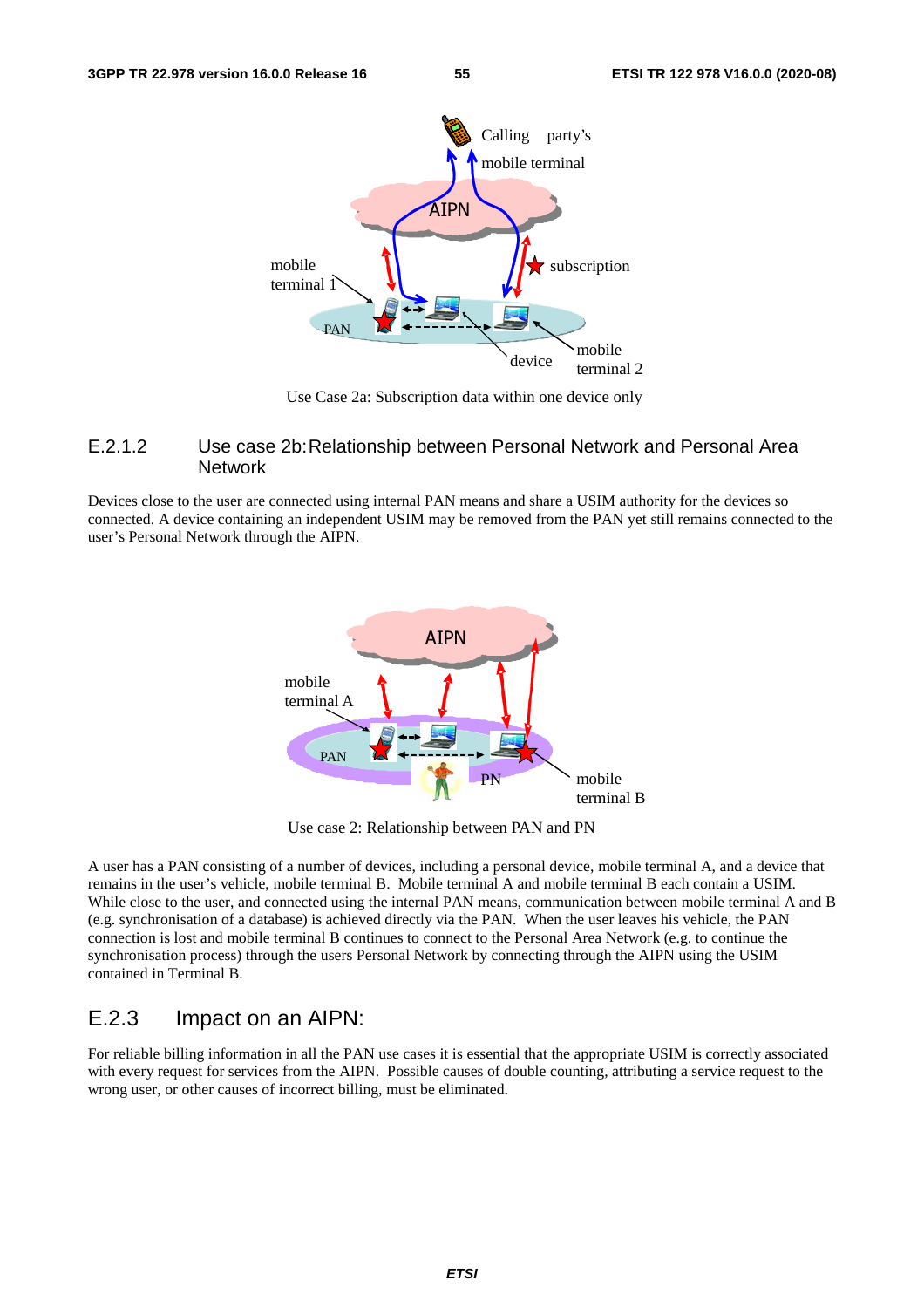# E.3 Ad-hoc Network

# E.3.1 Use Case 1: Formation of an Ad-hoc Network

In this use case, a number of users interconnect their terminal devices to form an Ad-hoc Network. These terminal devices may be capable of connecting to different access systems. The Ad-hoc Network enables its members to access the AIPN through any of the terminal devices that are able to connect to a suitable access system. Each member of the Ad-hoc Network uses their own USIM to obtain whatever services they are individually entitled to use.

# E.3.2 Use Case 2: Movement of an Ad-hoc Network

The Ad-hoc Network may change the terminal device used to forward the consolidated traffic to the AIPN as required. Reasons for change could be;

- 1) Movement of the connected terminal device within the Ad-hoc Network causing it to loose service while another terminal device gains service (not necessarily using the same access system).
- 2) It may be financially advantageous to the group of users for their consolidated traffic to be routed through one particular access system depending on their location or time of day. The users of the Ad-hoc Network may cause their Ad-hoc Network to change access system simply to maintain their fiscal advantage rather than for reasons of access system coverage etc…

# E.3.3 Use case 3: Multiple users within the home



It is possible for a home network to have multiple users. For example, a family may consist of a group of users who share the various devices on a home network through the mechanisms described in Use Case  $1 \& 2$ . From an AIPN perspective they should be seen as independent users, each with capabilities as defined in the use cases above. The AIPN need not be aware that they share the same home network.

Note: The demands of this use case on the individual terminal devices is considered beyond the scope of this document.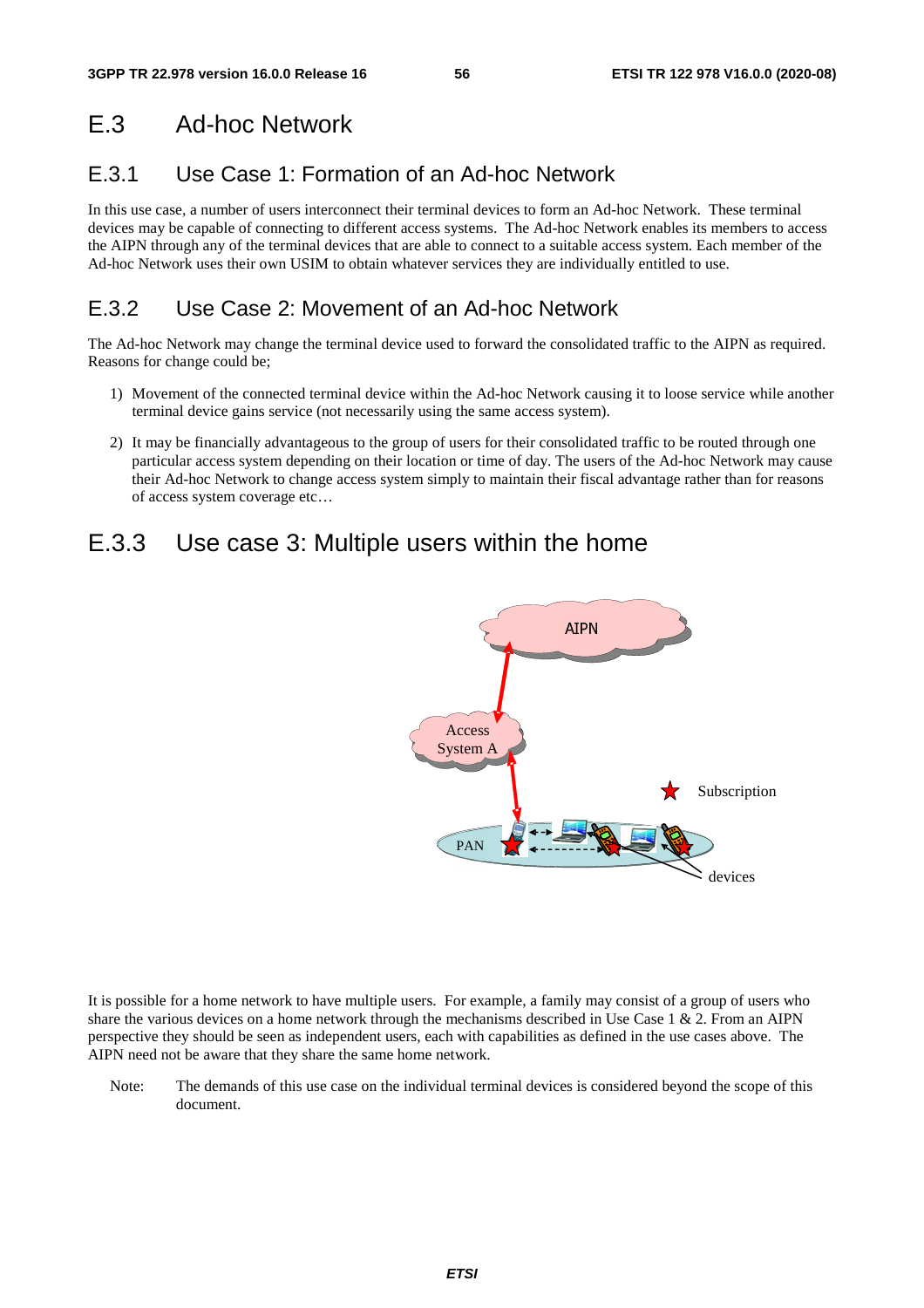### E.3..4 Impact to an AIPN

The AIPN will see consolidated traffic from a group of separate users arriving through an access system. The access system bearing the consolidated traffic may change at any time with no warning to the AIPN. Elements of the consolidated traffic could originate from a PAN.



# E.4 Moving Network

A Moving Network provides access to AIPN for a group of users that move together (e.g. as part of a vehicular network). The devices (terminals) of a Moving Network are connected to a well-defined system (gateway) through which the user devices (terminals) in the Moving Network gain access to the AIPN.

Note: This is a key difference to Ad-hoc Networks, where access to the AIPN can be gained through any device (terminal) that has access.

### E.4.1 Use case 1: Moving Base Station

A moving base station (e.g. a pico cell) is responsible to provide radio access to user terminals in a Moving Network. The moving base station is part of an access system and is owned by the AIPN operator providing the access network. As the access system fully accommodates the Moving Network, it dominates the wireless technology that can be used to connect the user terminal to the AIPN.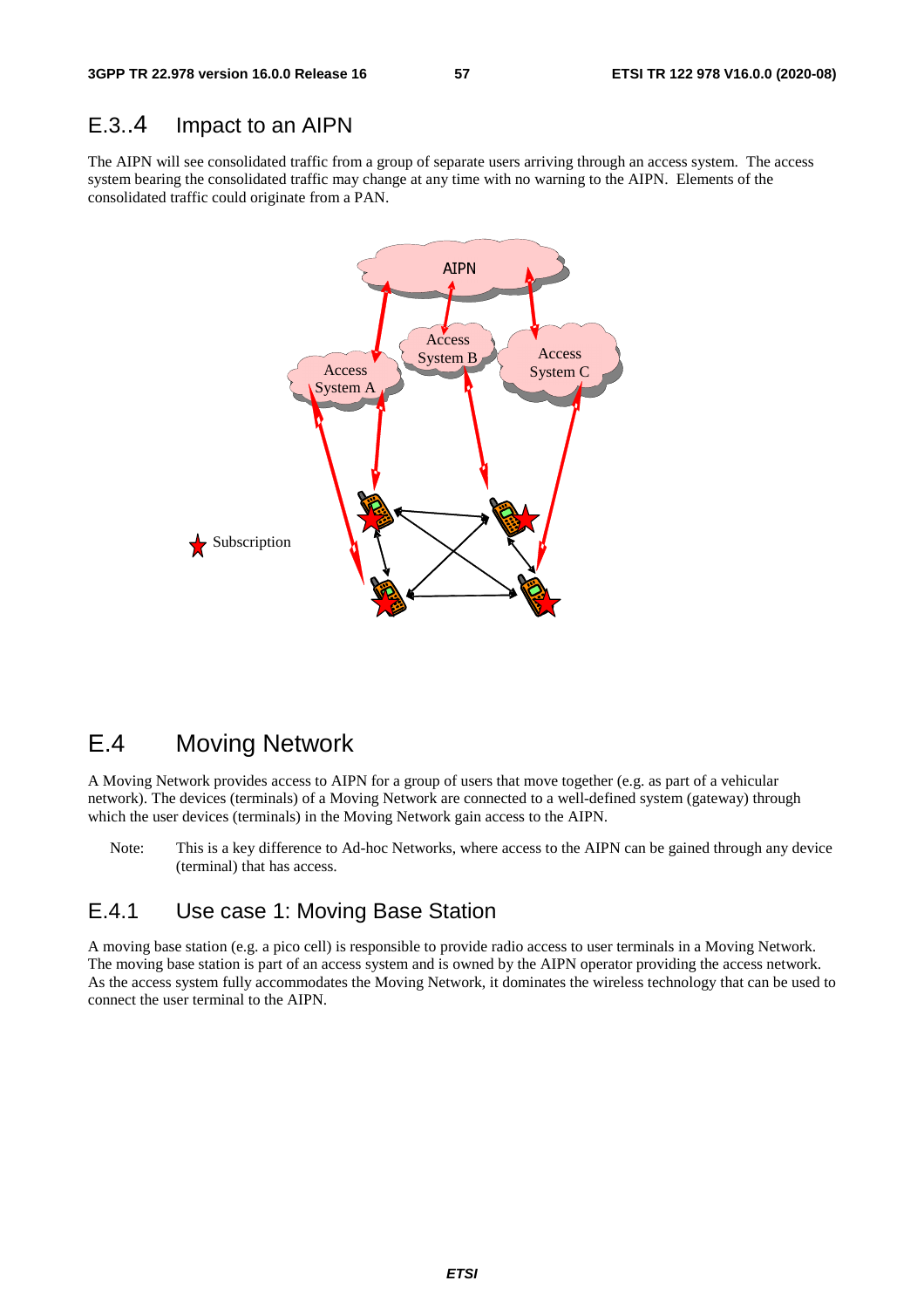

In this use case, mobility for the Moving Network is provided by the access system only.

Note: The AIPN may not see any impact resulting from a handoff of a Moving Network in this use case. The particular impacts of this use case upon the AIPN are for further study.

Advantages of this approach:

Low or potentially zero impact on the AIPN as mobility is completely handled by the access system (which accommodates the Moving Network)

### E.4.2 Use case 2: Wireless Access Router

A wireless access router (e.g. a WLAN router), owned by a 3rd party network provider (e.g. the train company), is equipped with a means to connect to an AIPN. This connection can be established via any access system that is supported by the wireless access router and for which the wireless access router has a subscription. The wireless access router consolidates traffic from users of the Moving Network towards the AIPN. A variety of wireless or wired access technologies can be used to connect user terminals to the wireless access router.



In this use case, mobility management is split between the AIPN and the access systems. While the AIPN takes care of the handover when the Moving Network changes the access system, the access system provides mobility for handoffs between different cells of the access system.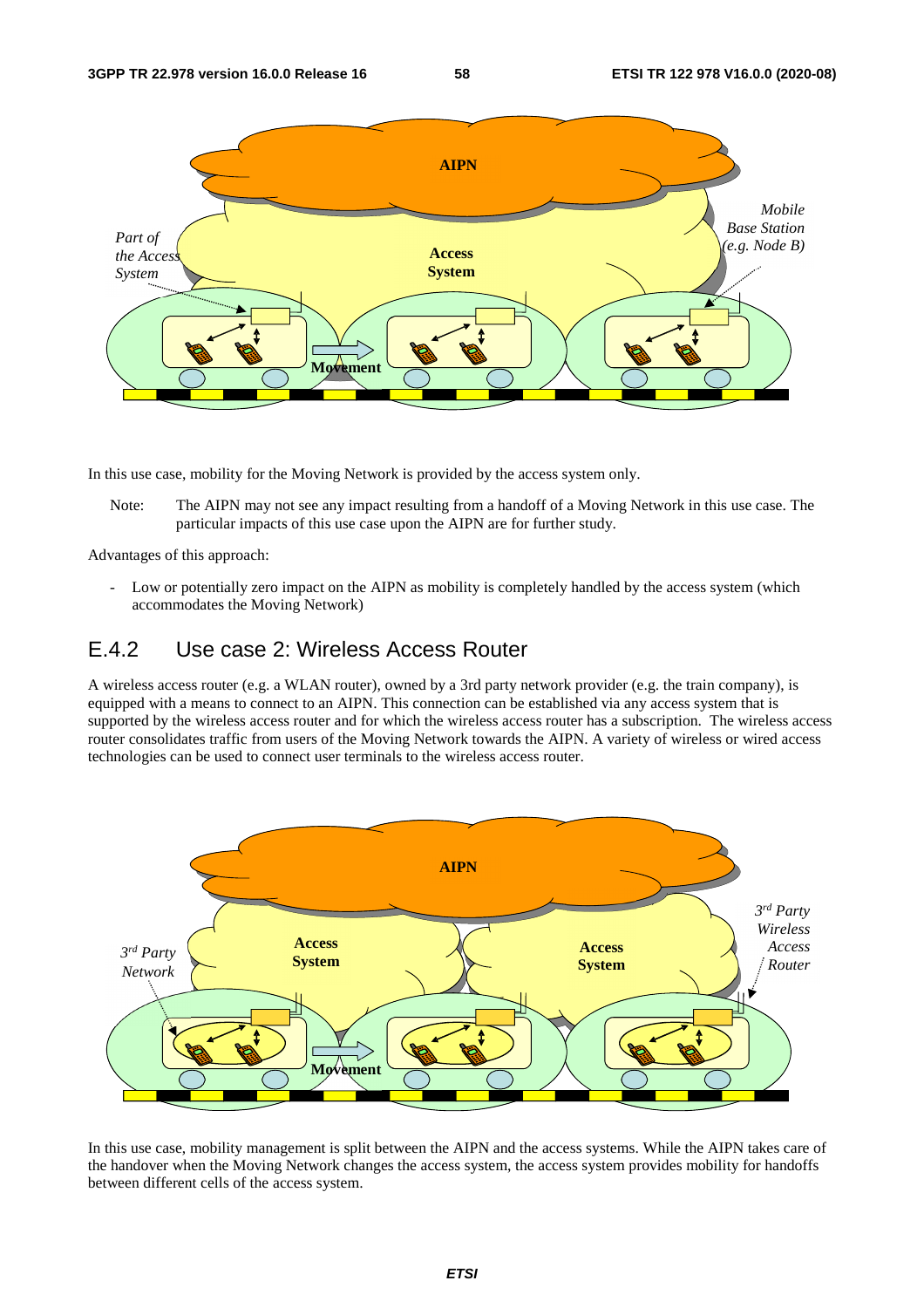Advantages of this approach:

- The Moving Network is not tied to a single access system; i.e. this approach provides more flexibilty, as it allows the Moving Network to choose the best (e.g. most reliable, fastest, cheapest) access system at any time.
- It enables  $3<sup>rd</sup>$  parties to offer access to an AIPN.

### E.4.3 Use Case 3: Mobile Router

A mobile router, which travels together with a Moving Network, is equipped with some wireless technology that connects itself with the rest of the AIPN. In contrast to the above use cases, the mobile router is considered a component of the AIPN itself. The purpose of the mobile router is to provide the user terminals access to the AIPN. As such it serves as gateway between the Moving Network and the AIPN. A variety of wireless or wired access technologies can be used to connect the user terminals to the mobile router.



In contrast to the above use cases, here mobility of the mobile router is handled solely by the AIPN. The access system does not require any mobility functions.

Advantages of this approach:

- It allows simplification of the access system (i.e. single cell access network)
- Only a single mobility management component is required (i.e. mobility is only handled by the AIPN not the access system)
- The access system does not require support for Moving Networks

### E.4.4 Impact to an AIPN

The access system for the consolidated traffic may change with time (e.g. as the train moves) in a manner that can reasonably be anticipated by the AIPN. Elements of the consolidated traffic from a Moving Network may originate from PANs or Ad-hoc Networks covered by the Moving Network.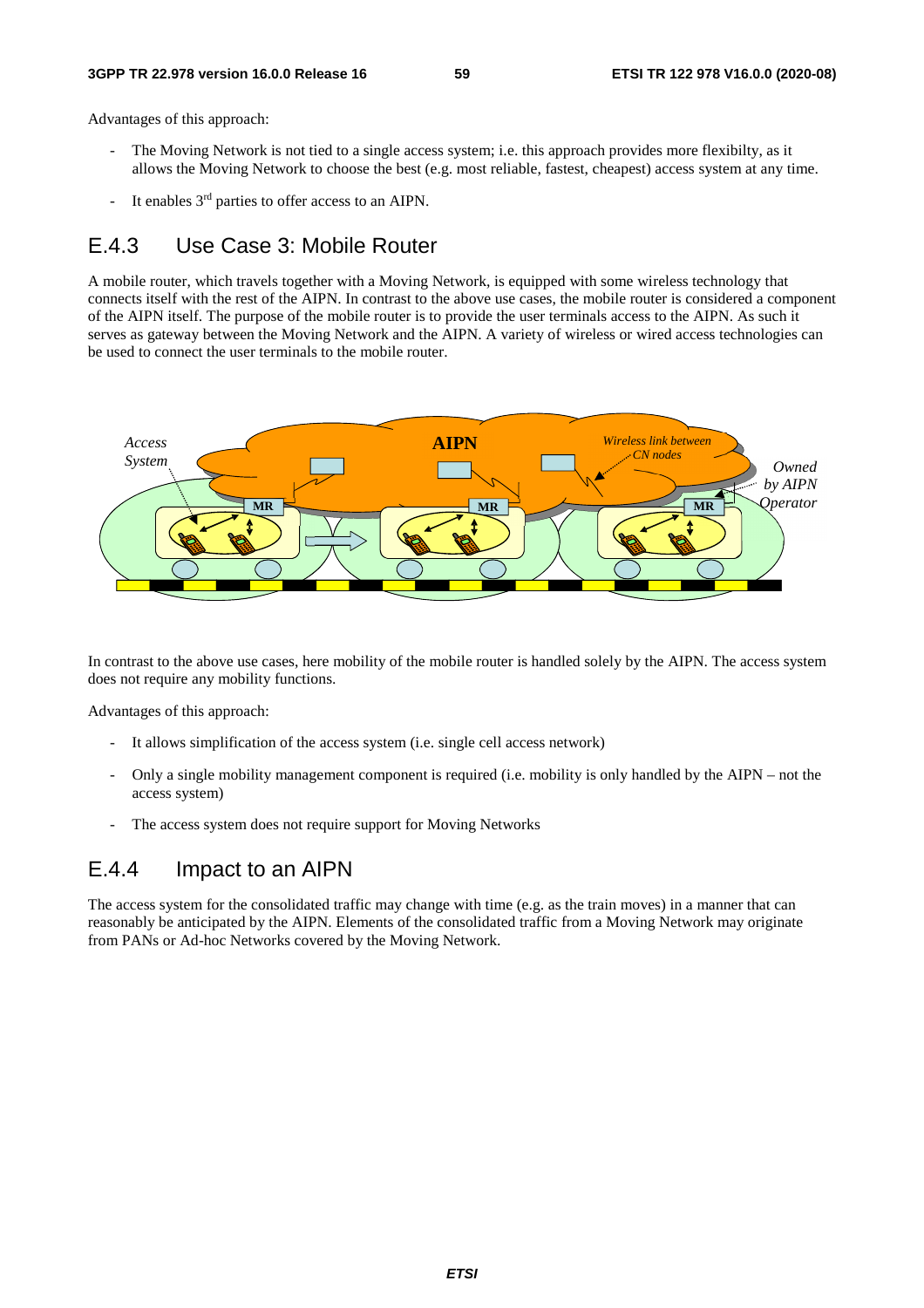# Annex F (Informative): Use Cases for Session Mobility

# F.1 Use Case 1: Redirection of a video stream to the terminal away from the user

A user has a PAN in close proximity and another terminal in his/her home some distance away. A user can use any of their devices (terminals). In this use case the AIPN manages multiple devices (terminals) in different locations as belonging to the same user, and can redirect a session to another terminal. Then, for example, when the user receives a video streaming session but does not have enough storage resource in her terminal, the user is able to redirect the session to the terminal in his/her home and store the video stream in her PC.



Use case: Redirection to a terminal some distance away from the user

# F.2 Use case 2: Seamless mobility of sessions between terminals

This use case is illustrated in the figure below.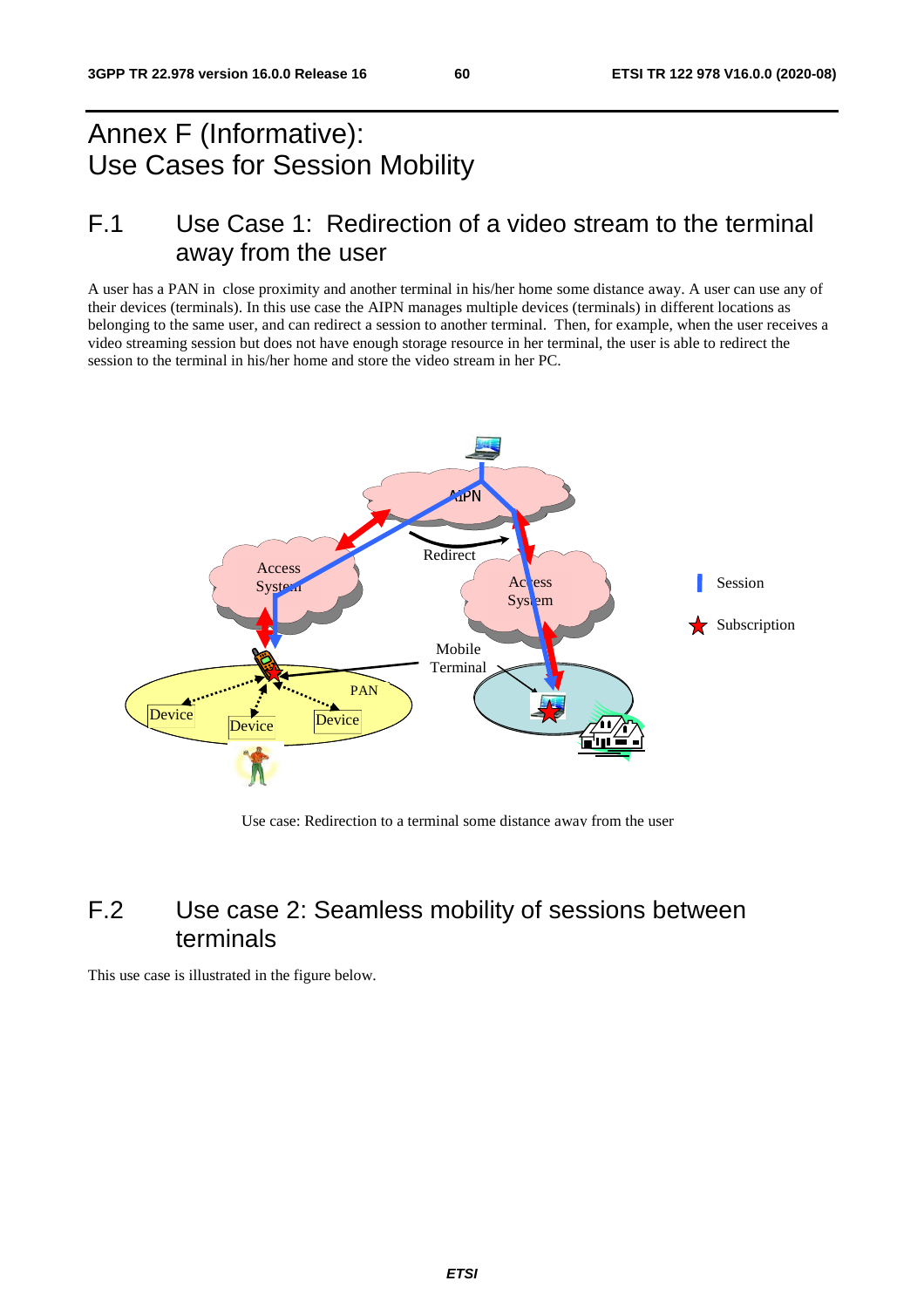

Alice and Bob are having a multimedia session with audio and video components using two high-end multimedia terminals in their offices. Alice needs to leave the office to take the car to visit a customer. She requests a session transfer. AIPN then transfers the session to her mobile phone.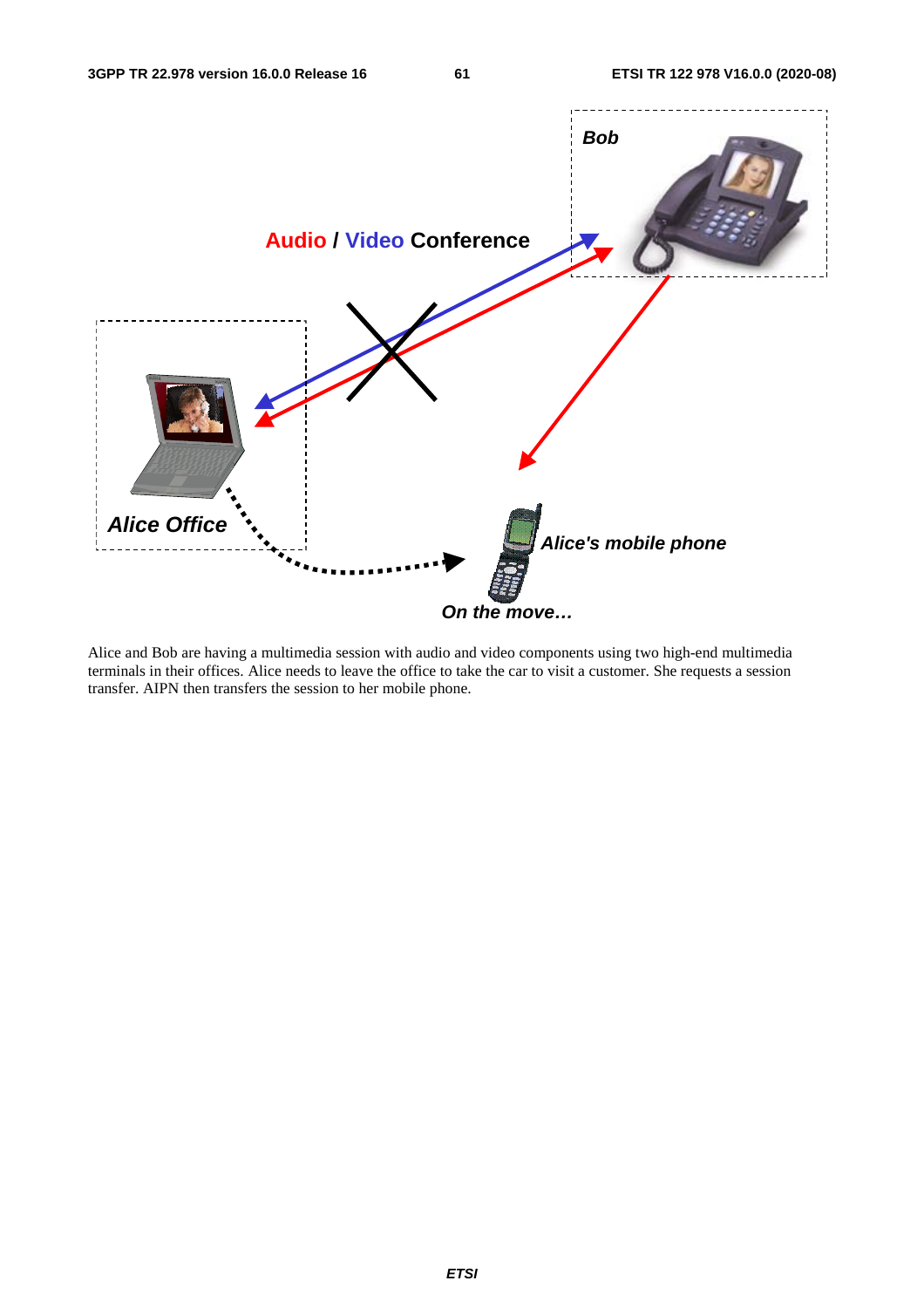# Annex G: Change history

| <b>Change history</b> |           |           |             |           |                |       |                |                                                                                  |                  |                  |              |
|-----------------------|-----------|-----------|-------------|-----------|----------------|-------|----------------|----------------------------------------------------------------------------------|------------------|------------------|--------------|
| TSG SA#   SA Doc.     |           | SA1 Doc   | <b>Spec</b> | <b>CR</b> | Rev Rel        |       |                | Cat Subject/Comment                                                              | Old              | <b>New</b>       | WI           |
| 10/6/04               |           |           | 22.978      |           |                |       |                | Initial TR skeleton provided to<br>SA1 mailing list by rapporteur for            |                  | 0.0.0            | <b>AIPFS</b> |
|                       |           |           |             |           |                |       |                | comment.                                                                         |                  |                  |              |
| 18/6/04               |           |           | 22.978      |           |                |       |                | Version updated based on                                                         | 0.0.0            | 0.1.0            | <b>AIPFS</b> |
|                       |           |           |             |           |                |       |                | comments received on the SA1<br>mailing list.                                    |                  |                  |              |
| 30/6/04               |           |           | 22.978      |           |                |       |                | Version updated to include text<br>proposed within contributions to              | 0.1.0            | 0.2.0            | <b>AIPFS</b> |
|                       |           |           |             |           |                |       |                | AIPN SWG held during SA1#25.                                                     |                  |                  |              |
| 1/7/04                |           |           | 22.978      |           |                |       |                | Version updated based on end-                                                    | 0.2.0            | 0.3.0            | <b>AIPFS</b> |
|                       |           |           |             |           |                |       |                | to-end review of version 0.2.0<br>created in the AIPN SWG held<br>during SA1#25. |                  |                  |              |
| 2/8/04                |           |           | 22.978      |           |                |       |                | Editorial updates proposed by                                                    | 0.3.0            | 0.4.0            | <b>AIPFS</b> |
|                       |           |           |             |           |                |       |                | the rapporteur and discussed on<br>the SA1 mailing list.                         |                  |                  |              |
| 28/8/04               |           |           | 22.978      |           |                |       |                | Output of AIPN SWG in Vienna<br>August 2004                                      | 0.4.0            | 0.5.0            | <b>AIPFS</b> |
| 14/10/04              |           |           | 22.978      |           |                |       |                | Output of AIPN SWG during<br>SA1#26, October 2004                                | 0.5.0            | 0.6.0            | <b>AIPFS</b> |
| 3/11/04               |           |           | 22.978      |           |                |       |                | Raised to version 1.0.0 for<br>presentation to SA #26                            | 0.6.0            | 1.0.0            | <b>AIPFS</b> |
| 13/1/05               |           |           | 22.978      |           |                |       |                | Updated based on the                                                             | 1.0.0            | 1.1.0            | <b>AIPFS</b> |
|                       |           |           |             |           |                |       |                | discussion of the AIPN email                                                     |                  |                  |              |
|                       |           |           |             |           |                |       |                | discussion (November 2004) at<br>the AIPN SWG, London, 13th -                    |                  |                  |              |
|                       |           |           |             |           |                |       |                | 14th January 2004.                                                               |                  |                  |              |
|                       |           |           |             |           |                |       |                |                                                                                  |                  |                  |              |
| 14/1/05               |           |           | 22.978      |           |                |       |                | Output of AIPN SWG, London,                                                      | 1.1.0            | 1.2.0            | <b>AIPFS</b> |
|                       |           |           |             |           |                |       |                | 13th -14th January 2004.                                                         |                  |                  |              |
| 19/1/05               |           |           | 22.978      |           |                |       |                | Output of AIPN SWG during<br>SA1#27, January 2005                                | 1.2.0            | 1.3.0            | <b>AIPFS</b> |
| 20/1/05               |           | S1-05213  | 22.978      |           |                |       |                | Upgraded to version 2.0.0 for<br>approval at SA #27                              | 1.3.0            | 2.0.0            | <b>AIPFS</b> |
| SP-27                 | SP-050069 | S1-05213  | 22.978      |           |                |       |                | Approved at SA #27                                                               | 2.0.0            | 7.0.0            | <b>AIPFS</b> |
| <b>SP-28</b>          | SP-050223 | S1-050496 | 22.978      | 001       |                | Rel-7 | F              | Corrections to TR 22.978                                                         | 7.0.0            | 7.1.0            | <b>AIPFS</b> |
| <b>SP-28</b>          | SP-050223 | S1-050497 | 22.978      | 002       | $\overline{a}$ | Rel-7 | F              | Improvements to Key Aspects of<br>an AIPN                                        | 7.0.0            | 7.1.0            | <b>AIPFS</b> |
| <b>SP-28</b>          | SP-050223 | S1-050498 | 22.978      | 003       |                | Rel-7 | F              | Improvement of TR 22.978<br>Annexes                                              | 7.0.0            | 7.1.0            | <b>AIPFS</b> |
| <b>SP-28</b>          | SP-050223 | S1-050499 | 22.978      | 004       | $\blacksquare$ | Rel-7 | F              | Alignment and improvement of                                                     | 7.0.0            | 7.1.0            | <b>AIPFS</b> |
|                       |           |           |             |           |                |       |                | recommended requirements and<br>conclusions of TR 22.978                         |                  |                  |              |
| $SP-28$               | SP-050223 | S1-050502 | 22.978      | 005       |                | Rel-7 | F              | Content-based Charging                                                           | 7.0.0            | 7.1.0            | <b>AIPFS</b> |
|                       |           |           |             |           |                |       |                | between Operators                                                                |                  |                  |              |
| <b>SP-28</b>          | SP-050223 | S1-050503 | 22.978      | 006       |                | Rel-7 | C              | Modification of AIPN session<br>adaptation                                       | 7.0.0            | 7.1.0            | <b>AIPN</b>  |
| <b>SP-28</b>          | SP-050223 | S1-050529 | 22.978      | 007       | $\blacksquare$ | Rel-7 | С              | Multiple Public Addresses for<br>Single User                                     | 7.0.0            | 7.1.0            | <b>AIPFS</b> |
| <b>SP-28</b>          | SP-050223 | S1-050538 | 22.978      | 008       |                | Rel-7 | F              | Enabling integrated services in<br><b>AIPN</b>                                   | 7.0.0            | 7.1.0            | <b>AIPFS</b> |
| <b>SP-28</b>          | SP-050223 | S1-050539 | 22.978      | 009       | $\blacksquare$ | Rel-7 | B              | Introduce Group Communication<br>Services to AIPN                                | 7.0.0            | 7.1.0            | <b>AIPFS</b> |
| <b>SP-42</b>          |           |           |             |           |                | Rel-8 |                | Updated from Rel-7 to Rel-8                                                      | 7.0.0            | 8.0.0            |              |
| SP-46                 |           |           |             |           |                |       |                | Updated to Rel-9 by MCC                                                          | 8.0.0            | 9.0.0            |              |
| 2011-03               |           |           |             |           |                |       |                | Update to Rel-10 version (MCC)                                                   | 9.0.0            | 10.0.0           |              |
| 2012-09<br>2014-10    |           |           |             |           |                |       |                | Updated to Rel-11 by MCC<br>Updated to Rel-12 by MCC                             | 10.0.0<br>11.0.0 | 11.0.0<br>12.0.0 |              |
| 2015-12               |           |           |             |           |                |       |                | Updated to Rel-13 by MCC                                                         | 12.0.0           | 13.0.0           |              |
| 2017-03               |           |           |             |           |                |       | $\overline{a}$ | Updated to Rel-14 by MCC                                                         |                  | 13.0.0 14.0.0    |              |
| 2018-06               |           |           |             |           |                |       | $\overline{a}$ | Updated to Rel-15 by MCC                                                         |                  | 14.0.0 15.0.0    |              |
| SA#88e                |           |           |             |           |                |       |                | Updated to Rel-16 by MCC                                                         |                  | 15.0.0 16.0.0    |              |